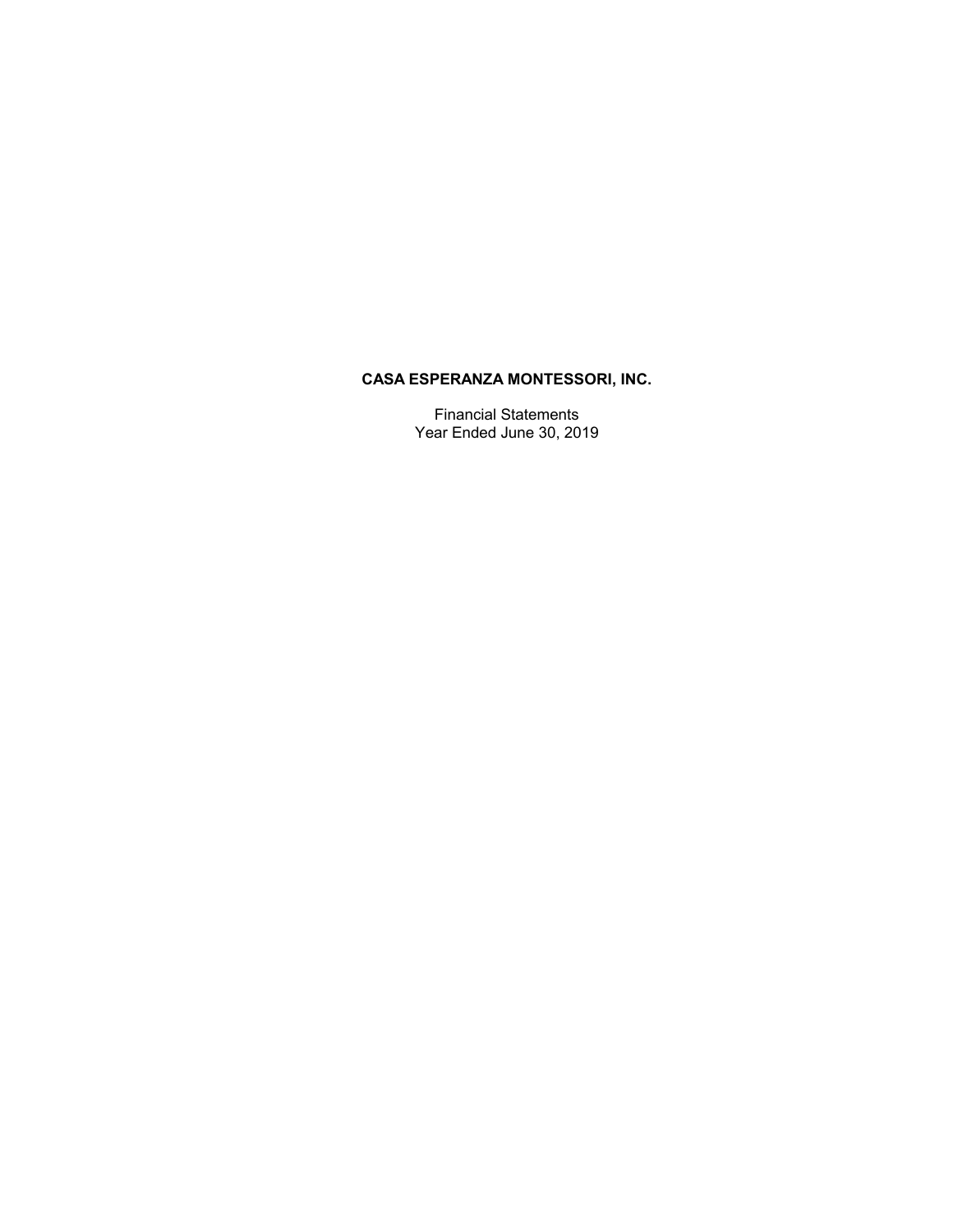#### **CASA ESPERANZA MONTESSORI, INC. Table of Contents As of June 30, 2019**

| <b>Exhibit</b> |                                                                                                                    | Page      |
|----------------|--------------------------------------------------------------------------------------------------------------------|-----------|
|                | <b>Financial Section:</b>                                                                                          |           |
|                | Independent Auditors' Report                                                                                       | $1 - 3$   |
|                | Management's Discussion and Analysis                                                                               | 4 - 12    |
|                | <b>Basic Financial Statements:</b>                                                                                 |           |
|                | <b>Government-wide Financial Statements:</b>                                                                       |           |
| 1              | <b>Statement of Net Position</b>                                                                                   | 13        |
| $\overline{2}$ | <b>Statement of Activities</b>                                                                                     | 14        |
|                | <b>Fund Financial Statements:</b>                                                                                  |           |
| 3              | <b>Balance Sheet - Governmental Funds</b>                                                                          | 15        |
|                | Reconciliation of the Balance Sheet - Governmental Funds<br>to the Statement of Net Position                       | 15        |
| 4              | Statement of Revenues, Expenditures, and Changes in<br>Fund Balance - Governmental Funds                           | 16        |
| 5              | Reconciliation of the Statement of Revenues, Expenditures,<br>and Changes in Fund Balance of Governmental Funds to | 17        |
|                | the Statement of Activities                                                                                        |           |
| 6<br>7         | Statement of Net Position - Proprietary Fund                                                                       | 18        |
|                | Statement of Revenues, Expenses, and Changes in                                                                    | 19        |
|                | Fund Net Position - Proprietary Fund                                                                               |           |
| 8              | Statement of Cash Flows - Proprietary Fund                                                                         | 20        |
|                | Notes to the Financial Statements                                                                                  | $21 - 52$ |
| Statement      |                                                                                                                    |           |
|                | Required Supplementary Information                                                                                 |           |
|                | Schedule of the School's Proportionate Share of the<br>Net Pension Liability - Teachers' and State Employees'      | 53        |
|                | <b>Retirement System</b><br>Schedule of the School's Contributions -                                               | 54        |
|                | Teachers' and State Employees' Retirement System                                                                   |           |
|                | Schedule of the School's Proportionate Share of the                                                                | 55        |
|                | Net OPEB Liability - Retiree Health Benefit Fund                                                                   |           |
|                | Schedule of the School's Contributions -                                                                           | 56        |

Retiree Health Benefit Fund

Balance – Budget and Actual:

Disability Income Plan of North Carolina

Statements of Revenues, Expenditures, and Changes in Fund

1 All Governmental Fund Types 60 and 59 – 60 2 **Proprietary Fund Types CONFINGLE 2** 61

Schedule of the School's Proportionate Share of the 57 Net OPEB Asset – Disability Income Plan of North Carolina Schedule of the School's Contributions – 58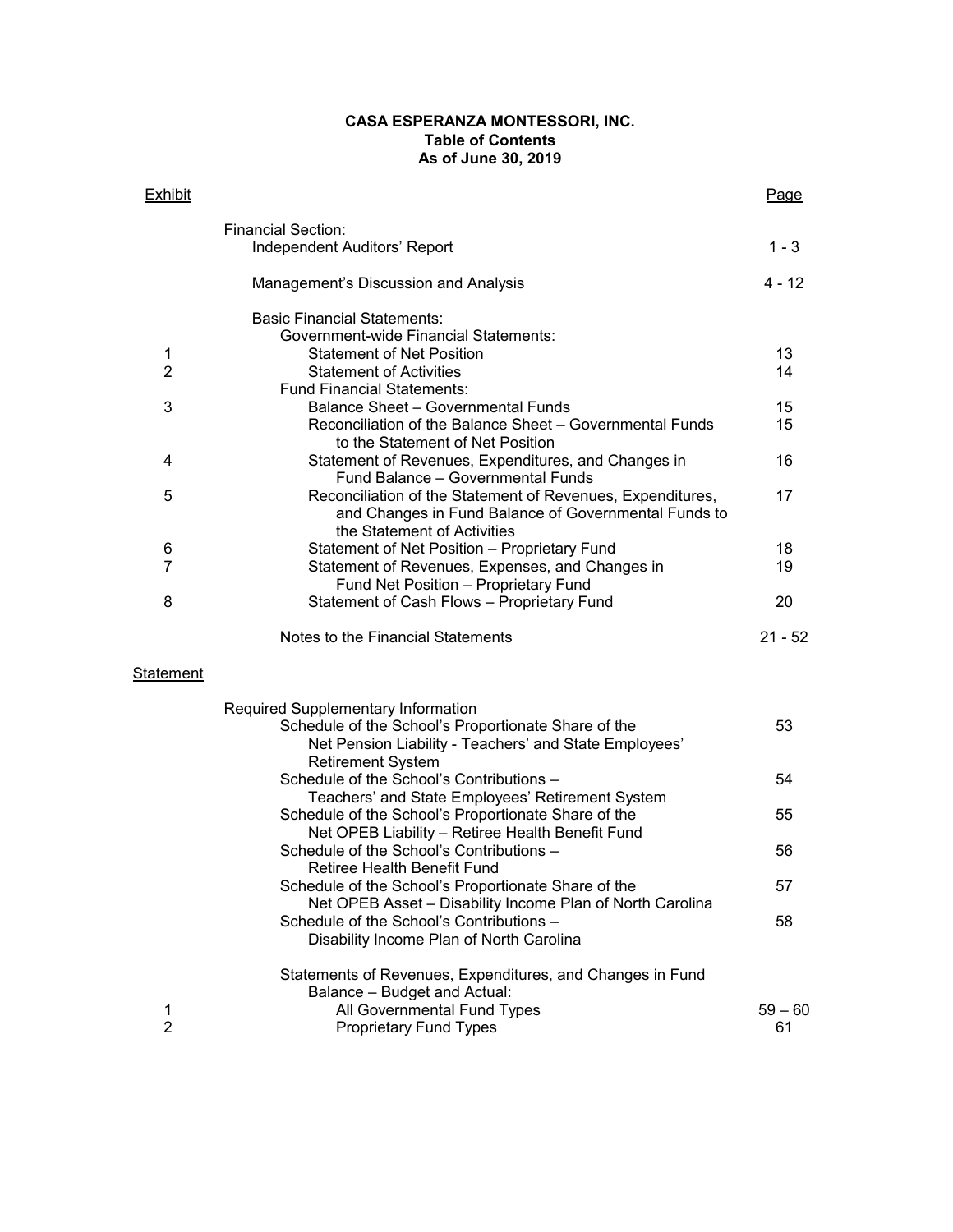Compliance Section:

| Independent Auditors' Report on Internal Control over Financial | $62 - 63$ |
|-----------------------------------------------------------------|-----------|
| Reporting and on Compliance and Other Matters Based             |           |
| on an Audit of Financial Statements Performed in                |           |
| Accordance with Government Auditing Standards                   |           |
| Independent Auditors' Report on Compliance for                  | 64 - 65   |
| Each Major State Program and on                                 |           |
| Internal Control over Compliance Required by the                |           |
| Uniform Guidance and the State Single Audit                     |           |
| Implementation Act                                              |           |
| Schedule of Findings and Questioned Costs                       | 66 - 67   |
| Corrective Action Plan                                          | 68        |
| <b>Summary Schedule of Prior Audit Findings</b>                 | 69        |
| Schedule of Expenditures of Federal and State Awards            | 70        |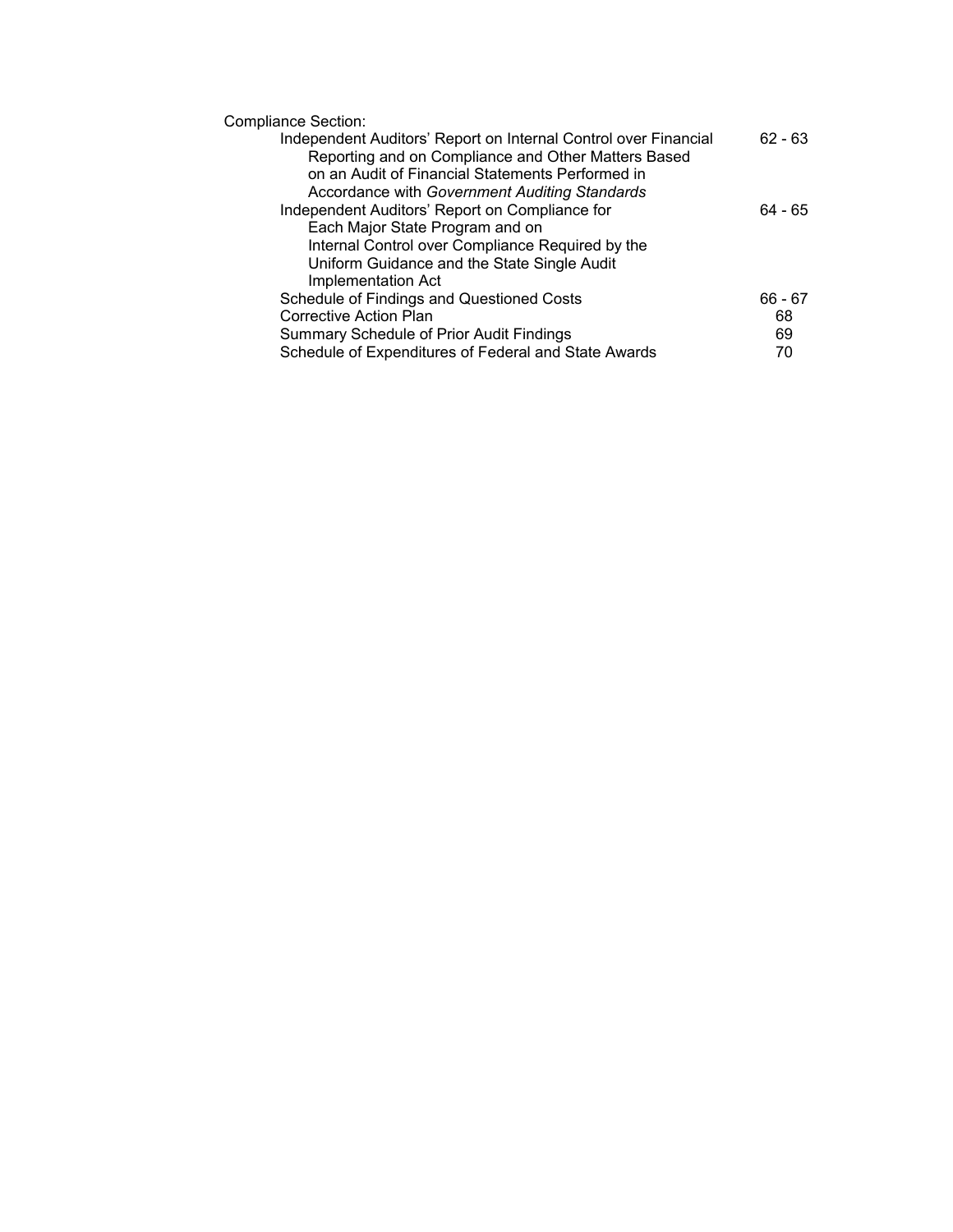

### **INDEPENDENT AUDITORS' REPORT**

To the Board of Directors Casa Esperanza Montessori, Inc. Raleigh, North Carolina

#### *Report on the Financial Statements*

We have audited the accompanying financial statements of the governmental activities, the business-type activities, each major fund, and the aggregate remaining fund information of Casa Esperanza Montessori, Inc., as of and for the year ended June 30, 2019, and the related notes to the financial statements, which collectively comprise the Casa Esperanza Montessori, Inc.'s basic financial statements as listed in the table of contents.

#### *Management's Responsibility for the Financial Statements*

Management is responsible for the preparation and fair presentation of these financial statements in accordance with accounting principles generally accepted in the United States of America; this includes the design, implementation, and maintenance of internal control relevant to the preparation and fair presentation of financial statements that are free from material misstatement, whether due to fraud or error.

#### *Auditors' Responsibility*

Our responsibility is to express opinions on these financial statements based on our audit. We conducted our audit in accordance with auditing standards generally accepted in the United States of America and the standards applicable to financial audits contained in *Government Auditing Standards*, issued by the Comptroller General of the United States. Those standards require that we plan and perform the audit to obtain reasonable assurance about whether financial statements are free from material misstatement.

An audit involves performing procedures to obtain audit evidence about the amounts and disclosures in the financial statements. The procedures selected depend on the auditors' judgment, including the assessment of the risks of material misstatement of the financial statements, whether due to fraud or error. In making those risk assessments, the auditor considers internal control relevant to the entity's preparation and fair presentation of the financial statements in order to design audit procedures that are appropriate in the circumstances, but not for the purpose of expressing an opinion on the effectiveness of the entity's internal control. Accordingly, we express no such opinion. An audit also includes evaluating the appropriateness of accounting policies used and the reasonableness of significant accounting estimates made by management, as well as evaluating the overall presentation of the financial statements.

We believe that the audit evidence we have obtained is sufficient and appropriate to provide a basis for our audit opinions.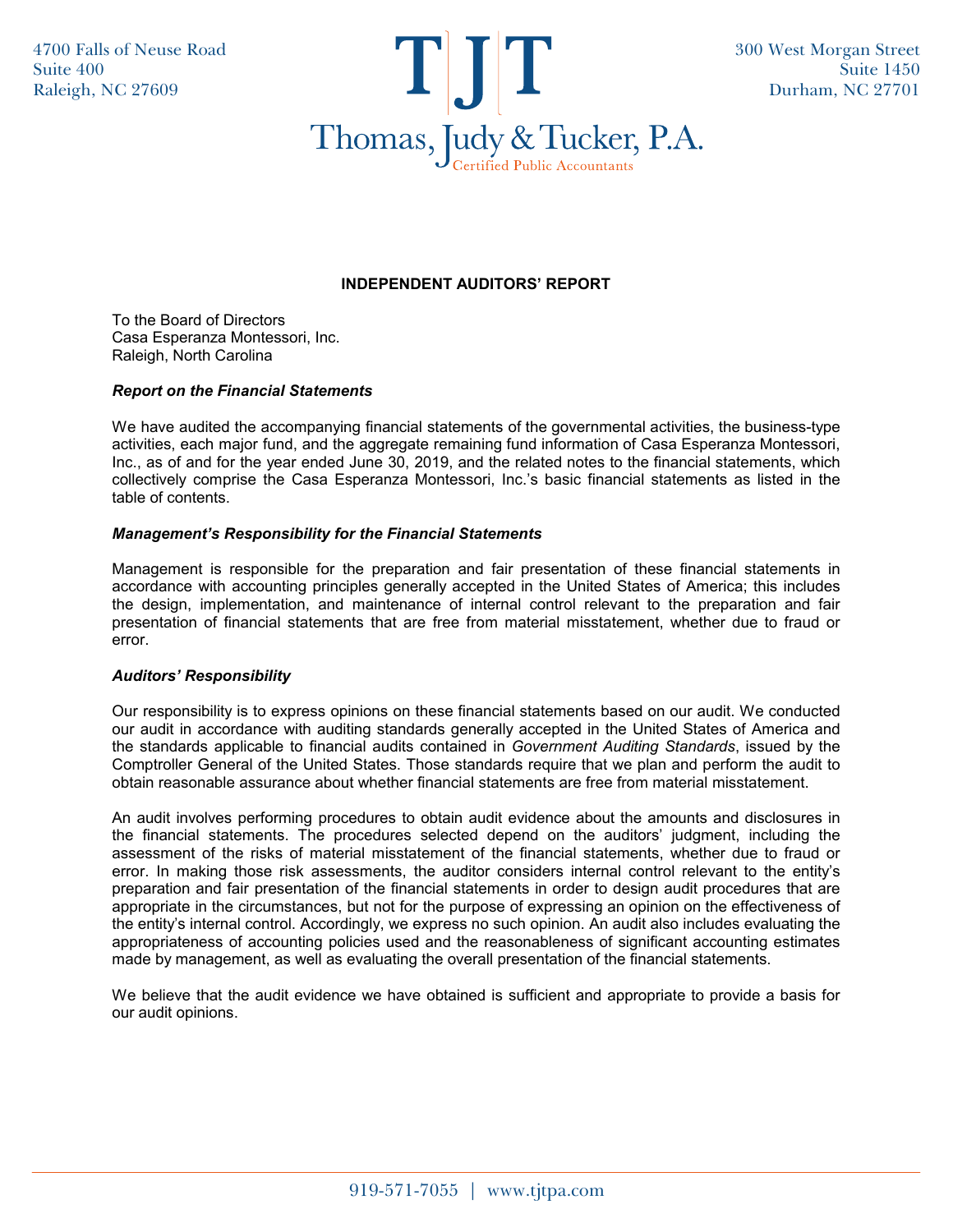#### *Opinions*

In our opinion, the financial statements referred to above present fairly, in all material respects, the respective financial position of the governmental activities, the business-type activities, each major fund, and the aggregate remaining fund information of Casa Esperanza Montessori, Inc., as of June 30, 2019, and the respective changes in financial position and, where applicable, cash flows thereof for the year then ended in accordance with accounting principles generally accepted in the United States of America.

#### *Other Matters*

#### *Required Supplementary Information*

Accounting principles generally accepted in the United States of America require that Management's Discussion and Analysis on pages 4 through 12 and the Schedules of the School's Proportionate Share of the Net Pension and OPEB Liabilities and the Schedules of School Contributions on pages 53 through 58, respectively, be presented to supplement the basic financial statements. Such information, although not a part of the basic financial statements, is required by the Governmental Accounting Standards Board who considers it to be an essential part of financial reporting for placing the basic financial statements in an appropriate operational, economic, or historical context. We have applied certain limited procedures to the required supplementary information in accordance with auditing standards generally accepted in the United States of America, which consisted of inquiries of management about the methods of preparing the information and comparing the information for consistency with management's responses to our inquiries, the basic financial statements, and other knowledge we obtained during our audit of the basic financial statements. We do not express an opinion or provide any assurance on the information because the limited procedures do not provide us with sufficient evidence to express an opinion or provide any assurance.

#### *Supplementary and Other Information*

Our audit was conducted for the purpose of forming opinions on the financial statements that collectively comprise Casa Esperanza Montessori, Inc.'s basic financial statements. The budgetary schedules are presented for purposes of additional analysis and are not a required part of the basic financial statements. The Schedule of Expenditures of Federal and State Awards is presented for purposes of additional analysis as required by the Title 2 U.S. *Code of Federal Regulations* ("CFR") Part 200, *Uniform Administrative Requirements*, *Cost Principles*, *and Audit Requirements for Federal Awards*, and is also not a required part of the basic financial statements.

The budgetary schedules and the Schedule of Expenditures of Federal and State Awards are the responsibility of management and were derived from and relate directly to the underlying accounting and other records used to prepare the basic financial statements. Such information has been subjected to the auditing procedures applied in the audit of the basic financial statements and certain additional procedures, including comparing and reconciling such information directly to the underlying accounting and other records used to prepare the basic financial statements or to the basic financial statements themselves, and other additional procedures in accordance with auditing standards generally accepted in the United States of America. In our opinion, the budgetary schedules and the Schedule of Expenditures of Federal and State Awards are fairly stated, in all material respects, in relation to the basic financial statements as a whole.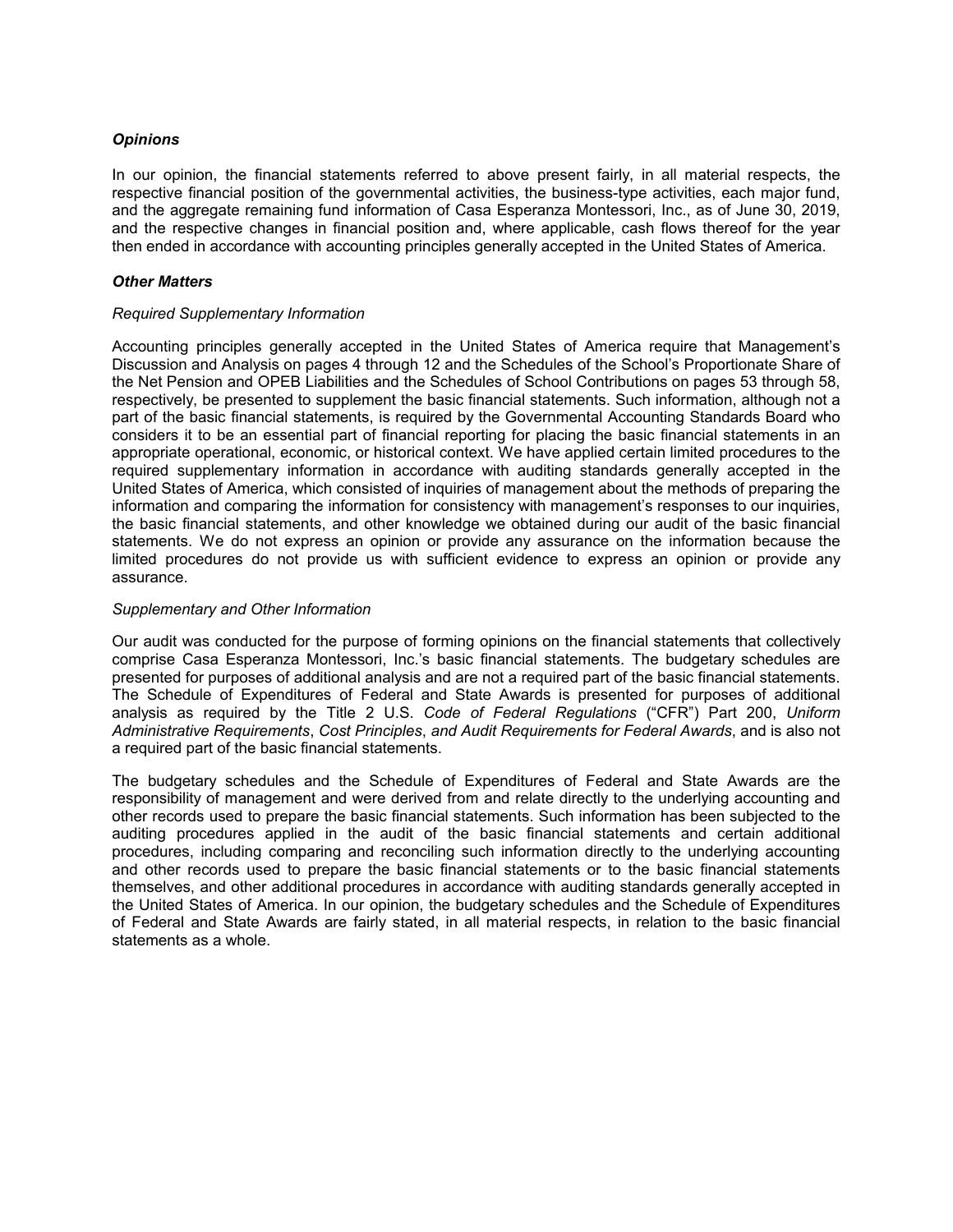#### *Other Reporting Required by Government Auditing Standards*

In accordance with *Government Auditing Standards*, we have also issued our report dated October 14, 2019 on our consideration of Casa Esperanza Montessori, Inc.'s internal control over financial reporting and on our tests of its compliance with certain provisions of laws, regulations, contracts, grant agreements, and other matters. The purpose of the report is to describe the scope of our testing of internal control over financial reporting and compliance and the results of that testing, and not to provide an opinion on internal control over financial reporting or on compliance. That report is an integral part of an audit performed in accordance with *Government Auditing Standards* in considering Casa Esperanza Montessori, Inc.'s internal control over financial reporting and compliance.

Thomas, Judy & Jucker, P.A.

October 14, 2019 Raleigh, North Carolina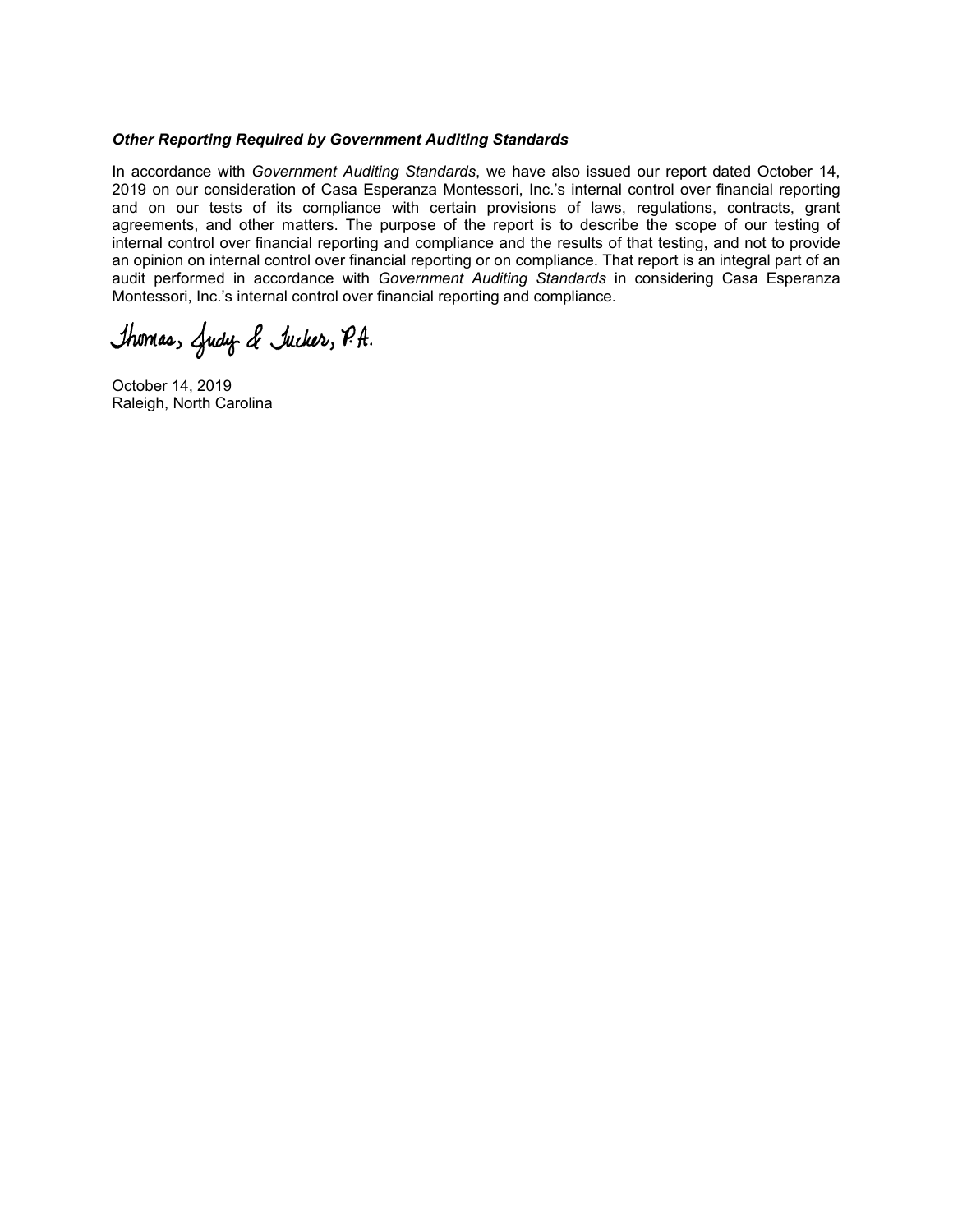As management of Casa Esperanza Montessori, Inc, we offer readers of Casa Esperanza Montessori, Inc's financial statements this narrative overview and analysis of the financial activities of Casa Esperanza Montessori, Inc (School) for the fiscal year ended June 30, 2019. We encourage readers to read the information presented here in conjunction with additional information that we have furnished in the School's financial statements, which follow this narrative.

# **Financial Highlights**

- The liabilities of Casa Esperanza Montessori, Inc exceeded its assets at the close of the fiscal year by \$(7,441,521) *(net position)*.
- The School adopted GASB 88, Certain Disclosures Related to Debt, including Debt Borrowings and Direct Placements as of June 30, 2019, which required the School to improve the information that is disclosed in the footnotes related to debt.
- The School's total net position increased by \$273,582.
- As of the close of the current fiscal year, Casa Esperanza Montessori, Inc's governmental funds reported combined ending fund balances of \$524,177, a decrease of \$184,357 in comparison with the prior year.
- Enrollment at the School remains steady, with 510 charter and 20 private pre-school students for the 2018 – 2019 year, compared to 481 charter and 20 private pre-school students for the 2017-2018 school year, compared to 489 charter and 19 private pre-school students for the 2016-2017 school year.
- Casa Esperanza Montessori, Inc. does not have any long-term debt.

### **Overview of the Financial Statements**

This discussion and analysis is intended to serve as an introduction to Casa Esperanza Montessori, Inc's basic financial statements. The School's basic financial statements consist of three components; 1) government-wide financial statements, 2) fund financial statements, and 3) notes to the financial statements (see Figure 1). The basic financial statements present two different views of the School through the use of government-wide statements and fund financial statements. In addition to the basic financial statements, this report contains other supplemental information that will enhance the reader's understanding of the financial condition of Casa Esperanza Montessori, Inc.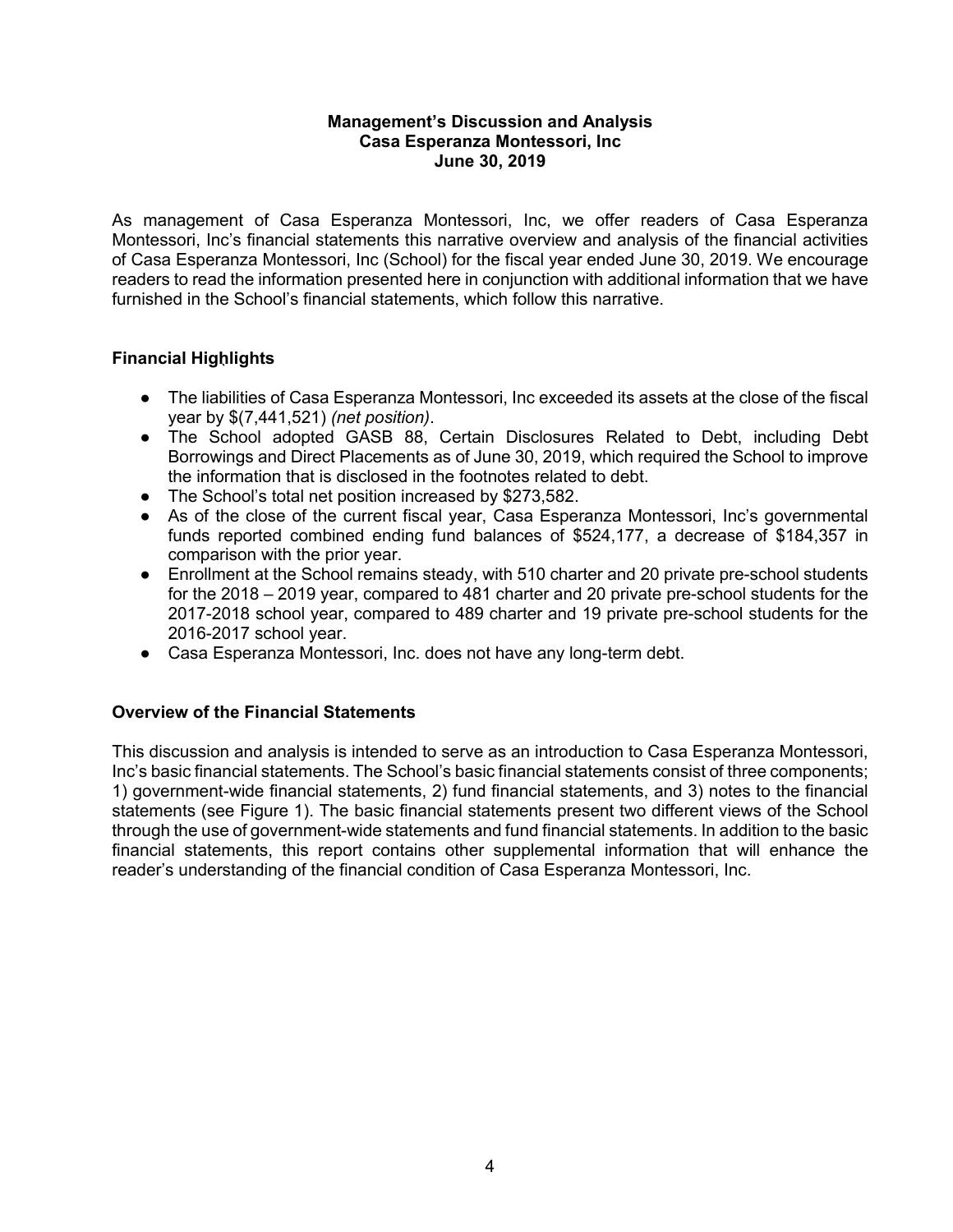

### **Basic Financial Statements**

The first two statements (Exhibits 1 and 2) in the basic financial statements are the **Governmentwide Financial Statements**. They provide both short- and long-term information about the School's financial status.

The next statements (Exhibits 3 through 8) are **Fund Financial Statements**. These statements focus on the activities of the individual parts of the School's government. These statements are more detailed than the government-wide statements. There are two parts to the Fund Financial Statements: 1) the governmental funds statements; and 2) the proprietary fund statements.

Immediately following the fund financial statements are the **Notes to the Financial Statements** (i.e. "Notes). The Notes offer a detailed explanation of the data contained in those statements. After the notes, **supplemental information** is provided to show details about the School's individual funds. Budgetary information for the School also can be found in this section of the statements.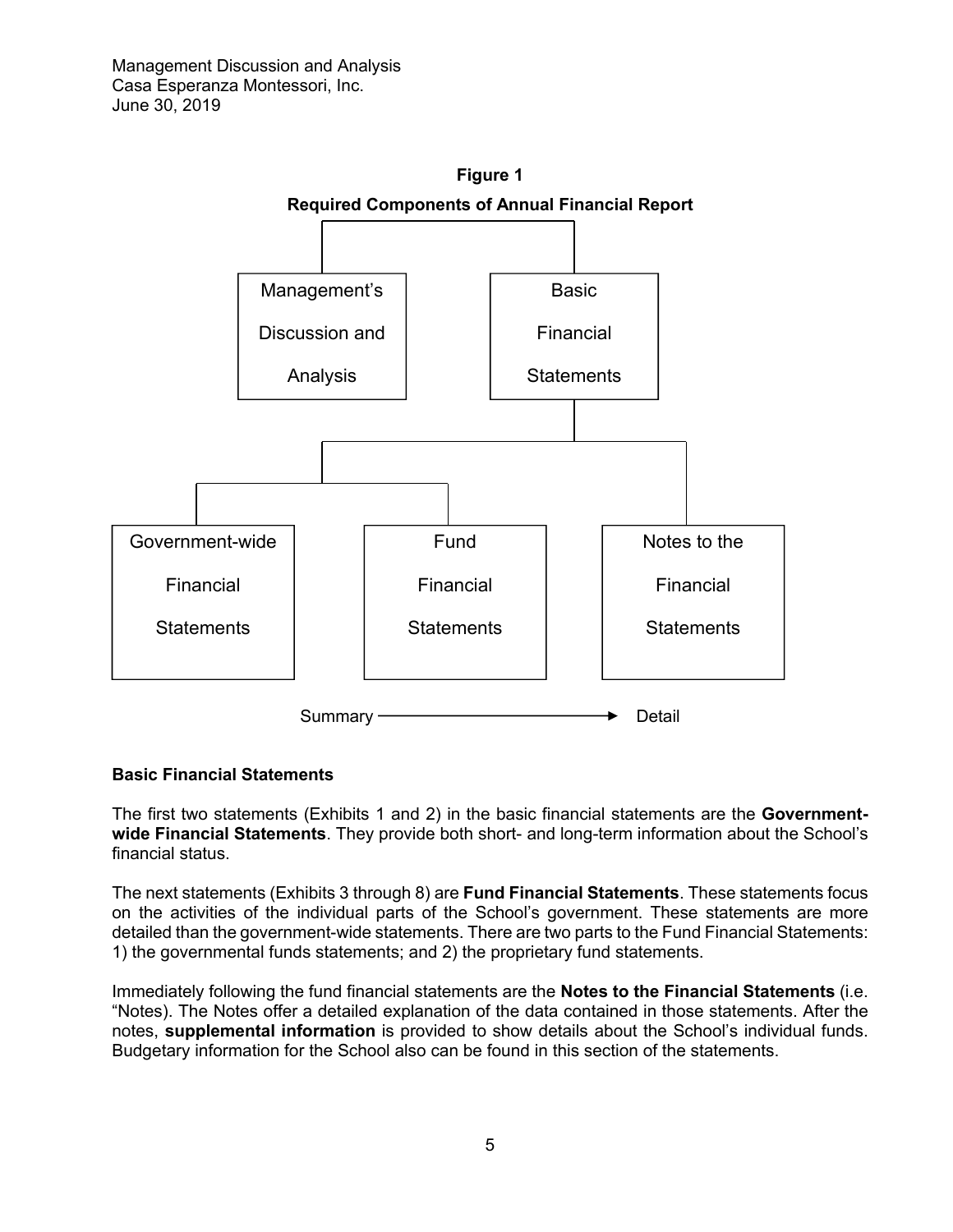### **Government-wide Financial Statements**

The government-wide financial statements are designed to provide the reader with a broad overview of the School's finances, similar in format to a financial statement of a private-sector business. The government-wide statements provide short and long-term information about the School's financial status as a whole.

The two government-wide statements report the School's net position and how it has changed. Net position is the difference between the School's total assets and total liabilities. Measuring net position is one way to gauge the School's financial condition.

The government-wide statements are divided into two categories: 1) governmental activities, and 2) business-type activities. The governmental activities include most of the School's basic functions such as instructional services and business services. State, county, and federal funds provide virtually all of the funding for these functions. The business-type are those services for which the School charges its students.

The government-wide financial statements are enumerated in Exhibits 1 and 2 of this report.

### **Fund Financial Statements**

The fund financial statements provide a more detailed look at the School's most significant activities. A fund is a grouping of related accounts that is used to maintain control over resources that have been segregated for specific activities or objectives. Casa Esperanza Montessori, Inc, like all other governmental entities in North Carolina, uses fund accounting to ensure and reflect compliance (or non-compliance) with finance-related legal requirements, such as the General Statutes or the School's budget ordinance. All of the funds of Casa Esperanza Montessori, Inc can be divided into two categories: governmental funds and proprietary funds.

**Governmental Funds** – Governmental funds are used to account for those functions reported as governmental activities in the government-wide financial statements. Most of the School's basic services are accounted for in governmental funds. These funds focus on how assets can readily be converted into cash flow in and out, and monies remaining at year-end that will be available for spending in the next year. Governmental funds are reported using the *modified accrual accounting* that provides a short-term spending focus. As a result, the governmental fund financial statements give the reader a detailed short-term view that helps him or her determine if there are more or less financial resources available to finance the School's programs. The relationship between government activities (reported in the Statement of Net Position and the Statement of Activities) and governmental funds is described in a reconciliation that is a part of the fund financial statements.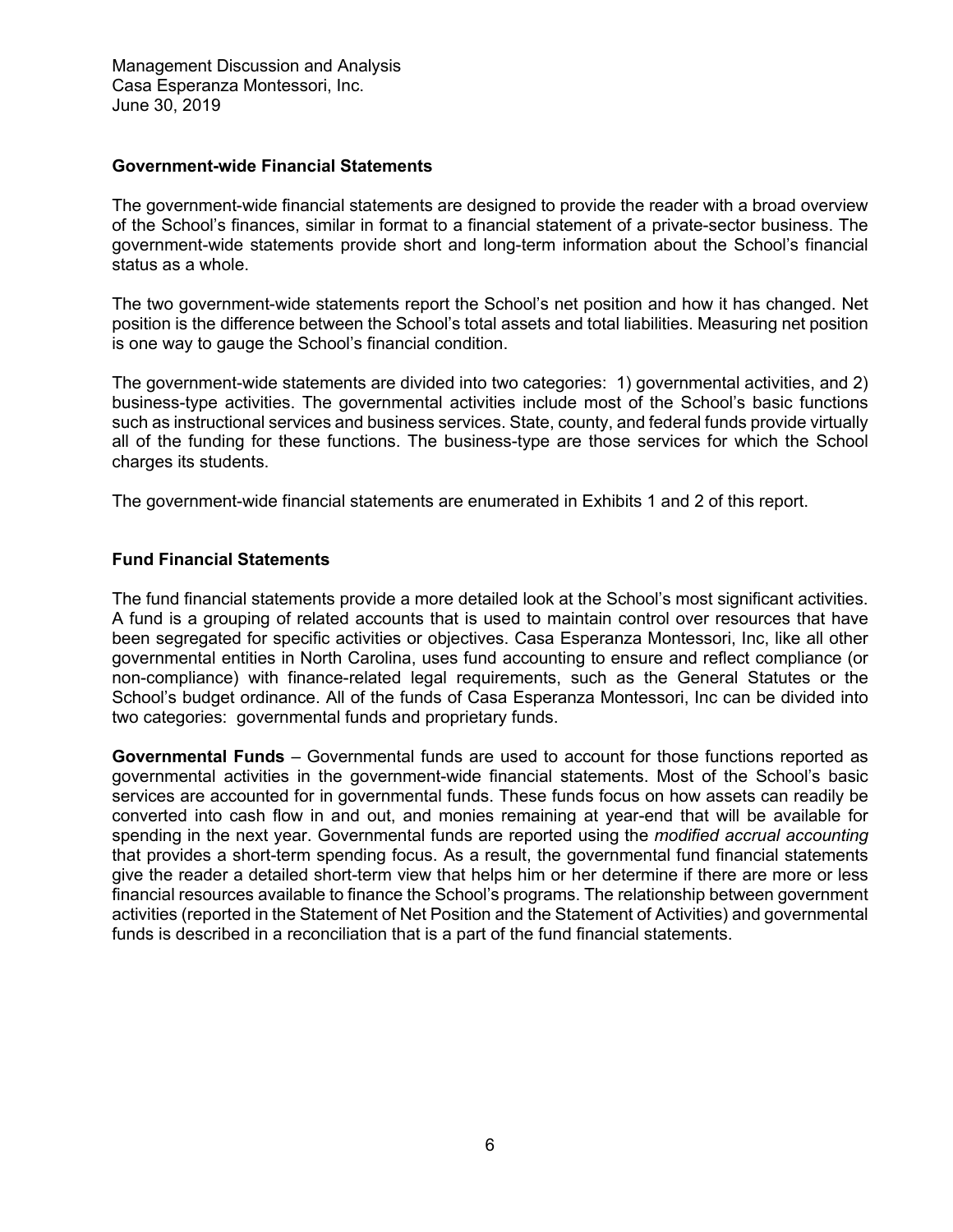Casa Esperanza Montessori, Inc. adopts an annual budget for each of its funds, although it is not required to do so by the General Statutes. Because the budget is not legally required by the Statutes, the budgetary comparison statements are not included in the basic financial statements, but are part of the supplemental statements and schedules that follow the notes. The budget is a legally adopted document that incorporates input from the faculty, management, and the Board of Directors of the School in determining what activities will be pursued and what services will be provided by the School during the year. It also authorizes the School to obtain funds from identified sources to finance these current period activities. The budgetary statement provided for each of the funds demonstrates how well the School has complied with the budget ordinance and whether or not the School has succeeded in providing the services essentially as planned when the budget was adopted.

**Proprietary Funds** – Casa Esperanza Montessori, Inc has one proprietary fund which is an enterprise fund. *Enterprise Funds* are used to report the same functions presented as business-type activities in the government-wide financial statements. Casa Esperanza Montessori, Inc uses its enterprise fund to account for its pre-school and before and after school childcare functions.

**Notes to the Financial Statements** – The notes provide additional information that is essential to a full understanding of the data provided in the government-wide and fund financial statements. The notes to the financial statements are included in this report.

### **Government-Wide Financial Analysis**

● As noted earlier, net position may serve over time as one useful indicator of a school's financial condition. The liabilities of Casa Esperanza Montessori, Inc. exceeded assets by \$7,441,521 as of June 30, 2019. As of June 30, 2018, the net position of Casa Esperanza Montessori, Inc. stood at \$7,715,103. The School's net position increased by \$273,582 for the fiscal year ended June 30, 2019, compared to a decrease of \$311,594 in 2018. The School has invested \$124,341 (net of depreciation) in capital assets mainly in leasehold improvements for the facilities that house the School for the year ended June 30, 2019. Casa Esperanza Montessori, Inc uses these capital assets to provide services to its students; consequently, these assets are not available for future spending. Although Casa Esperanza Montessori, Inc's investment in its capital assets is reported net of the outstanding related debt, Casa Esperanza Montessori, Inc. has no outstanding debt. Of the total net position \$124,341 is restricted for net capital assets, while \$5,431 is restricted for the DIPNC OPEB plan. The remaining unrestricted net position is a deficit of \$(7,571,293). In 2019, the security deposit was \$90,000. In 2018, the amount of net position invested in capital assets net of related debt was \$153,199. Of the remaining net position \$90,000 was restricted for a security deposit and \$11,711 was restricted for the DIPNC OPEB plan. The remaining net position was a deficit of \$(7,970,013) for that year.

Casa Esperanza Montessori recorded net pension liability of \$1,960,352, pension deferred outflow of resources of \$1,043,903, and pension deferred inflows of resources of \$145,751 as of June 30, 2019. As a result of the implementation of Governmental Accounting Standards Board Statement 68 *Accounting and Financial Reporting for Pensions* for the year ended June 30, 2014, Casa Esperanza Montessori annually records pension related liability and deferrals including amounts resulting from the proration of State-wide changes in assumptions and difference between projected and actual earnings on plan investments. The cumulative effect of the implementation of GASB 68 has been a reduction of net position of \$871,099 for the retroactive restatement for the June 30, 2014 year end, an increase of net position of \$122,548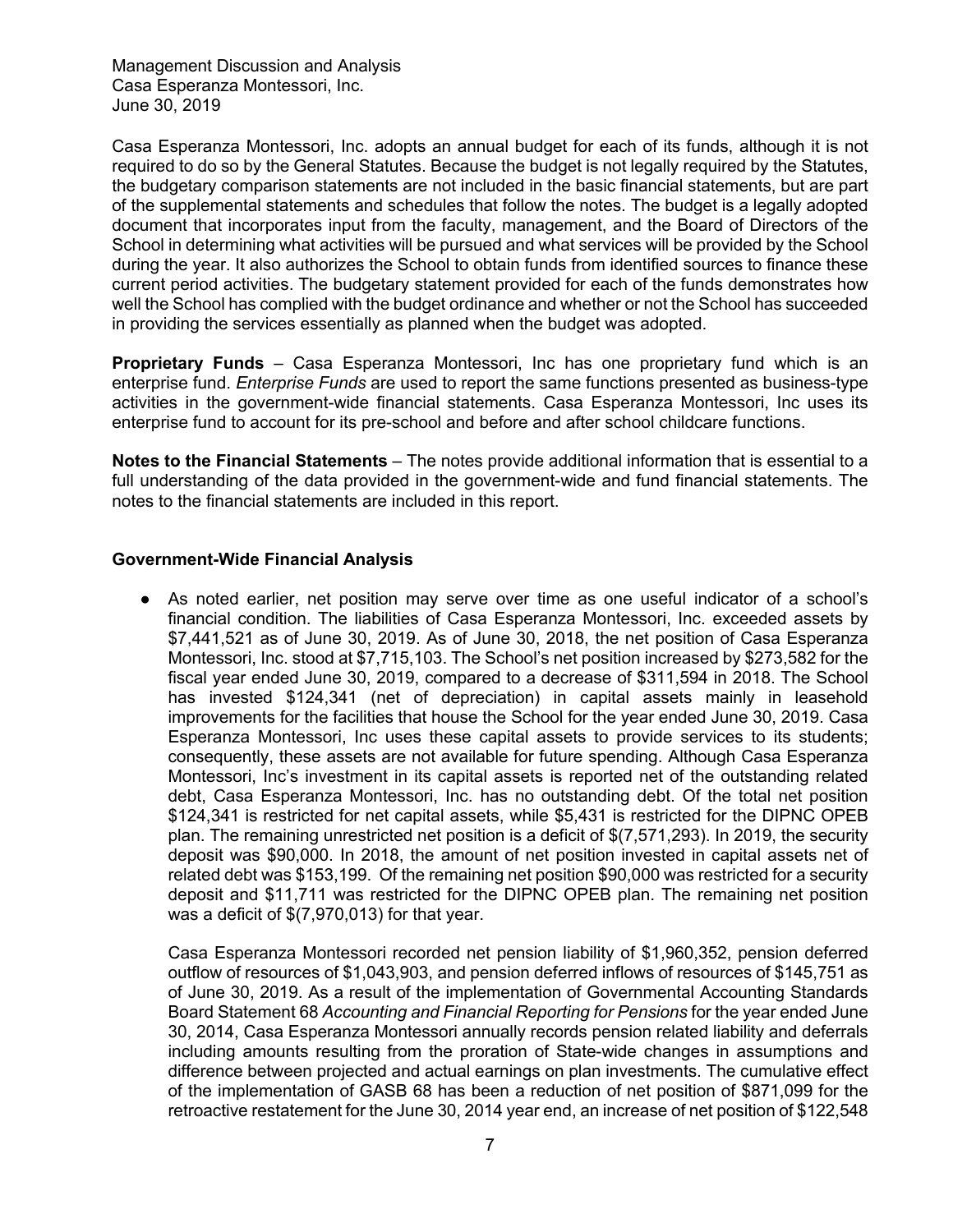for the June 30, 2015 year end, increase in net position of \$146,476 for the June 30, 2016 year end, decrease in net position of \$125,367 for the June 30, 2017 year end, decrease in net position of \$209,651 for the June 30, 2018 year end, and decrease in net position of \$125,107 for the June 30, 2019 year end. The cumulative reduction in net position from inception totaled \$1,062,200 as of June 30, 2019.

Casa Esperanza Montessori recorded a net OPEB ("other postemployment benefits") asset of \$5,431, a net OPEB liability of \$5,106,604, OPEB deferred outflows of resources of \$392,590, and OPEB deferred inflows of resources of \$2,860,599 as of June 30, 2019. As a result of the implementation of Governmental Accounting Standards Board statement 75 *Accounting and Financial Reporting for Postemployment Benefits other than Pensions* during the year ended June 30, 2018, Casa Esperanza Montessori annually records an OPEB related asset, liability, and related deferrals including amounts resulting from the proration of planwide changes in assumptions and differences between projected and actual earnings on plan investments. The cumulative effect of the implementation of GASB 75 has been a reduction of net position of \$7,574,855 for the retroactive restatement for the June 30, 2017 year end in its 2018 financial statements, a decrease in net position of \$219,851 for the June 30, 2018 year end, and an increase in net position of \$225,524 for the June 30, 2019 year end. The cumulative reduction in net position from inception totaled \$7,569,182 as of June 30, 2019.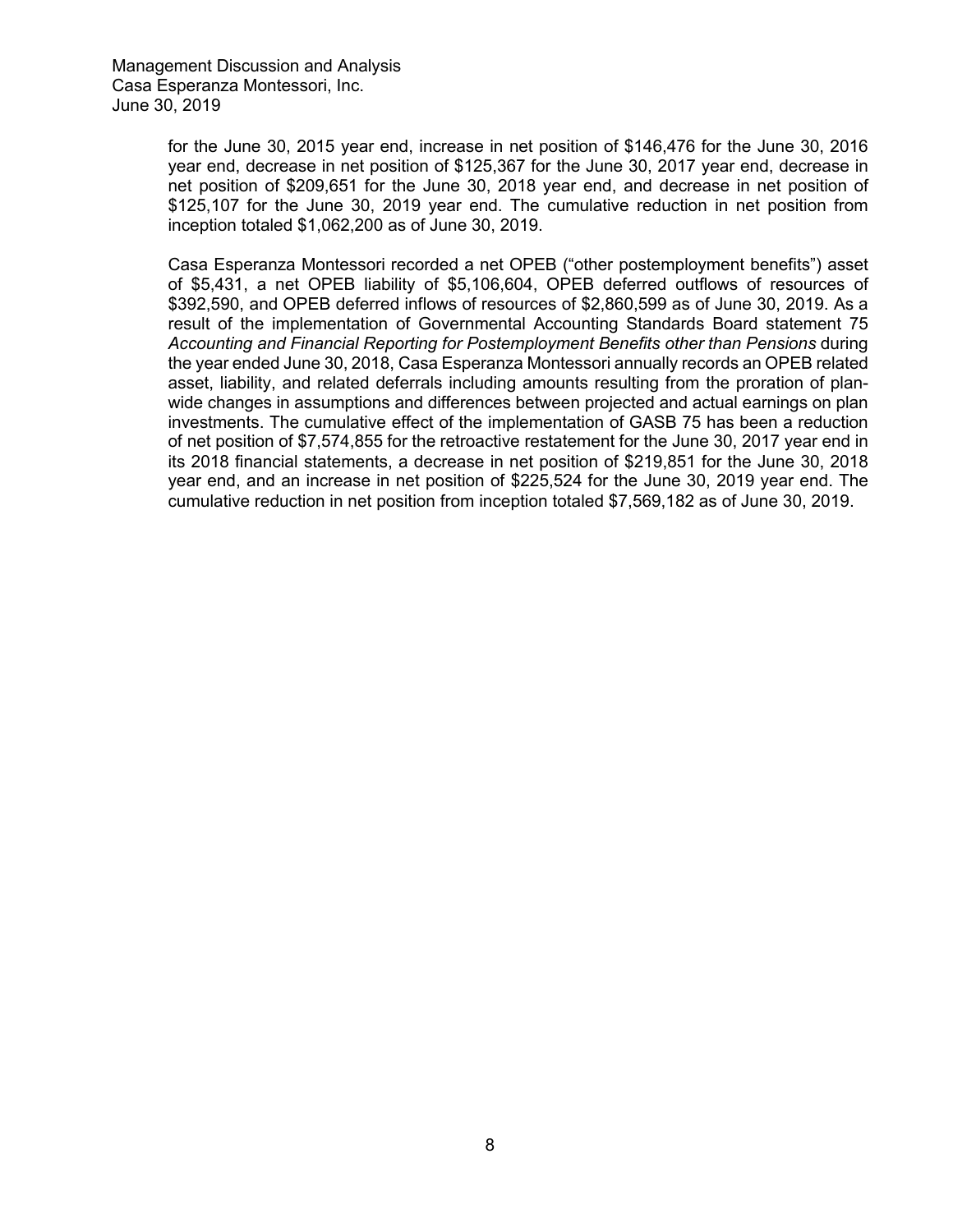### **Casa Esperanza Montessori, Inc. Net Position**

# **Figure 2**

|                                                                    | <b>Governmental Activities</b> |                          |                  | <b>Business-type Activities</b> | <b>Total</b>           |                          |  |
|--------------------------------------------------------------------|--------------------------------|--------------------------|------------------|---------------------------------|------------------------|--------------------------|--|
|                                                                    | 2019                           | 2018                     | 2019             | 2018                            | 2019                   | 2018                     |  |
| Current and other<br>assets<br>Capital assets                      | \$<br>538,009<br>124,341       | \$<br>731,286<br>153,199 | \$557,423        | \$166,298                       | \$1,095,432<br>124,341 | 897,584<br>\$<br>153,199 |  |
| <b>Total assets</b>                                                | 662,350                        | 884,485                  | 557,423          | 166,298                         | 1,219,773              | 1,050,783                |  |
| Deferred outflows<br>of resources                                  | 1,379,815                      | 1,213,702                | 56,678           | 57,724                          | 1,436,493              | 1,271,426                |  |
| <b>Current liabilities</b><br>Long-term<br>liabilities             | 8,701<br>6,763,384             | 11,573<br>7,356,808      | 6,630<br>312,722 | 461,946                         | 15,331<br>7,076,106    | 11,573<br>7,818,754      |  |
| <b>Total liabilities</b>                                           | 6,772,085                      | 7,368,381                | 319,352          | 461,946                         | 7,091,437              | 7,830,327                |  |
| Deferred inflows<br>of resources                                   | 2,877,341                      | 2,106,788                | 129,009          | 100,197                         | 3,006,350              | 2,206,985                |  |
| Net Position:<br>Net Investment in<br>capital assets<br>Restricted | 124,341<br>5,131               | 153,199<br>101,179       | 300              | 532                             | 124,341<br>5,431       | 153,199<br>101,711       |  |
| Unrestricted                                                       | (7, 736, 733)                  | (7,631,360)              | 165,440          | (338, 653)                      | (7,571,293)            | (7,970,013)              |  |
| <b>Total Net Position</b>                                          | \$(7,607,261)                  | \$(7,376,982)            | \$165,740        | $$$ (338,121)                   | \$(7,441,521)          | \$(7,715,103)            |  |

Several particular aspects of the School's financial operations positively influenced the total unrestricted governmental net position:

- The School adopted a combined annual budget for all funds. The School's performance was measured using these budgets on a monthly basis, allowing changes in spending as needed to stay within the budget.
- The School received \$39,540 in donations and fundraising during the fiscal year.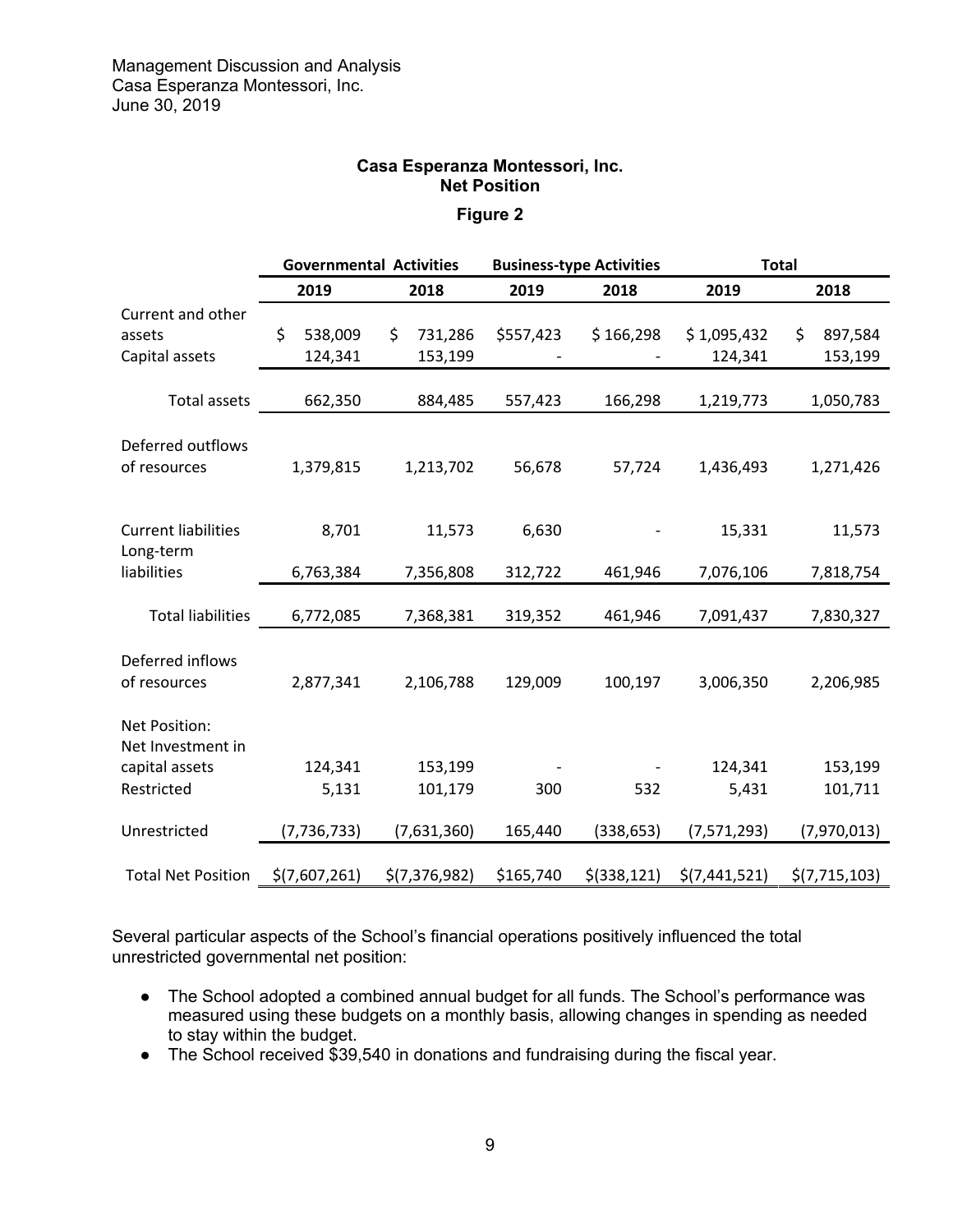| <b>Changes in Net Position</b><br>Figure 3                                     |                                   |                         |                                           |                       |                   |                          |  |  |  |
|--------------------------------------------------------------------------------|-----------------------------------|-------------------------|-------------------------------------------|-----------------------|-------------------|--------------------------|--|--|--|
|                                                                                | Governmental<br><b>Activities</b> |                         | <b>Business-type</b><br><b>Activities</b> |                       | <b>Total</b>      |                          |  |  |  |
|                                                                                | 2019                              | 2018                    | 2019                                      | 2018                  | 2019              | 2018                     |  |  |  |
| <b>Revenues:</b>                                                               |                                   |                         |                                           |                       |                   |                          |  |  |  |
| Program revenues:<br><b>Charges for</b>                                        |                                   |                         |                                           |                       |                   |                          |  |  |  |
| services<br><b>Operating grants</b>                                            | \$                                | \$                      | \$<br>384,796                             | \$<br>319,767         | 384,796<br>\$     | 319,767<br>\$            |  |  |  |
| and contributions<br><b>General revenues:</b>                                  | 132,100                           | 138,354                 |                                           |                       | 132,100           | 138,354                  |  |  |  |
| County, State, and<br><b>Federal funds</b>                                     | 4,313,442                         | 4,026,159               |                                           |                       | 4,313,442         | 4,026,159                |  |  |  |
| Donations and other<br>revenues                                                | 101,936                           | 148,044                 |                                           |                       | 101,936           | 148,044                  |  |  |  |
| <b>Total revenues</b>                                                          | 4,547,478                         | 4,312,557               | 384,796                                   | 319,767               | 4,932,274         | 4,632,324                |  |  |  |
| <b>Expenses:</b>                                                               |                                   |                         |                                           |                       |                   |                          |  |  |  |
| <b>Instructional programs</b>                                                  | 3,573,459                         | 3,639,577               |                                           |                       | 3,573,459         | 3,639,577                |  |  |  |
| <b>Support services</b>                                                        | 944,757                           | 946,197                 |                                           |                       | 944,757           | 946,197                  |  |  |  |
| <b>Community services</b>                                                      | 1,382                             | 6,405                   |                                           |                       | 1,382             | 6,405                    |  |  |  |
| Preschool                                                                      |                                   |                         | 139,094                                   | 351,739               | 139,094           | 351,739                  |  |  |  |
| <b>Total expenses</b>                                                          | 4,519,598                         | 4,592,179               | 139,094                                   | 351,739               | 4,658,692         | 4,943,918                |  |  |  |
| Increase in net position<br>before transfers                                   | 27,880                            | (279, 622)              | 245,702                                   | (31, 972)             | 273,582           | (311,594)                |  |  |  |
| <b>Transfers</b>                                                               | (258, 159)                        | 67,175                  | 258,159                                   | (67, 175)             |                   |                          |  |  |  |
| Increase (decrease) in net<br>position                                         | (230, 279)                        | (212, 447)              | 503.861                                   | (99, 147)             | 273.582           | (311, 594)               |  |  |  |
| Net position - beginning,<br>previously reported<br>Net position - restatement | (7, 376, 982)                     | 66,422<br>(7, 230, 957) | (338, 121)                                | 104,924<br>(343, 898) | (7, 715, 103)     | 171,346<br>(7, 574, 855) |  |  |  |
| Net position - ending                                                          | \$<br>(7,607,261)                 | \$(7,376,982)           | \$<br>165,740                             | (338, 121)<br>\$      | (7,441,521)<br>\$ | \$(7,715,103)            |  |  |  |

# **Casa Esperanza Montessori, Inc Changes in Net Position**

**Governmental activities**: Governmental activities decreased the School's net position by \$230,279.

**Business-type activities**: Business-type activities increased Casa Esperanza Montessori, Inc.'s net position by \$503,861.

### **Financial Analysis of the School's Funds**

As noted earlier, Casa Esperanza Montessori, Inc uses fund accounting to ensure and demonstrate compliance with finance-related legal requirements.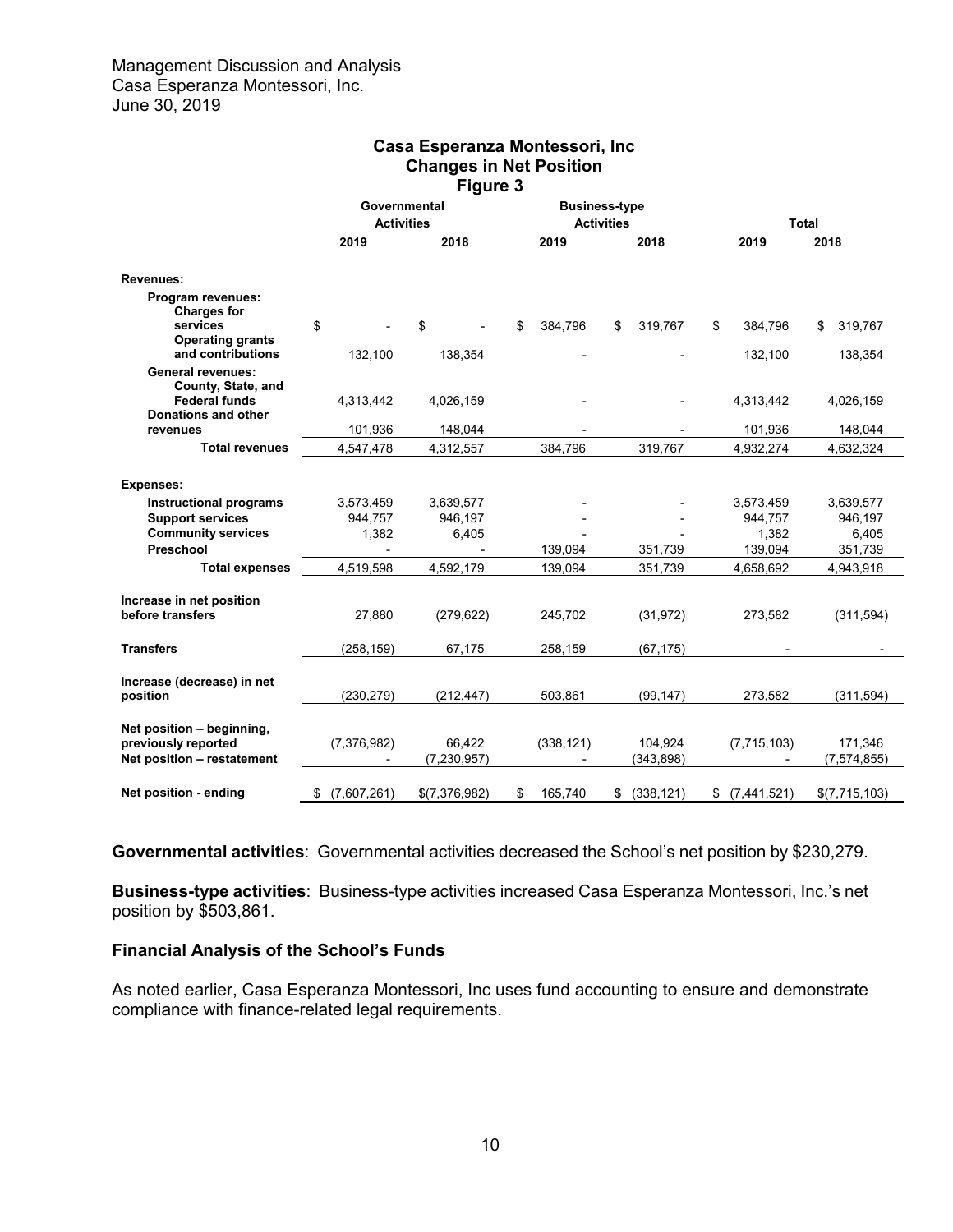**Governmental Funds**. The focus of Casa Esperanza Montessori, Inc's governmental funds is to provide information on near-term inflows, outflows, and balances of usable resources. Such information is useful in assessing Casa Esperanza Montessori, Inc's financing requirements. Specifically, unassigned fund balance can be a useful measure of a government's net resources available for spending at the end of the fiscal year.

The general fund is the chief operating fund of Casa Esperanza Montessori, Inc. At the end of the current fiscal year, unassigned fund balance of the General Fund was \$388,017 , a decrease of \$230,517 over prior year.

At June 30, 2019, the governmental funds of Casa Esperanza Montessori, Inc reported a combined fund balance of \$524,177.

**Proprietary Funds**. The School's proprietary funds provide the same type of information found in the government-wide statements but in more detail. Unrestricted net position of the Pre-school Fund at the end of the fiscal year amounted to \$165,740.

### **Capital Asset and Debt Administration**

**Capital assets.** Casa Esperanza Montessori, Inc's investment in capital assets for its governmental and business–type activities as of June 30, 2019, totals \$124,341 (net of accumulated depreciation). These assets include leasehold improvements and instructional equipment.

### **Casa Esperanza Montessori, Inc.'s Capital Assets (net of depreciation) Figure 4**

|                               | Governmental<br><b>Activities</b> |              |      |         |  |  |
|-------------------------------|-----------------------------------|--------------|------|---------|--|--|
|                               |                                   | 2019         | 2018 |         |  |  |
| <b>Leasehold improvements</b> | - \$                              | $117,044$ \$ |      | 144,422 |  |  |
| Instructional equipment       |                                   | 7,297        |      | 8,777   |  |  |
| Total                         | S                                 | 124,341      | S    | 153,199 |  |  |

Additional information on the School's capital assets can be found in note III.A.2. of the Basic Financial Statements.

**Long-term Debt**. As of June 30, 2019, Casa Esperanza Montessori, Inc had no debt outstanding.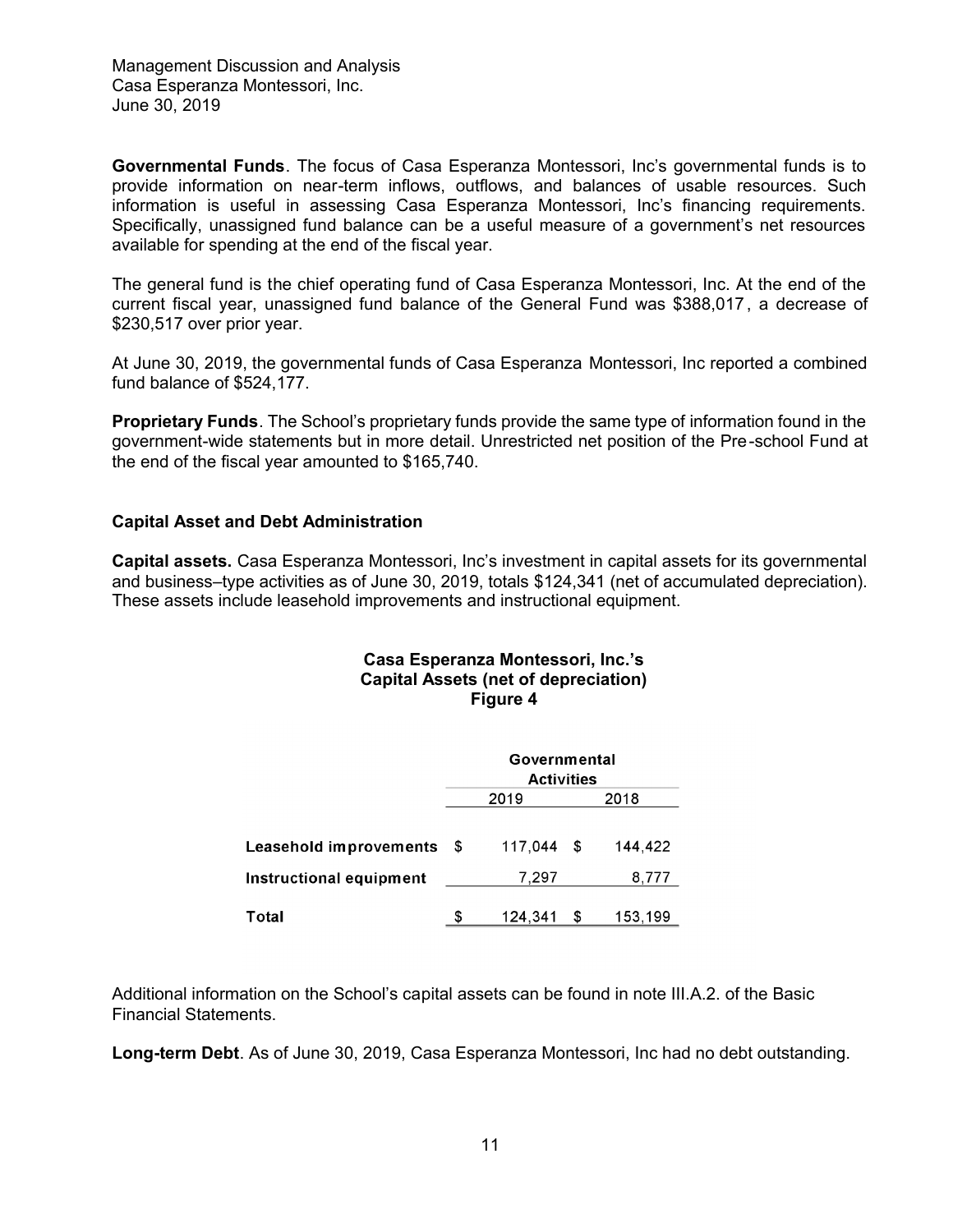### **Economic Factors**

The following key economic indicators reflect the financial health of the School:

- Cutbacks in federal funding to education in general have resulted in reductions in federal revenue to the School. These have been somewhat offset by State and County revenue growth.
- While there is growing interest in charter schools across the Triangle area, there is also growing competition from new or expanding charter schools.
- Unemployment rate in the Triangle is lower than both the State and National averages.

### **Requests for Information**

This report is designed to provide an overview of the School's finances for those with an interest in this area. Questions concerning any of the information found in this report or requests for additional information should be directed to the Board Chair, Casa Esperanza Montessori, Inc, 2600 Sumner Blvd #130, Raleigh, NC 27616, and telephone (919) 855-9811.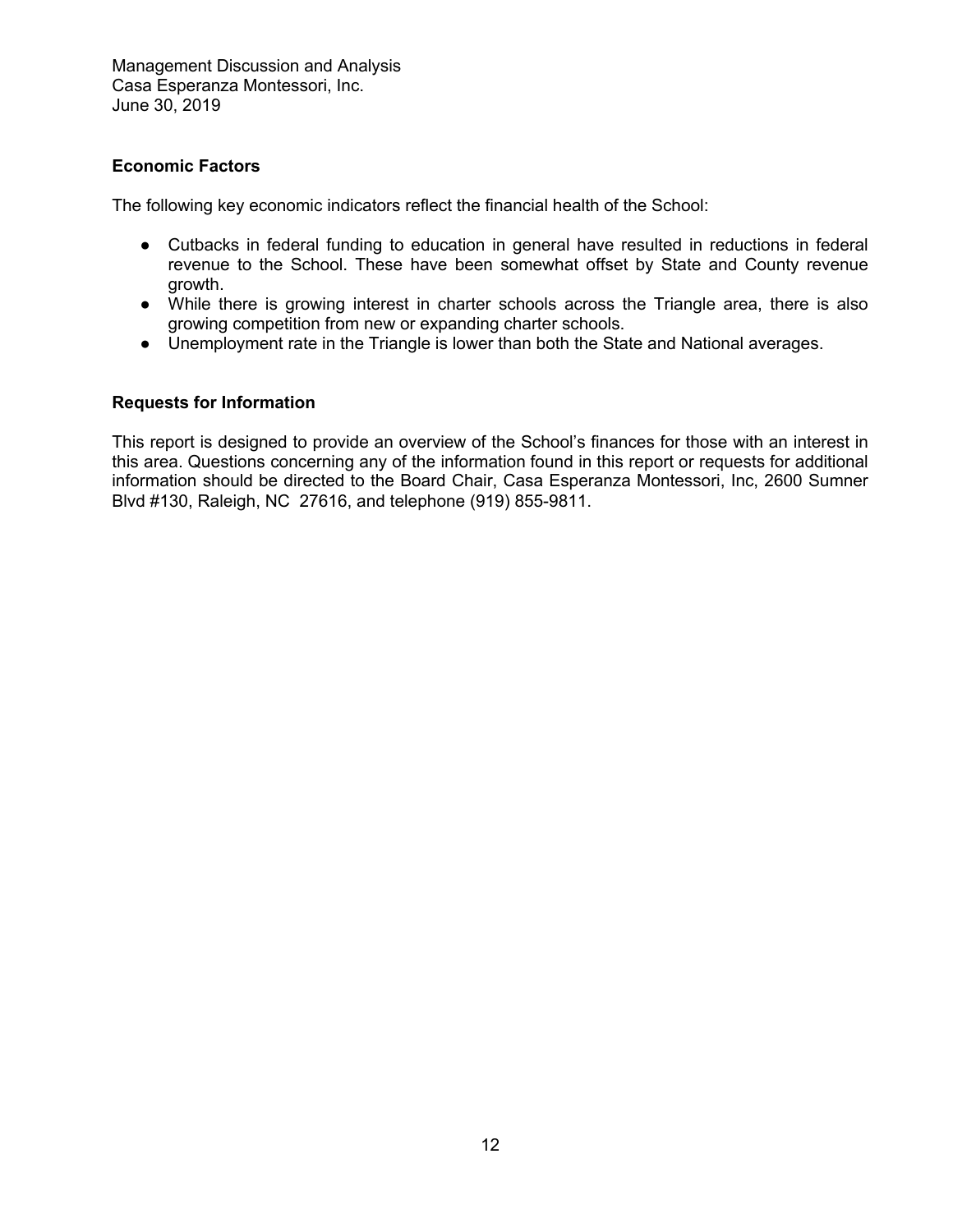### **Statement of Net Position June 30, 2019 CASA ESPERANZA MONTESSORI, INC.**

|                                           | <b>Primary Government</b> |               |                   |         |    |               |
|-------------------------------------------|---------------------------|---------------|-------------------|---------|----|---------------|
|                                           |                           | Governmental  |                   |         |    |               |
|                                           | Activities                |               | <b>Activities</b> |         |    | Total         |
| <b>ASSETS</b>                             |                           |               |                   |         |    |               |
| Cash and cash equivalents                 | \$                        | 396,541       | \$                | 557,123 | \$ | 953,664       |
| Accounts receivable                       |                           | 177           |                   |         |    | 177           |
| Net OPEB asset                            |                           | 5,131         |                   | 300     |    | 5,431         |
| Prepaid expenses                          |                           | 46,160        |                   |         |    | 46,160        |
| Security deposit                          |                           | 90,000        |                   |         |    | 90,000        |
| Capital assets (Note 1):                  |                           |               |                   |         |    |               |
| Other capital assets, net of depreciation |                           | 124,341       |                   |         |    | 124,341       |
| Total capital assets                      |                           | 124,341       |                   |         |    | 124,341       |
| <b>Total assets</b>                       |                           | 662,350       |                   | 557,423 |    | 1,219,773     |
| PENSION DEFERRED OUTFLOWS OF RESOURCES    |                           | 1,005,375     |                   | 38,528  |    | 1,043,903     |
| DEFERRED OUTFLOWS OF RESOURCES            |                           | 374,440       |                   | 18,150  |    | 392,590       |
|                                           |                           |               |                   |         |    |               |
| <b>LIABILITIES</b><br>Accounts payable    |                           | 8,501         |                   |         |    | 8,501         |
| Deferred revenues                         |                           | 200           |                   | 6,630   |    | 6,830         |
| Long-term liabilities:                    |                           |               |                   |         |    |               |
| Net pension liability                     |                           | 1,888,007     |                   | 72,345  |    | 1,960,352     |
| Net OPEB liability                        |                           | 4,866,227     |                   | 240,377 |    | 5,106,604     |
| Due within one year                       |                           | 9,150         |                   |         |    | 9,150         |
|                                           |                           |               |                   |         |    |               |
| <b>Total liabilities</b>                  |                           | 6,772,085     |                   | 319,352 |    | 7,091,437     |
|                                           |                           |               |                   |         |    |               |
| PENSION DEFERRED INFLOWS OF RESOURCES     |                           | 140,372       |                   | 5,379   |    | 145,751       |
| DEFERRED INFLOWS OF RESOURCES             |                           | 2,736,969     |                   | 123,630 |    | 2,860,599     |
|                                           |                           |               |                   |         |    |               |
| <b>NET POSITION</b>                       |                           |               |                   |         |    |               |
| Net investment in capital assets          |                           | 124,341       |                   |         |    | 124,341       |
| Restricted for:                           |                           |               |                   |         |    |               |
| DIPNC OPEB plan                           |                           | 5,131         |                   | 300     |    | 5,431         |
| Unrestricted                              |                           | (7, 736, 733) |                   | 165,440 |    | (7, 571, 293) |
| Total net position                        | \$                        | (7,607,261)   | \$                | 165,740 | \$ | (7,441,521)   |

The notes to the financial statements are an integral part of this statement.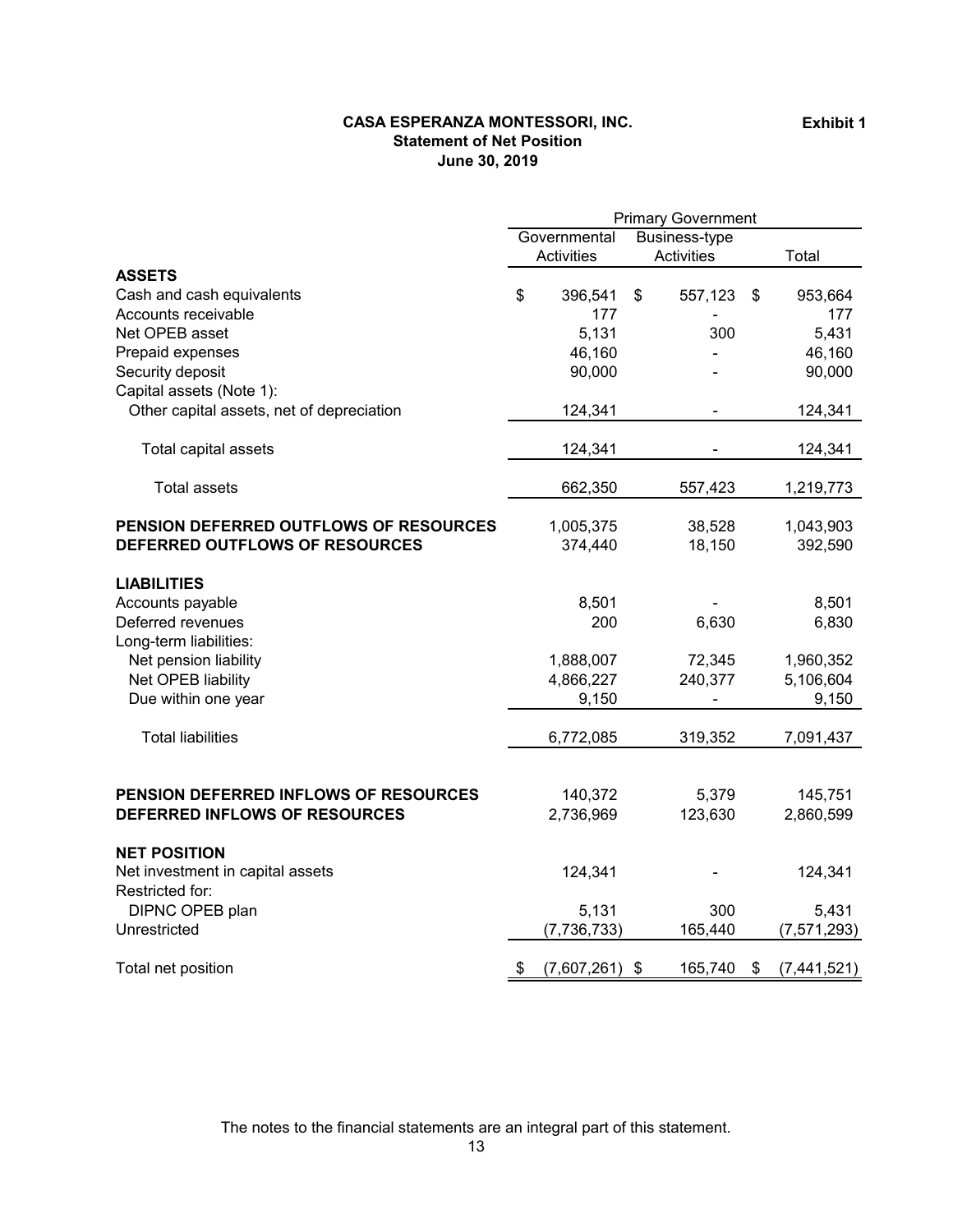### **Statement of Activities CASA ESPERANZA MONTESSORI, INC. For the Year Ended June 30, 2019**

**Exhibit 2**

|                                                                                                                                                                                                                              |                                      |                          |                                | <b>Program Revenues</b> |                                          |                                                                              | Net (Expense) Revenue and<br>Changes in Net Position<br>Primary Government |         |                             |                                                                |                           |
|------------------------------------------------------------------------------------------------------------------------------------------------------------------------------------------------------------------------------|--------------------------------------|--------------------------|--------------------------------|-------------------------|------------------------------------------|------------------------------------------------------------------------------|----------------------------------------------------------------------------|---------|-----------------------------|----------------------------------------------------------------|---------------------------|
| <b>Functions/Programs</b>                                                                                                                                                                                                    |                                      | Expenses                 | Charges for<br><b>Services</b> |                         | Operating<br>Grants and<br>Contributions |                                                                              | Governmental<br>Activities                                                 |         | Business-type<br>Activities |                                                                | Total                     |
| <b>Primary government:</b><br>Governmental activities:                                                                                                                                                                       |                                      |                          |                                |                         |                                          |                                                                              |                                                                            |         |                             |                                                                |                           |
| Instructional services<br>Support services                                                                                                                                                                                   | \$                                   | 3,573,459<br>944,757     | \$                             |                         | \$                                       | 132,100                                                                      | $(3,441,359)$ \$<br>\$<br>(944, 757)                                       |         |                             |                                                                | (3,441,359)<br>(944, 757) |
| <b>Community services</b><br>Total governmental activities                                                                                                                                                                   |                                      | 1,382<br>4,519,598       |                                |                         |                                          | 132,100                                                                      | (1, 382)<br>(4,387,498)                                                    |         |                             |                                                                | (1, 382)<br>(4,387,498)   |
| Business-type activities:<br>Preschool                                                                                                                                                                                       |                                      | 139,094                  |                                | 384,796                 |                                          |                                                                              |                                                                            |         | 245,702                     |                                                                | 245,702                   |
| Total business-type activities                                                                                                                                                                                               |                                      | 139,094                  |                                | 384,796                 |                                          | ۰                                                                            |                                                                            |         | 245,702                     |                                                                | 245,702                   |
| Total primary government                                                                                                                                                                                                     |                                      | 4,658,692                | \$                             | 384,796                 | \$                                       | 132,100                                                                      | (4,387,498)                                                                |         | 245,702                     |                                                                | (4, 141, 796)             |
| General revenues:<br>Unrestricted county appropriations<br>Unrestricted State appropriations<br>Contributions and donations<br>Fundraising<br>Field trip and student fees<br>Miscellaneous, unrestricted<br><b>Transfers</b> |                                      |                          |                                |                         |                                          | 1,396,367<br>2,917,075<br>39,540<br>19,006<br>31,006<br>12,384<br>(258, 159) |                                                                            | 258,159 |                             | 1,396,367<br>2,917,075<br>39,540<br>19,006<br>31,006<br>12,384 |                           |
|                                                                                                                                                                                                                              | Total general revenues and transfers |                          |                                |                         |                                          |                                                                              | 4,157,219                                                                  |         | 258,159                     |                                                                | 4,415,378                 |
|                                                                                                                                                                                                                              | Change in net position               |                          |                                |                         |                                          |                                                                              | (230, 279)                                                                 |         | 503,861                     |                                                                | 273,582                   |
|                                                                                                                                                                                                                              |                                      | Net position - beginning |                                |                         |                                          |                                                                              | (7, 376, 982)                                                              |         | (338, 121)                  |                                                                | (7, 715, 103)             |
|                                                                                                                                                                                                                              | Net position - ending                |                          |                                |                         |                                          |                                                                              | $(7,607,261)$ \$<br>\$                                                     |         | 165,740                     | \$                                                             | (7,441,521)               |

The notes to the financial statements are an integral part of this statement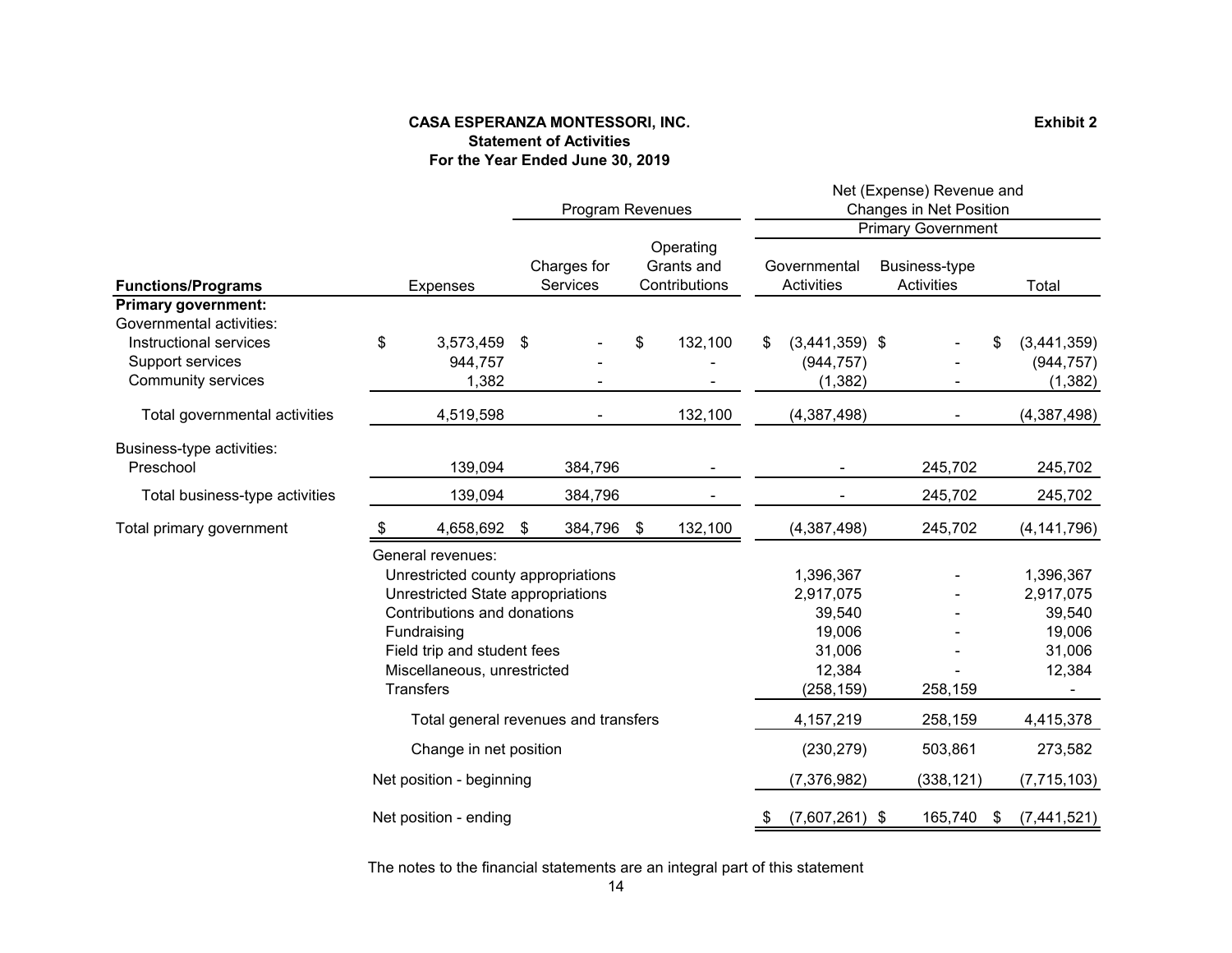### **CASA ESPERANZA MONTESSORI, INC. Balance Sheet Governmental Funds June 30, 2019**

|                                                      | Major Funds               |         |                               |  | Non-Major<br>Fund     |  |                                |         |
|------------------------------------------------------|---------------------------|---------|-------------------------------|--|-----------------------|--|--------------------------------|---------|
|                                                      | General                   |         | <b>State Public</b><br>School |  | <b>Federal Grants</b> |  | Total<br>Governmental<br>Funds |         |
| <b>ASSETS</b>                                        |                           |         |                               |  |                       |  |                                |         |
| Cash and cash equivalents                            | \$                        | 396,541 | \$                            |  | \$                    |  | \$                             | 396,541 |
| Accounts receivable                                  |                           | 177     |                               |  |                       |  |                                | 177     |
| Prepaid expenses                                     |                           | 46,160  |                               |  |                       |  |                                | 46,160  |
| Security deposit                                     |                           | 90,000  |                               |  |                       |  |                                | 90,000  |
| <b>Total assets</b>                                  | S                         | 532,878 | \$                            |  |                       |  |                                | 532,878 |
| <b>LIABILITIES AND FUND BALANCES</b><br>Liabilities: |                           |         |                               |  |                       |  |                                |         |
| Accounts payable                                     | \$                        | 8,501   | \$                            |  | \$                    |  | \$                             | 8,501   |
| Deferred revenues                                    |                           | 200     |                               |  |                       |  |                                | 200     |
| <b>Total liabilities</b>                             | $\boldsymbol{\mathsf{S}}$ | 8,701   | \$                            |  | \$                    |  | \$                             | 8,701   |
| Fund balances:<br>Nonspendable:                      |                           |         |                               |  |                       |  |                                |         |
| Prepaid expenses                                     |                           | 46,160  |                               |  |                       |  |                                | 46,160  |
| Security deposit                                     |                           | 90,000  |                               |  |                       |  |                                | 90,000  |
| Unassigned                                           |                           | 388,017 |                               |  |                       |  |                                | 388,017 |
| Total fund balances                                  |                           | 524,177 |                               |  |                       |  |                                | 524,177 |
| Total liabilities and fund balances                  | \$                        | 532,878 | \$                            |  | \$                    |  |                                |         |

Amounts reported for governmental activities in the statement of net position (Exhibit 1) are different because:

| Net OPEB Asset                                                                                                                                                      | 5,131       |
|---------------------------------------------------------------------------------------------------------------------------------------------------------------------|-------------|
| Capital assets used in governmental activities are<br>not financial resources and therefore are not                                                                 |             |
| reported in the funds.                                                                                                                                              | 124,341     |
| Deferred outflows of resources related to pensions                                                                                                                  | 1,005,375   |
| Deferred outflows of resources related to OPEB<br>Some liabilities are not due and payable in the<br>current period and therefore are not reported in the<br>funds: | 374,440     |
| Net pension liability                                                                                                                                               | (1,888,007) |
| Net OPEB liability                                                                                                                                                  | (4,866,227) |
| Accrued compensated absences                                                                                                                                        | (9, 150)    |
| Deferred inflows of resources related to pensions                                                                                                                   | (140, 372)  |
| Deferred inflows of resources related to OPEB                                                                                                                       | (2,736,969) |
| Net position of governmental activities                                                                                                                             | (7,607,261) |

The notes to the financial statements are an integral part of this statement.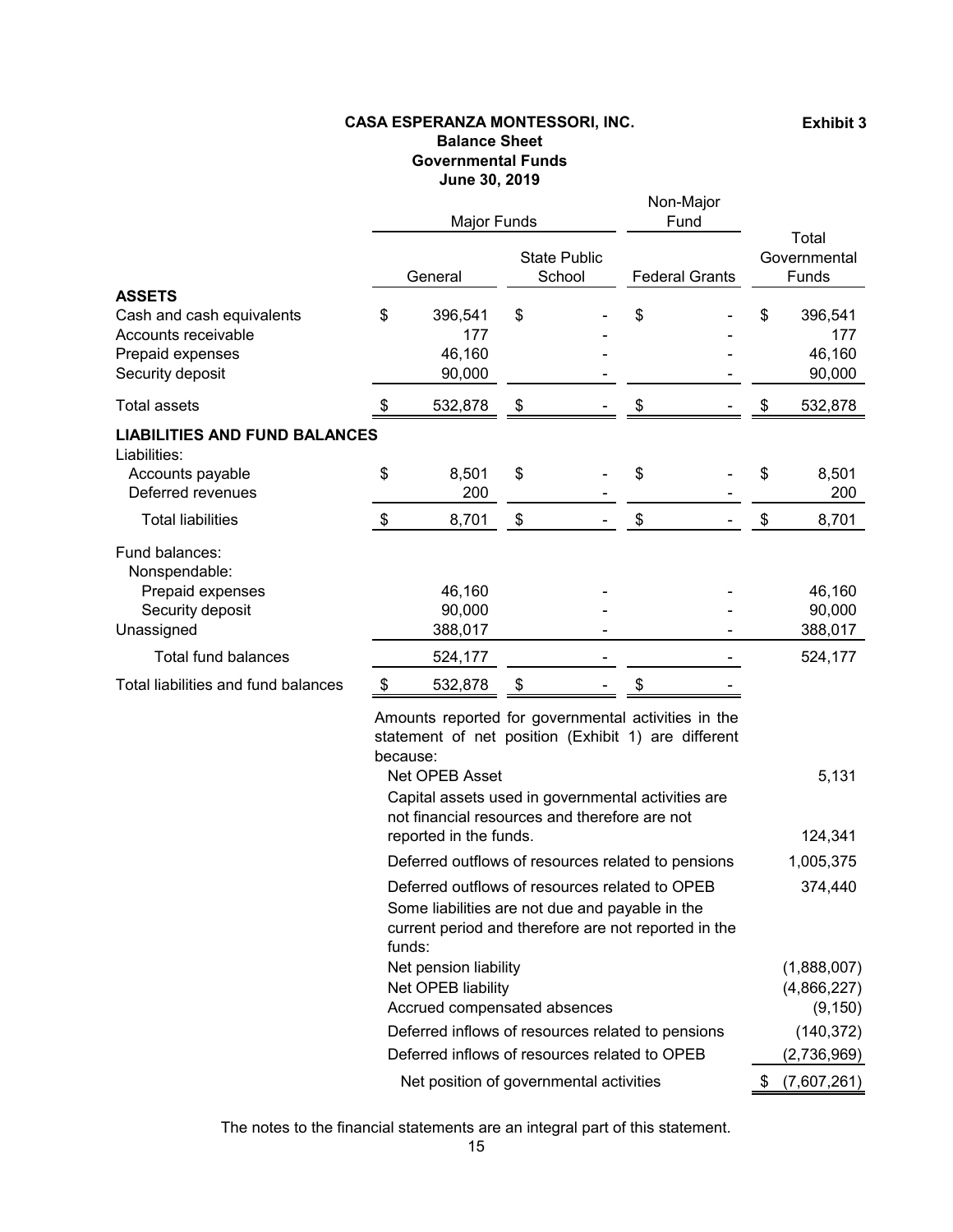#### **Statement of Revenues, Expenditures, and Changes in Fund Balance Governmental Funds For the Year Ended June 30, 2019 CASA ESPERANZA MONTESSORI, INC.**

**Exhibit 4**

|                                       | Major Funds   |                               | Non-Major<br>Fund |                                |
|---------------------------------------|---------------|-------------------------------|-------------------|--------------------------------|
|                                       | General       | <b>State Public</b><br>School |                   | Total<br>Governmental<br>Funds |
| <b>REVENUES</b>                       |               |                               |                   |                                |
| State of North Carolina               | \$            | 2,917,075<br>\$               | \$                | 2,917,075<br>\$                |
| <b>Boards of Education</b>            | 1,396,367     |                               |                   | 1,396,367                      |
| U.S. Government                       |               |                               | 132,100           | 132,100                        |
| Contributions and donations           | 39,540        |                               |                   | 39,540                         |
| Fundraising                           | 19,006        |                               |                   | 19,006                         |
| Field trip and student fees           | 31,006        |                               |                   | 31,006                         |
| Miscellaneous                         | 12,384        |                               |                   | 12,384                         |
| <b>Total revenues</b>                 | 1,498,303     | 2,917,075                     | 132,100           | 4,547,478                      |
| <b>EXPENDITURES</b>                   |               |                               |                   |                                |
| <b>Current:</b>                       |               |                               |                   |                                |
| Instructional services                | 606,857       | 2,786,289                     | 132,100           | 3,525,246                      |
| Support services                      | 809,010       | 130,786                       |                   | 939,796                        |
| <b>Community services</b>             | 1,382         |                               |                   | 1,382                          |
| <b>Capital outlay:</b>                | 7,252         |                               |                   | 7,252                          |
| <b>Total expenditures</b>             | 1,424,501     | 2,917,075                     | 132,100           | 4,473,676                      |
| Excess of revenues over expenditures  | 73,802        |                               |                   | 73,802                         |
| <b>OTHER FINANCING SOURCES (USES)</b> |               |                               |                   |                                |
| Transfers to other funds              | (258, 159)    |                               |                   | (258, 159)                     |
| Total other financing sources (uses)  | (258, 159)    |                               |                   | (258, 159)                     |
| Net change in fund balance            | (184, 357)    |                               |                   | (184, 357)                     |
| Fund balance - beginning              | 708,534       |                               |                   | 708,534                        |
| Fund balance - ending                 | \$<br>524,177 | \$                            | \$                | \$<br>524,177                  |

The notes to the financial statements are an integral part of this statement.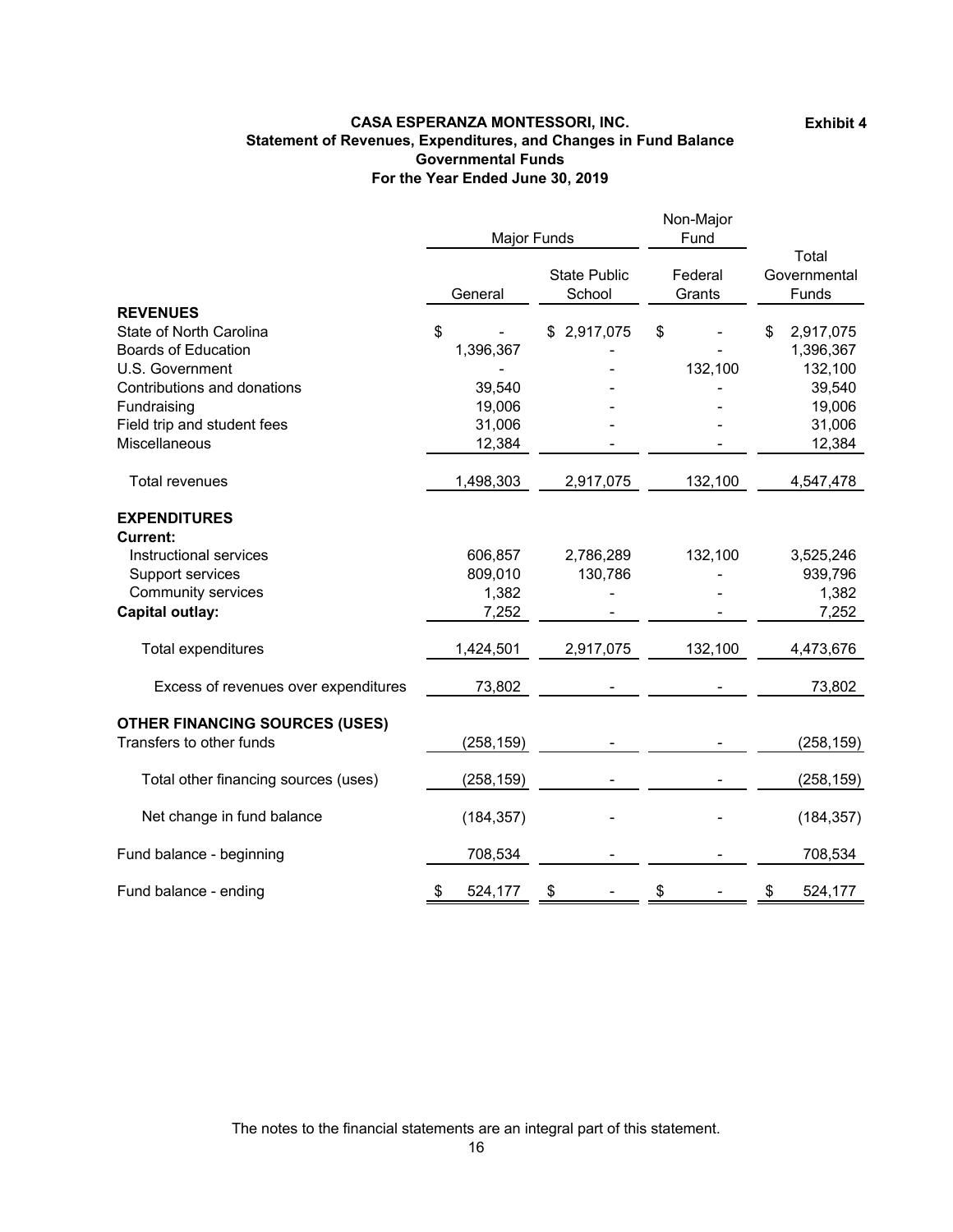| <b>CASA ESPERANZA MONTESSORI, INC.</b><br><b>Reconciliation of the Statement of</b><br>Revenues, Expenditures, and Changes in Fund Balance of<br><b>Governmental Funds to the Statement of Activities</b><br>For the Year Ended June 30, 2019                                                                      | <b>Exhibit 5</b>              |
|--------------------------------------------------------------------------------------------------------------------------------------------------------------------------------------------------------------------------------------------------------------------------------------------------------------------|-------------------------------|
| Amounts reported for governmental activities in the statement of activities are<br>different because:                                                                                                                                                                                                              |                               |
| Net change in fund balance - total governmental funds                                                                                                                                                                                                                                                              | \$<br>(184, 357)              |
| Governmental funds report capital outlays as expenditures. However, in the<br>statement of activities the cost of those assets is allocated over their estimated<br>useful lives and reported as depreciation expense. This is the amount by<br>which depreciation exceeded capital outlays in the current period. | (28, 858)                     |
| Contributions to the pension plan in the current fiscal year are not included on<br>the statement of activities                                                                                                                                                                                                    | 281,884                       |
| Contributions to the OPEB plan in the current fiscal year are not included on<br>the statement of activities                                                                                                                                                                                                       | 145,792                       |
| Some expenses reported in the statement of activities do not require the use<br>of current financial resources and, therefore, are not reported as expenditures<br>in governmental funds.                                                                                                                          |                               |
| Pension expense<br>Net OPEB expense<br>Accrued compensated absences                                                                                                                                                                                                                                                | (511, 927)<br>66,069<br>1,118 |
| Total changes in net position of governmental activities                                                                                                                                                                                                                                                           | \$<br>(230, 279)              |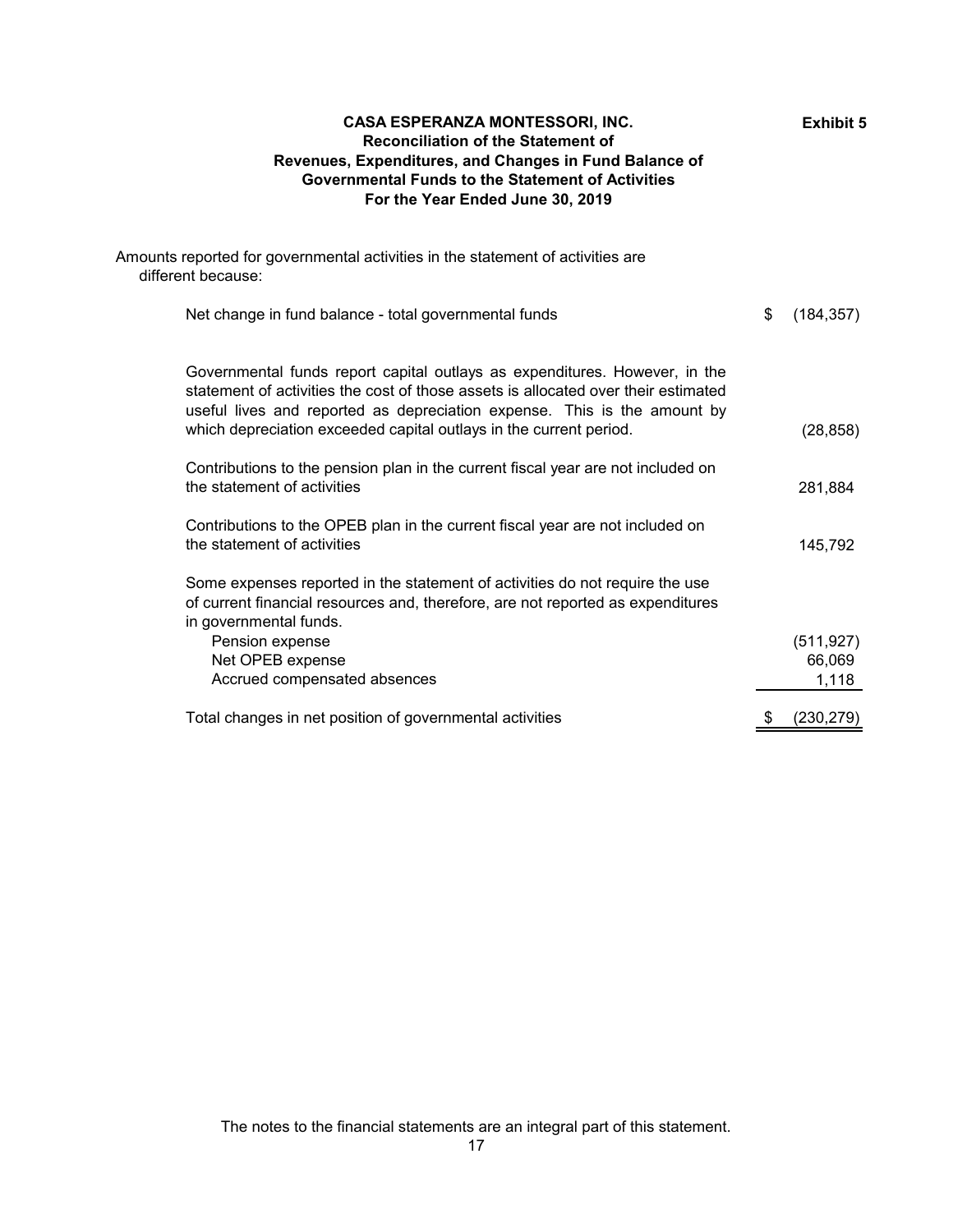### **CASA ESPERANZA MONTESSORI, INC. Statement of Net Position Proprietary Fund June 30, 2019**

**Exhibit 6**

|                                               | <b>Enterprise Fund</b> |            |  |
|-----------------------------------------------|------------------------|------------|--|
|                                               |                        | Major Fund |  |
|                                               |                        | Preschool  |  |
| <b>ASSETS</b>                                 |                        |            |  |
| Current assets:<br>Cash and cash equivalents  | \$                     | 557,123    |  |
| OPEB asset                                    |                        | 300        |  |
| <b>Total assets</b>                           |                        | 557,423    |  |
| <b>PENSION DEFERRED OUTFLOWS OF RESOURCES</b> |                        | 38,528     |  |
| DEFERRED OUTFLOWS OF RESOURCES                |                        | 18,150     |  |
| <b>LIABILITIES</b>                            |                        |            |  |
| Deferred revenues                             |                        | 6,630      |  |
| Noncurrent liabilities:                       |                        |            |  |
| Net pension liability                         |                        | 72,345     |  |
| Net OPEB liability                            |                        | 240,377    |  |
| <b>Total liabilities</b>                      |                        | 319,352    |  |
| PENSION DEFERRED INFLOWS OF RESOURCES         |                        | 5,379      |  |
| DEFERRED INFLOWS OF RESOURCES                 |                        | 123,630    |  |
| <b>NET POSITION</b>                           |                        |            |  |
| Restricted for:                               |                        |            |  |
| DIPNC OPEB plan                               |                        | 300        |  |
| Unrestricted                                  |                        | 165,440    |  |
| Total net position                            | \$                     | 165,740    |  |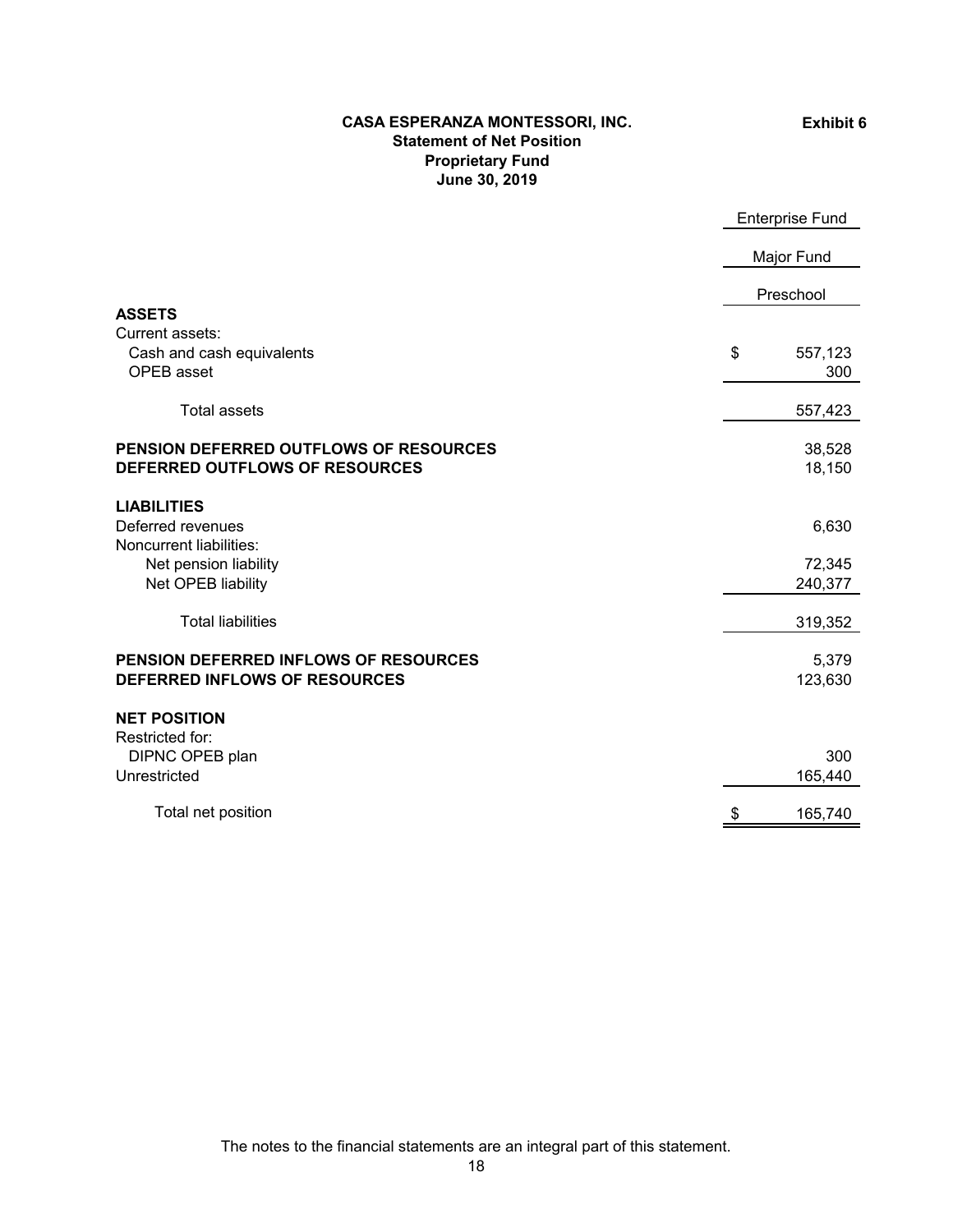### **CASA ESPERANZA MONTESSORI, INC. Statement of Revenues, Expenses, and Changes in Fund Net Position Proprietary Fund For the Year Ended June 30, 2019**

**Exhibit 7**

|                                                                           |            | <b>Enterprise Fund</b> |
|---------------------------------------------------------------------------|------------|------------------------|
|                                                                           | Major Fund |                        |
|                                                                           | Preschool  |                        |
| <b>OPERATING REVENUES</b><br>Tuition and other charges                    | \$         | 384,796                |
| Total operating revenues                                                  |            | 384,796                |
| <b>OPERATING EXPENSES</b><br>Salaries and benefits<br>Pre-School expenses |            | 106,728<br>32,366      |
| Total operating expenses                                                  |            | 139,094                |
| Operating income                                                          |            | 245,702                |
| Transfers from other funds                                                |            | 258,159                |
| Change in net position                                                    |            | 503,861                |
| Total net position - beginning                                            |            | (338, 121)             |
| Total net position - ending                                               |            | 165,740                |

The notes to the financial statements are an integral part of this statement.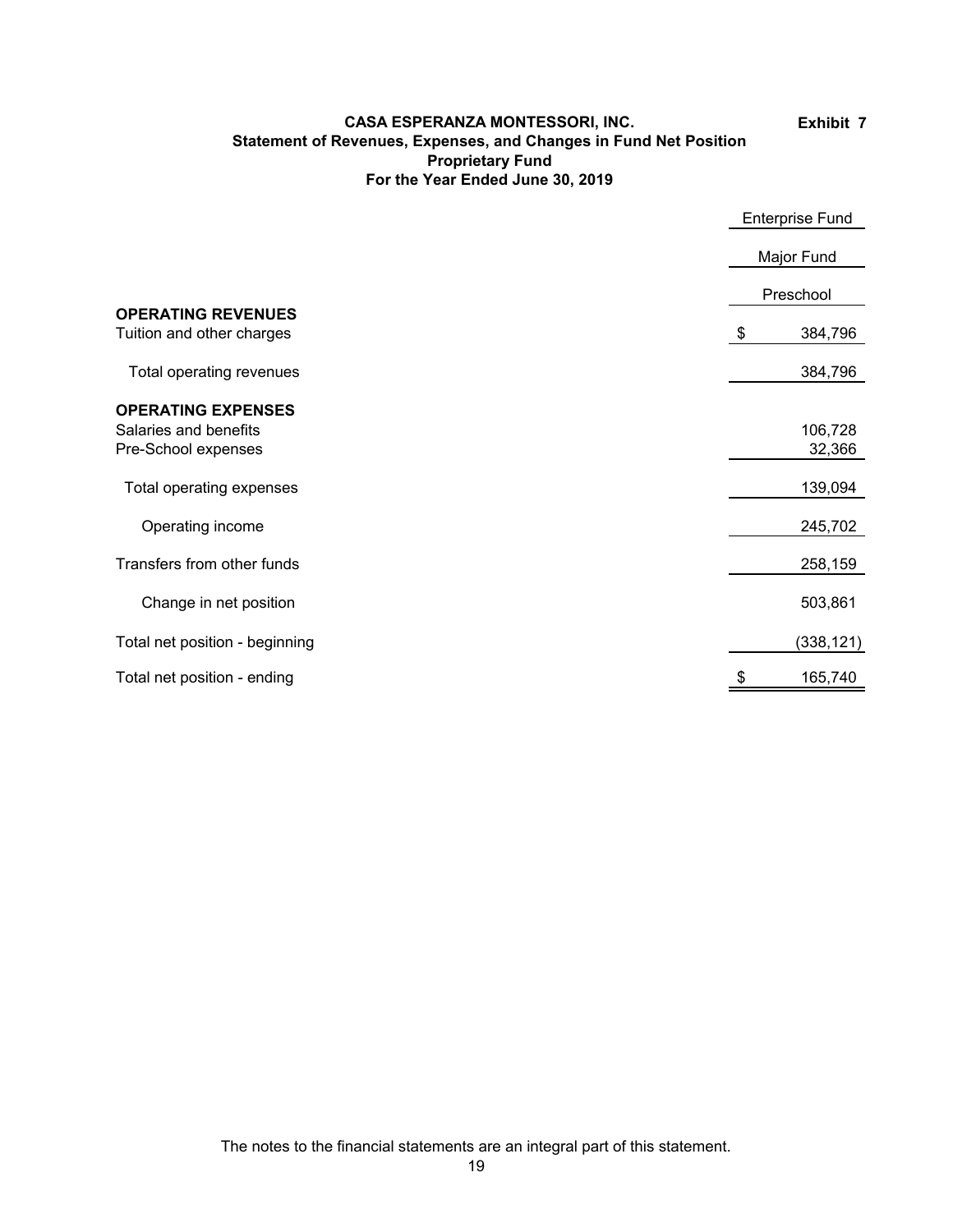### **Exhibit 8**

### **For the Year Ended June 30, 2019 CASA ESPERANZA MONTESSORI, INC. Statement of Cash Flows Proprietary Fund**

|                                                                                                                                                                                                                                                                                                                                                                                                        | <b>Enterprise Fund</b> |                                                                             |
|--------------------------------------------------------------------------------------------------------------------------------------------------------------------------------------------------------------------------------------------------------------------------------------------------------------------------------------------------------------------------------------------------------|------------------------|-----------------------------------------------------------------------------|
|                                                                                                                                                                                                                                                                                                                                                                                                        |                        | Major Fund                                                                  |
|                                                                                                                                                                                                                                                                                                                                                                                                        |                        | Preschool                                                                   |
| <b>CASH FLOWS FROM OPERATING ACTIVITIES</b><br>Cash received from customers<br>Cash paid for goods and services<br>Cash paid to employees for services                                                                                                                                                                                                                                                 | \$                     | 384,796<br>(32, 366)<br>(219, 232)                                          |
| Net cash provided by operating activities                                                                                                                                                                                                                                                                                                                                                              |                        | 133,198                                                                     |
| <b>CASH FLOWS FROM NONCAPITAL FINANCING ACTIVITIES</b><br>Transfers from other funds                                                                                                                                                                                                                                                                                                                   |                        | 258,159                                                                     |
| Net cash provided by noncapital financing activities                                                                                                                                                                                                                                                                                                                                                   |                        | 258,159                                                                     |
| Net increase in cash and cash equivalents                                                                                                                                                                                                                                                                                                                                                              |                        | 391,357                                                                     |
| Balance - beginning                                                                                                                                                                                                                                                                                                                                                                                    |                        | 165,766                                                                     |
| Balance - ending                                                                                                                                                                                                                                                                                                                                                                                       | æ.                     | 557,123                                                                     |
| Reconciliation of operating income to net cash provided by operating activities<br>Operating income<br>Changes in assets, deferred outflows and inflows of resources, and liabilities:                                                                                                                                                                                                                 | \$                     | 245,702                                                                     |
| Decrease (increase) in net OPEB asset<br>Decrease (increase) in pension deferred outflows of resources<br>Decrease (increase) in deferred outflows<br>Decrease (increase) in deferred revenues<br>Increase (decrease) in net pension liability<br>Increase (decrease) in net OPEB liability<br>Increase (decrease) in pension deferred inflows of resources<br>Increase (decrease) in deferred inflows |                        | 232<br>(373)<br>1,419<br>6,630<br>(112, 136)<br>(37,088)<br>1,697<br>27,115 |
| Net cash provided by operating activities                                                                                                                                                                                                                                                                                                                                                              | \$                     | 133,198                                                                     |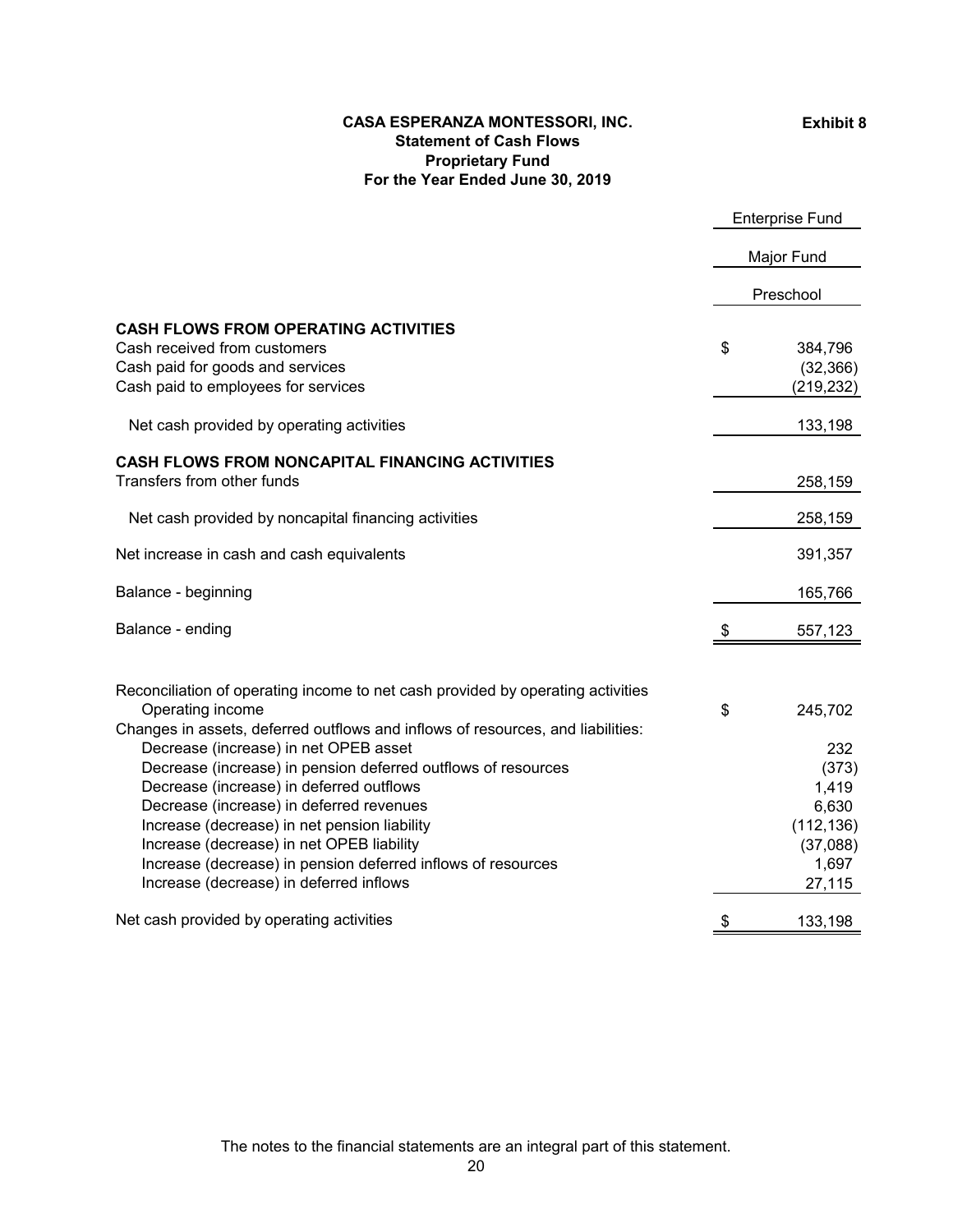#### 1. Summary of Significant Accounting Policies

The accounting policies of Casa Esperanza Montessori, Inc. (the "School") conform to generally accepted accounting principles ("GAAP") as applicable to governments. Charter schools are established as non-profit entities, such as the School. Because of the authority of the State Board of Education (the "SBE") to terminate, not renew or seek applicants to assume a charter on grounds set out in the North Carolina General Statutes at G.S. 115C-218.95 with all net assets purchased with public funds reverting to a local education agency (G.S. 115C-218.100), the charter schools in North Carolina follow the governmental reporting model as used by local education agencies. The following is a summary of the more significant accounting policies:

#### A. Reporting Entity

The School is a North Carolina non-profit corporation incorporated in February 2001. Pursuant to the provisions of the Charter School Act of 1996 as amended (the "Act"), Casa Esperanza Montessori, Inc. has been approved to operate Casa Esperanza Montessori School, a public school serving approximately 510 students. The School operates under an approved charter received from the SBE and applied for under the provisions of G.S. 115C-218.1. G.S. 115C-218.6(b)(1) states that a charter school shall be subject to the audit requirements adopted by the SBE, which includes the audit requirements established by G.S. 115C-447 of the School Budget and Fiscal Control Act (SBFCA), and requires the financial statements to be prepared in accordance with GAAP. The current charter is effective until June 30, 2027, and may be renewed for subsequent periods of ten (10) years unless one of the conditions in G.S. 115C-218.6(b) applies in which case the SBE may renew the charter for a shorter period or not renew the charter. Management believes that the charter will be renewed in the ordinary course of business.

The School has been recognized by the Internal Revenue Service as exempt from Federal income taxation under section 501(a) of the Internal Revenue Code as an organization described in section 501(c)(3).

#### B. Basis of Presentation

In accordance with GASB Statement No. 34, Basic Financial Statements – and Management Discussion and Analysis – for State and Local Governments ("GASB 34"), the School is a special-purpose government that is engaged in governmental activities and is not a component unit of another government. Therefore, the financial statements are prepared in the same manner as general purpose governments.

*Government-wide Statements*: The statement of net position and the statement of activities display information about the School. These statements include the financial activities of the overall entity. Eliminations have been made to minimize the double counting of internal activities. These statements distinguish between the *governmental* and *business-type activities* of the School. Governmental activities generally are financed through intergovernmental revenues and other nonexchange transactions. Business-type activities are financed in whole or in part by fees charged to external parties.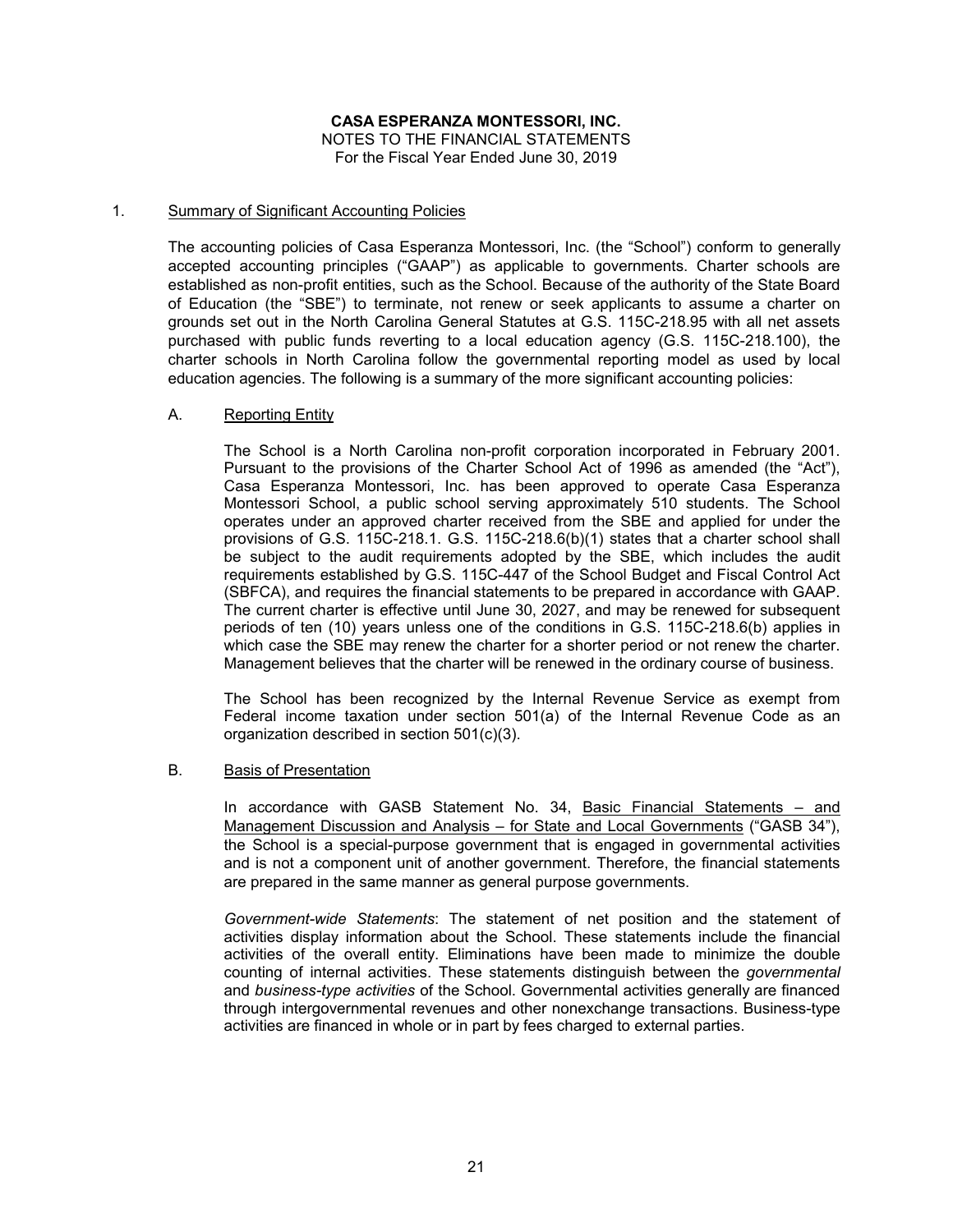# **CASA ESPERANZA MONTESSORI, INC.**

NOTES TO THE FINANCIAL STATEMENTS For the Fiscal Year Ended June 30, 2019

#### 1. Summary of Significant Accounting Policies (Continued)

#### B. Basis of Presentation (Continued)

The statement of activities presents a comparison between direct expenses and program revenues for the different business-type activities of the School and for each function of the School's governmental activities. Direct expenses are those that are specifically associated with a program or function and, therefore, are clearly identifiable to a particular function. Indirect expense allocations that have been made in the funds have been reversed for the statement of activities. Program revenues include (a) fees and charges paid by the recipients of goods or services offered by the programs and (b) grants and contributions that are restricted to meeting the operational or capital requirements of a particular program. Revenues that are not classified as program revenues are presented as general revenues.

*Fund Financial Statements*: The fund financial statements provide information about the School's funds. Separate statements for each fund category – *governmental and proprietary* – are presented. The emphasis of fund financial statements is on major governmental and enterprise funds, each displayed in a separate column. All remaining governmental and enterprise funds are aggregated and reported as non-major funds.

Proprietary fund operating revenues, such as charges for services, result from exchange transactions associated with the principal activity of the fund. Exchange transactions are those in which each party receives and gives up essentially equal values. Nonoperating revenues, such as subsidies and investment earnings, result from non-exchange transactions or ancillary activities.

The School reports the following major governmental funds:

*General Fund.* The General Fund is the general operating fund of the School. The General Fund accounts for all financial resources except those that are required to be accounted for in another fund.

*State Public School Fund.* The State Public School Fund includes appropriations from the Department of Public Instruction for specific operating needs of the School and is reported as a special revenue fund.

The School reports the following major enterprise fund:

*Preschool Fund.* The Preschool Fund is used to account for the activity of the prekindergarten program, the before and after school care program and the inter-sessional care program.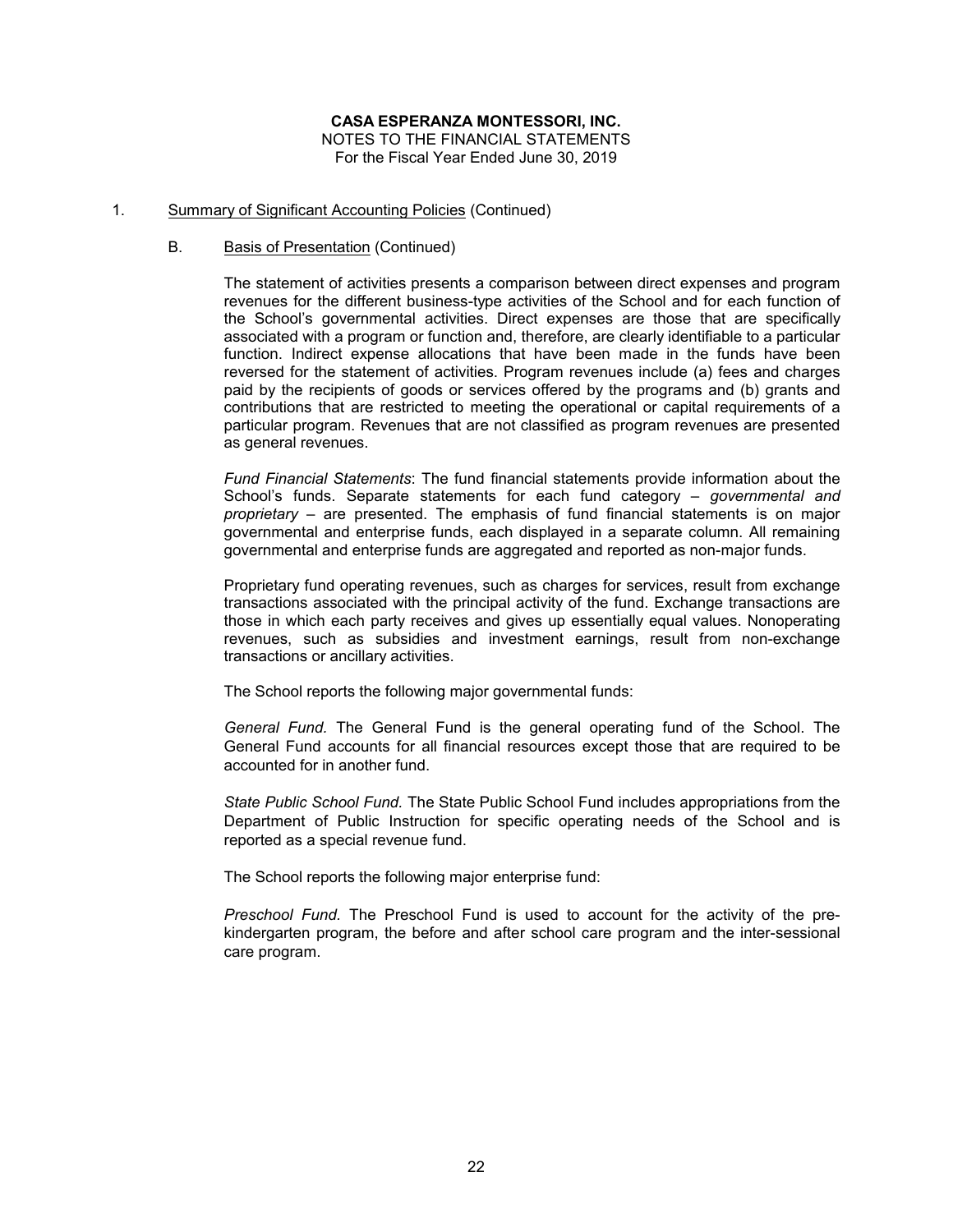#### 1. Summary of Significant Accounting Policies (Continued)

#### C. Measurement Focus and Basis of Accounting

*Government-wide and Proprietary Fund Financial Statements*. The government-wide and proprietary fund financial statements are reported using the economic resources measurement focus. The government-wide and proprietary fund financial statements are reported using the accrual basis of accounting. Revenues are recorded when earned and expenses are recorded at the time liabilities are incurred, regardless of when the related cash flows take place. Non-exchange transactions, in which the School gives (or receives) value without directly receiving (or giving) equal value in exchange, include grants and donations. Revenue from grants and donations is recognized in the fiscal year in which all eligibility requirements have been satisfied.

*Governmental Fund Financial Statements*. Governmental funds are reported using the current financial resources measurement focus and the modified accrual basis of accounting. Under this method, revenues are recognized when measurable and available. The School considers all revenues reported in the governmental funds to be available if the revenues are collected within sixty days after year-end. These could include federal, State, and county grants, and some charges for services. Expenditures are recorded when the related fund liability is incurred, except for principal and interest on general longterm debt, claims and judgments, and compensated absences, which are recognized as expenditures to the extent they have matured. General capital asset acquisitions are reported as expenditures in governmental funds. Proceeds of general long-term debt and acquisitions under capital leases are reported as other financing sources.

Under the terms of grant agreements, the School funds certain programs by a combination of specific cost-reimbursement grants and general revenues. Thus, when program expenses are incurred, there are both restricted and unrestricted net position available to finance the program. It is the School's policy to first apply cost-reimbursement grant resources to such programs and then general revenues.

#### D. Budgetary Data

Annual budgets are adopted for all funds, on a school-wide basis. All budgets are prepared using the modified accrual basis of accounting.

The governing board has voluntarily established the policy, as a sound business practice, that expenditures may not exceed appropriations, for all the School's funds, based on the adopted budget and subsequent amendments. During the year, several amendments to the original budget were necessary, the effects of which were not material. The budget presented in the supplemental data represents the budget of the School at June 30, 2019. All appropriations lapse at year end.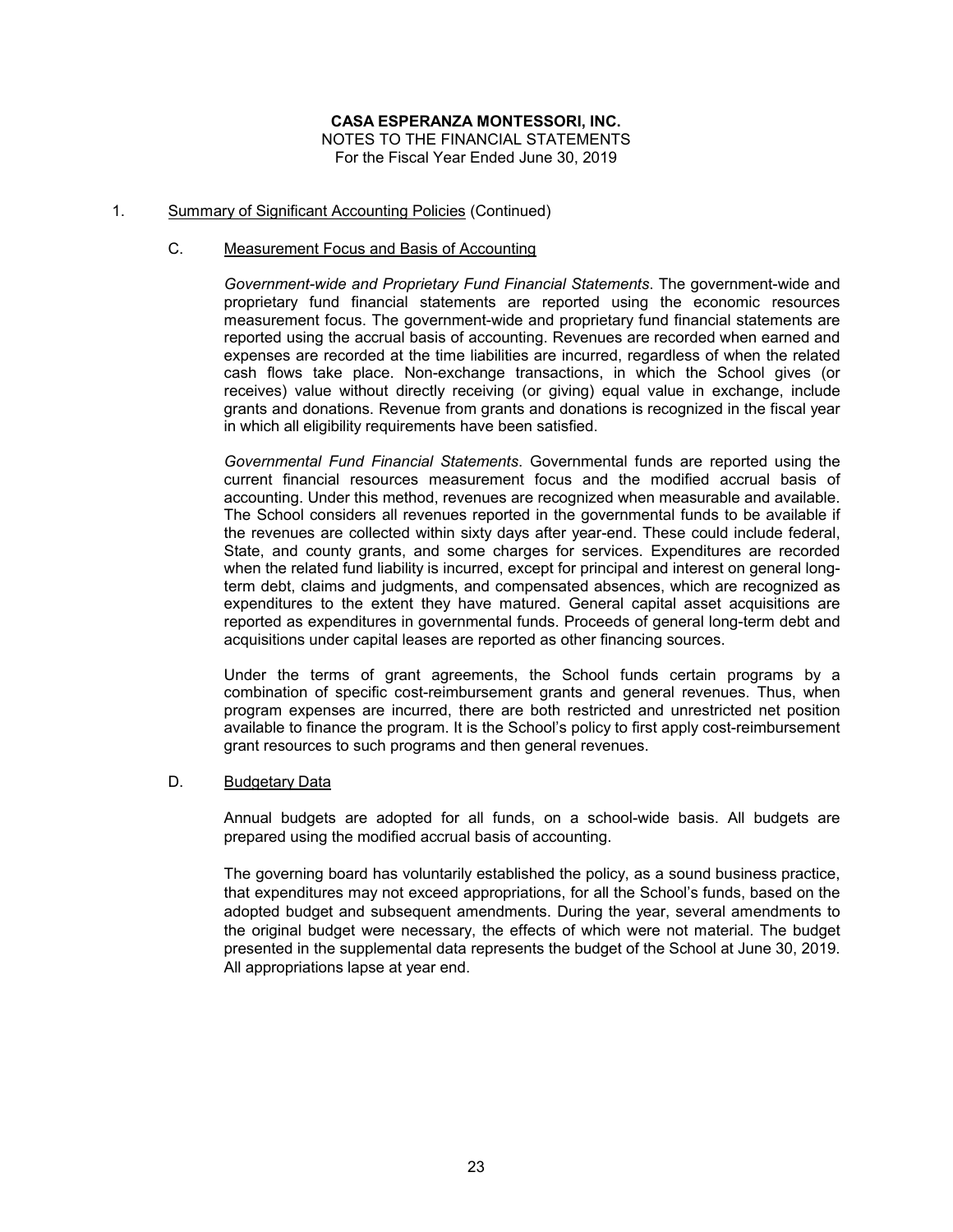#### 1. Summary of Significant Accounting Policies (Continued)

#### E. Assets, Liabilities, Deferred Outflows and Inflows of Resources, and Fund Equity

1. Deposits and Investments All deposits of the School are made in local banks, whose accounts are FDIC insured. Also, the School may establish time deposit accounts such as NOW and SuperNOW accounts, money market accounts, and certificates of deposit.

#### 2. Cash and Cash Equivalents

The School pools money from several funds to facilitate disbursement. Therefore all cash is essentially demand deposits and is considered cash and cash equivalents. All cash held with original maturities of three months or less are considered cash and cash equivalents.

3. Accounts Receivable

Accounts receivable consist of amounts owed to the School from local school boards and employees. The School has reviewed the receivable balances and determined the amounts to be fully collectible.

4. Prepaid Items

Certain payments to vendors reflect costs applicable to future accounting periods and are recorded as prepaid items.

5. Security Deposit

Payments made by the School in accordance with its facility lease agreement reflect amounts applicable to a future accounting period and are recorded as security deposits.

### 6. Capital Assets

The School's donated capital assets received prior to June 30, 2015 are recorded at their estimated fair value at the date of donation. Donated capital assets received after June 30, 2015 are recorded at acquisition value. All other capital assets are recorded at original cost. The total of these estimates is not considered large enough that any errors would be material when capital assets are considered as a whole.

It is the policy of the School to capitalize all capital assets costing more than \$500 with an estimated useful life of three or more years. In addition, other items which are purchased and used in large quantities such as student desks and office furniture are capitalized. Improvements are capitalized and depreciated over the remaining useful lives of the related capital assets. All depreciable assets are depreciated using the straight-line method of depreciation. The cost of normal maintenance and repairs that do not add to the value of the asset or materially extend asset lives are not capitalized.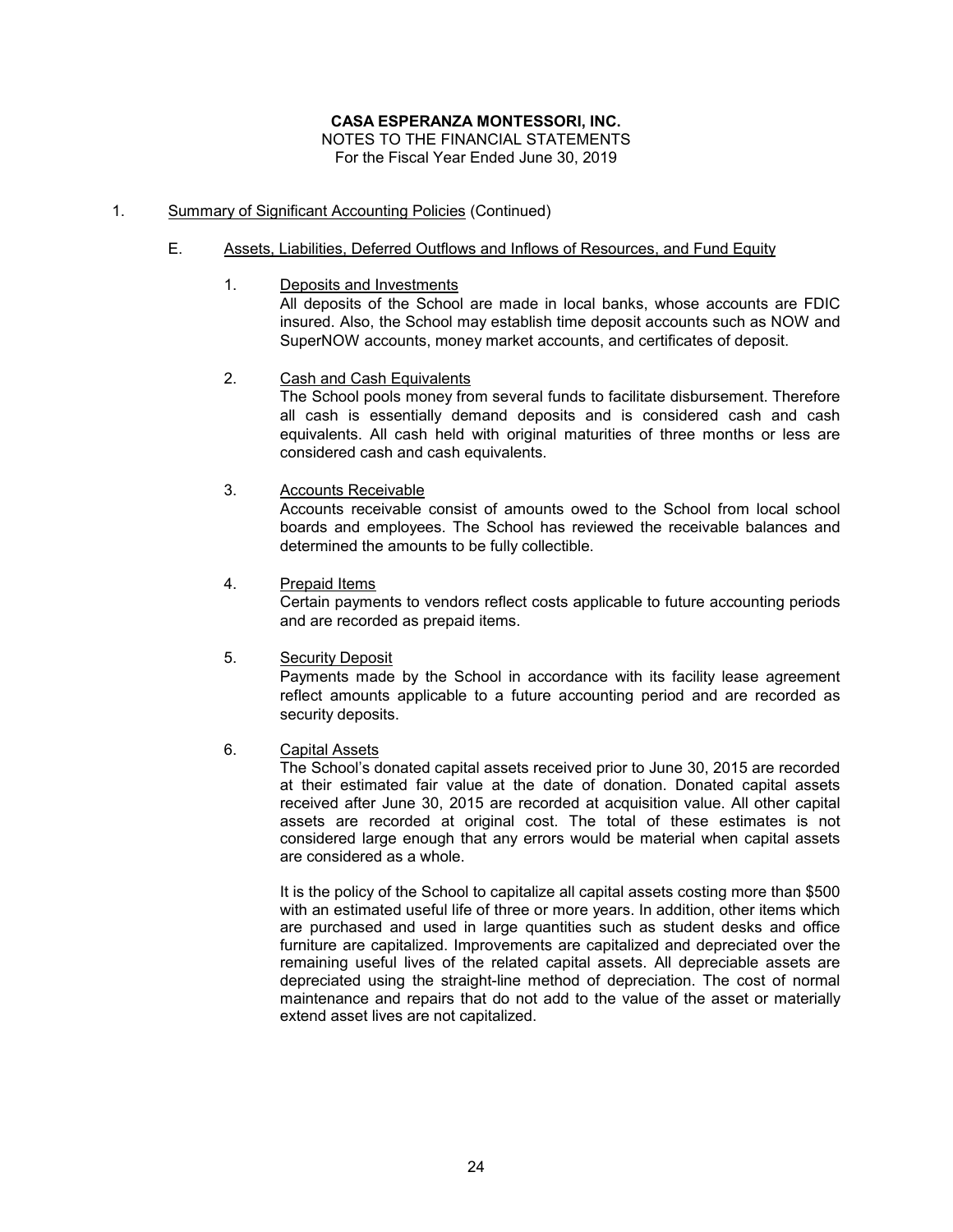### 1. Summary of Significant Accounting Policies (Continued)

- E. Assets, Liabilities, Deferred Outflows and Inflows of Resources, and Fund Equity (Continued)
	- 6. Capital Assets (Continued)

Capital assets are depreciated over the following estimated useful lives:

|                         | Years    |
|-------------------------|----------|
| Leasehold Improvements  | $5 - 15$ |
| Instructional Equipment | $5 - 7$  |

#### 7. Deferred Outflows/Inflows of Resources

In addition to assets, the statement of financial position will sometimes report a separate section for deferred outflows of resources. This separate financial statement element, *Deferred Outflows of Resources*, represents a consumption of net position that applies to a future period and so will not be recognized as an expense or expenditure until then. The School has two items that meet this criterion – pension and OPEB related deferrals and contributions made to the plans subsequent to the measurement date. In addition to liabilities, the statement of financial position will sometimes report a separate section for deferred inflows of resources. This separate financial statement element, *Deferred Inflows of Resources*, represents an acquisition of net position that applies to a future period and so will not be recognized as revenue until then. The School has two items that meet the criterion for this category – pension and OPEB related deferrals.

#### 8. Long-Term Obligations

In the government-wide financial statements and proprietary fund types in the fund financial statements, long-term debt and other long-term obligations are reported as liabilities in the applicable governmental activities, business-type activities, or proprietary fund-type statement of net position.

In the fund financial statements, governmental fund types report the face amount of debt issued as other financing sources.

9. Compensated Absences

The liability for compensated absences reported in the government-wide statements consist of unpaid, accumulated personal time off balances. Employees may accumulate up to seventy two  $(72)$  days earned vacation leave with such leave being fully vested when earned. The School accounts for its leave on a first-in, first-out basis, such that the oldest available leave is used first. The current portion of the liability is recorded as such in the government-wide financial statements.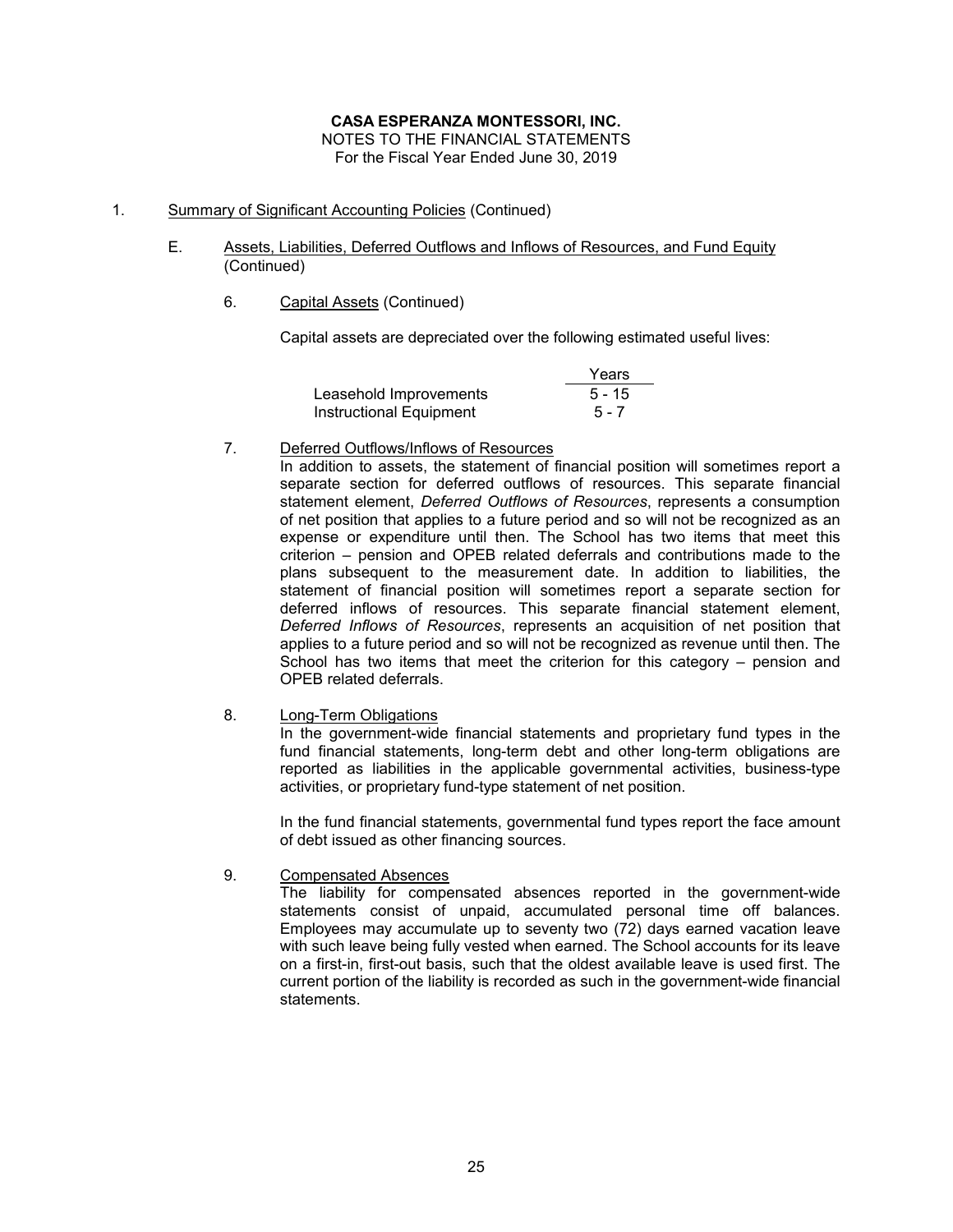### **CASA ESPERANZA MONTESSORI, INC.**

NOTES TO THE FINANCIAL STATEMENTS For the Fiscal Year Ended June 30, 2019

### 1. Summary of Significant Accounting Policies (Continued)

- E. Assets, Liabilities, Deferred Outflows and Inflows of Resources, and Fund Equity (Continued)
	- 10. Net Position/Fund Balances

*Net Position*

Net position in the government-wide and proprietary fund financial statements are classified as net investment in capital assets, restricted, and unrestricted. Restricted net position represents constraints on resources that are either externally imposed by creditors, grantors, contributors, or laws or regulations of other governments or imposed by law through State statute.

#### *Fund Balance*

In the governmental fund financial statements, fund balance is composed of two classifications (out of five possible classifications) designed to disclose the hierarchy of constraints placed on how fund balance can be spent.

The governmental fund types classify fund balances as follows:

Nonspendable – This classification includes amounts that cannot be spent because they are either (a) not in spendable form or (b) legally or contractually required to be maintained intact.

Security Deposit - portion of fund balance not available for appropriation because it represents the year-end balance of a security deposit on the school facility, which is not an expendable, available resource.

Prepaid Items – portion of fund balance that is not an available resource because it represents the year-end balance of prepaid expenses which are not spendable resources.

Unassigned Fund Balance – portion of fund balance that has not been assigned to another fund or restricted, committed or assigned to specific purposes within the General Fund.

The School has a revenue spending policy that provides guidance for programs with multiple revenue sources. The finance officer of the School will use resources in the following hierarchy: federal funds, State funds, local non-board of education funds, and board of education funds. For purposes of fund balance classification, expenditures are to be spent from restricted fund balance first, followed in order by committed fund balance, assigned fund balance and lastly, unassigned fund balance. The finance officer has the authority to deviate from this policy if it is in the best interest of the School.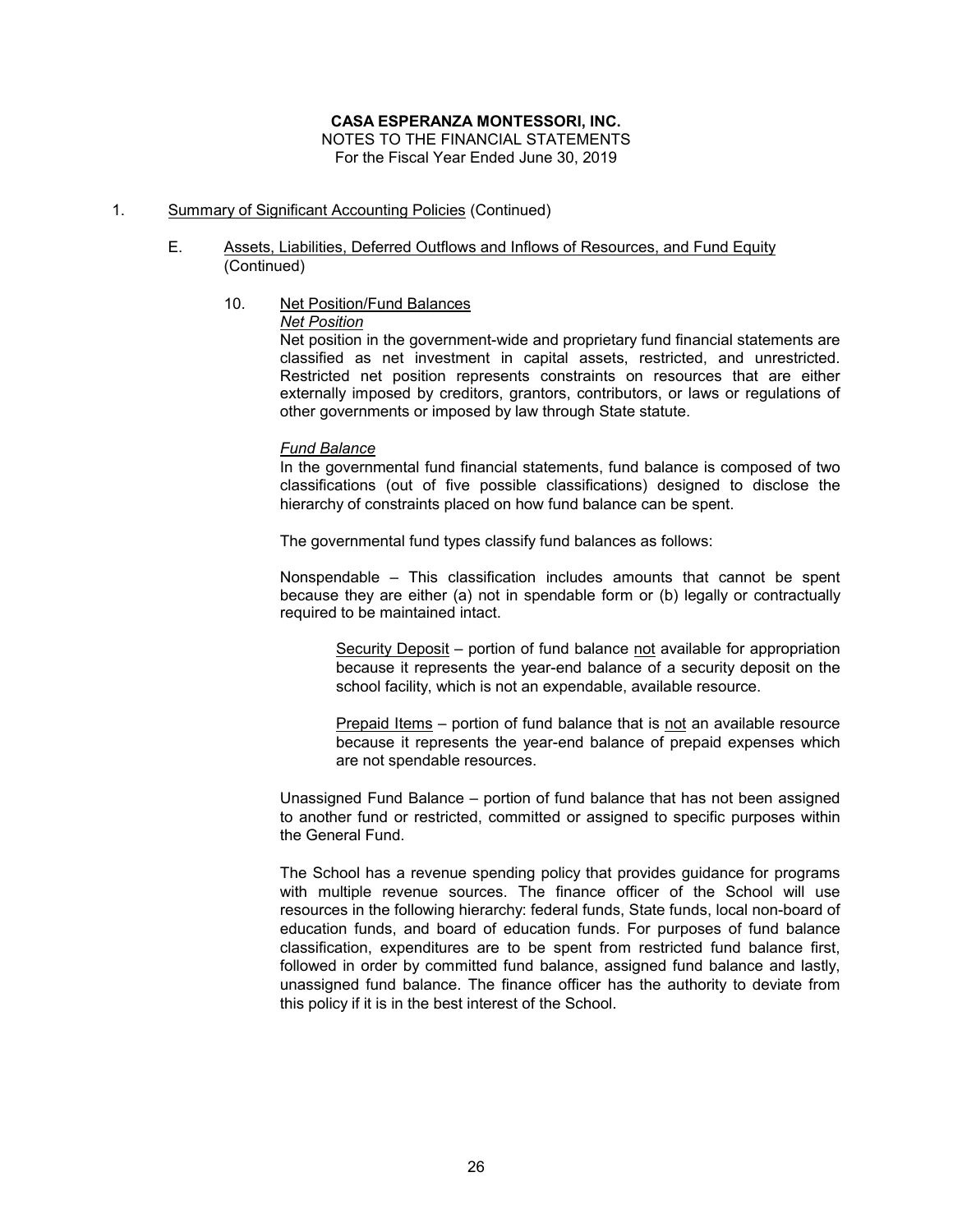#### 1. Summary of Significant Accounting Policies (Continued)

- E. Assets, Liabilities, Deferred Outflows and Inflows of Resources, and Fund Equity (Continued)
	- 11. Reconciliation Between Government-Wide and Fund Statements The governmental fund balance sheet includes a reconciliation between governmental funds' total fund balance and governmental activities' net position as reported in the government-wide statement of net position.

The net adjustment of \$(8,131,438) consists of several elements as follows:

| Capital<br>assets<br>used<br>$\mathsf{in}$<br>governmental<br>activities that are not financial resources and<br>therefore not reported in the fund (total<br>government-wide<br>capital<br>assets<br>on<br>governmental activities<br>statement<br>in<br>column). | \$<br>546,710  |
|--------------------------------------------------------------------------------------------------------------------------------------------------------------------------------------------------------------------------------------------------------------------|----------------|
| Less accumulated depreciation                                                                                                                                                                                                                                      | (422, 369)     |
|                                                                                                                                                                                                                                                                    |                |
| Net OPEB asset                                                                                                                                                                                                                                                     | 5,131          |
| Pension<br>related<br>deferred<br>outfiows<br>οf<br>resources                                                                                                                                                                                                      | 1,005,375      |
| OPEB related deferred outflows of resources                                                                                                                                                                                                                        | 374,440        |
| Liabilities that, because they are not due and<br>payable in the current period, do not require<br>current resources to pay and are therefore<br>not reported in the funds statements:                                                                             |                |
| Net pension liability                                                                                                                                                                                                                                              | (1,888,007)    |
| Net OPEB liability                                                                                                                                                                                                                                                 | (4,866,227)    |
| Accrued compensated absences                                                                                                                                                                                                                                       | (9, 150)       |
| Deferred inflows of resources related to<br>pension                                                                                                                                                                                                                | (140, 372)     |
| inflows of resources related to<br><b>Deferred</b><br><b>OPEB</b>                                                                                                                                                                                                  | (2,736,969)    |
| Total adjustment                                                                                                                                                                                                                                                   | \$ (8,131,438) |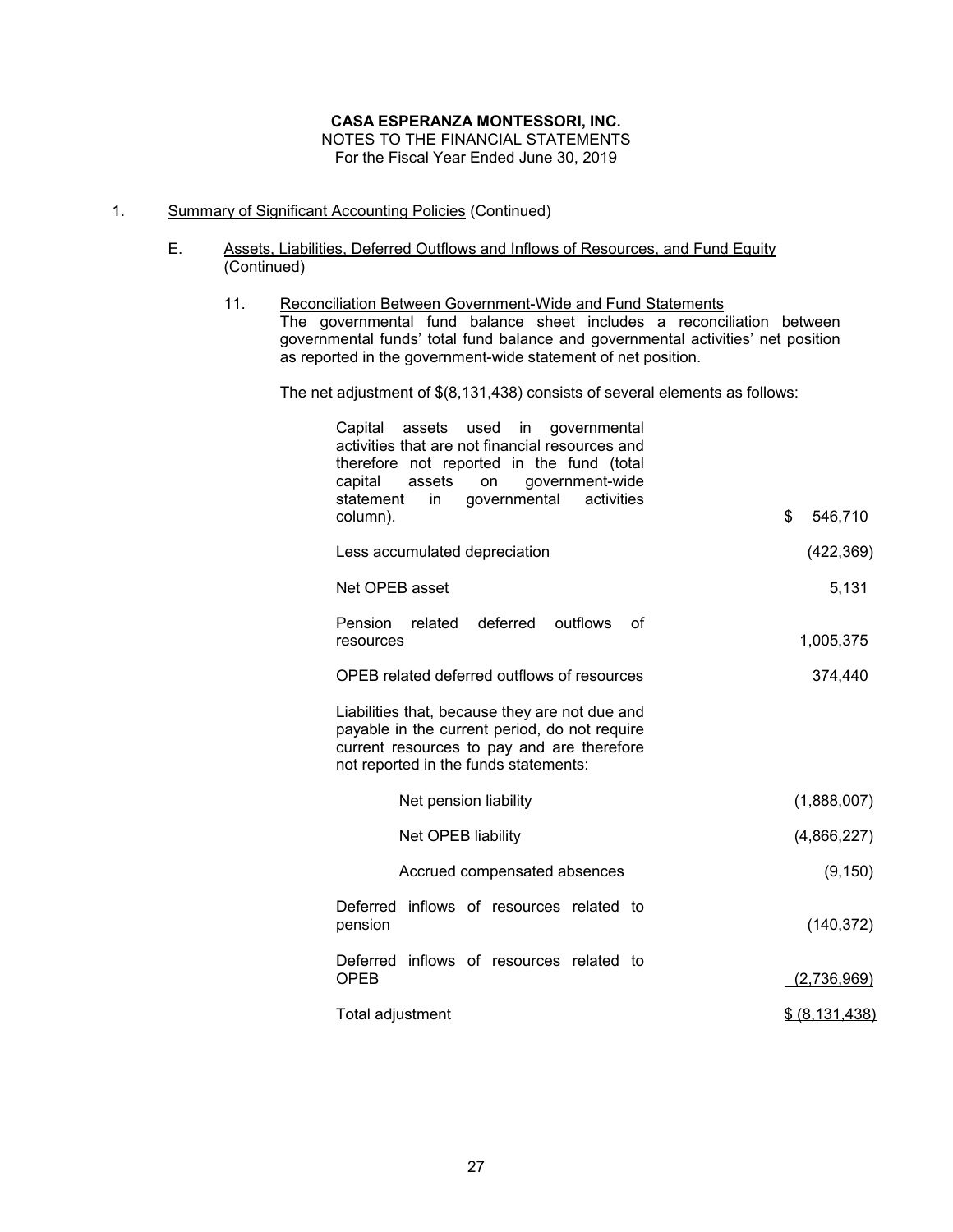### **CASA ESPERANZA MONTESSORI, INC.**

NOTES TO THE FINANCIAL STATEMENTS For the Fiscal Year Ended June 30, 2019

#### 1. Summary of Significant Accounting Policies (Continued)

#### F. Revenues, Expenditures, and Expenses

1. Funding

The School is funded by the SBE receiving (i) an amount equal to the average per pupil allocation for the average daily membership (ADM) from the local school administrative unit allotments in which the School is located (i.e. Wake County Board of Education) for each child attending the School except for the allocation for children with special needs and (ii) an additional amount for each child attending the School who is a child with special needs (G.S. 115C-218.105(a)).

Subject to certain limitations, funds allocated by the SBE may be used to enter into operational and financing leases for real property or mobile classroom units for use as school facilities for charter schools and may be used for payments on loans made to charter schools for facilities, equipment, or operations (G.S. 115C-218.105(b)).

Additionally, the School receives for each student an amount equal to the per pupil share of the local current expense fund of the local school administrative unit in which the child resides. (G.S. 115C-218.105(c)). Amounts transferred that consist of revenue from supplemental taxes shall be transferred only to a charter school located in the district where the taxes are levied and the child resides.

For the fiscal year ended June 30, 2019, the School received funding from the Boards of Education for Wake County (\$1,306,020), Durham County (\$63,219), Johnston County (\$8,231), Franklin County (\$10,633), Wayne County (\$1,797), Harnett County (\$1,151), Wilson County (\$2,334), Pitt County (\$26), and Nash County (\$2,956).

Furthermore, the School has received donations of cash and/or equipment from private organizations. The cash is available to be used throughout the year for the School's various programs and activities.

#### 2. Reconciliation Between Government-Wide and Fund Statements

The governmental fund statement of revenues, expenditures, and changes in fund balance is followed by a reconciliation between the change in the fund balance of the governmental funds and the change in the net position of governmental activities as reported on the government-wide statement of **activities**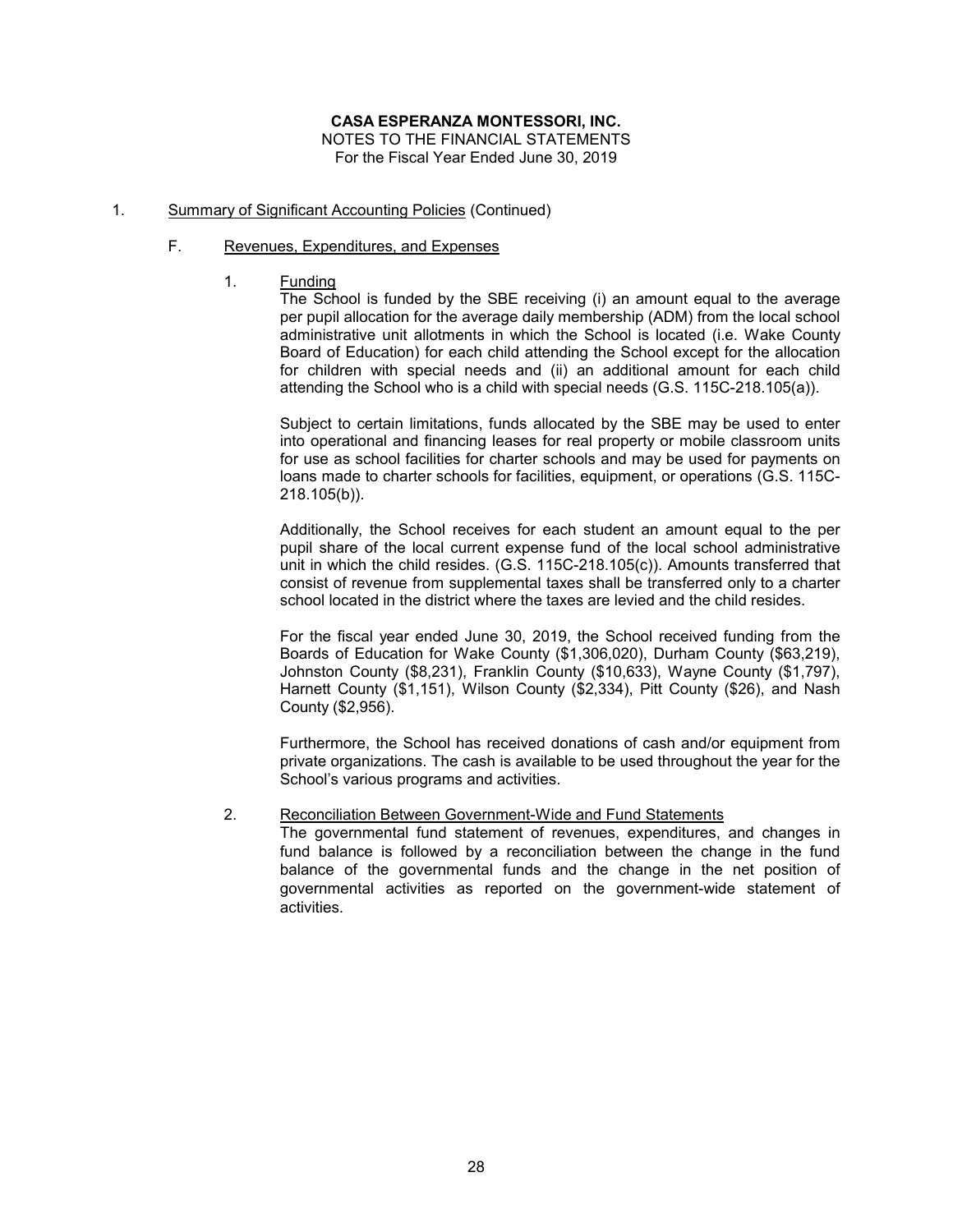### 1. Summary of Significant Accounting Policies (Continued)

- F. Revenues, Expenditures, and Expenses (Continued)
	- 2. Reconciliation Between Government-Wide and Fund Statements (Continued)

The net difference of \$(45,922) between the two amounts consists of the following elements:

| Capital outlay expenditures recorded in the<br>fund statements but capitalized as assets on<br>the statement of activities.                                                                                 | \$<br>7,252     |
|-------------------------------------------------------------------------------------------------------------------------------------------------------------------------------------------------------------|-----------------|
| Depreciation expense that is recorded on<br>the statement of activities but not in the fund<br>statements.                                                                                                  | (36, 110)       |
| Contributions to the pension plan in the<br>current fiscal year are not included on the<br>statement of activities.                                                                                         | 281,884         |
| Contributions to the OPEB plans in the<br>current fiscal year are not included on the<br>statement of activities.                                                                                           | 145,792         |
| Some expenses reported in the statement of<br>activities do not require the use of current<br>financial resources and therefore are not<br>reported<br>as expenditures<br>the<br>in.<br>governmental funds. |                 |
| Pension expense                                                                                                                                                                                             | (511, 927)      |
| OPEB expense                                                                                                                                                                                                | 66,069          |
| Accrued compensated absences                                                                                                                                                                                | 1,118           |
| Total                                                                                                                                                                                                       | <u>(45,922)</u> |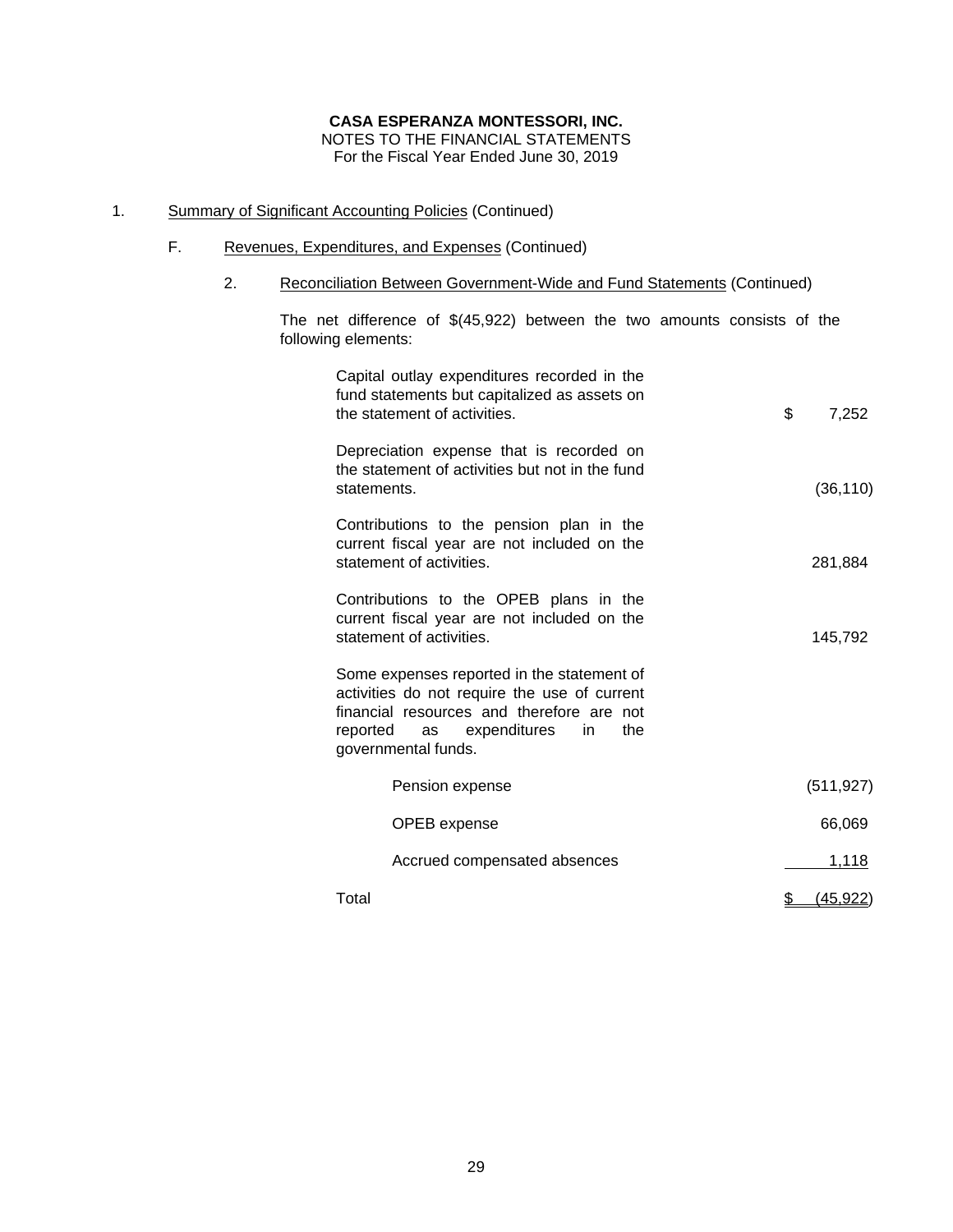- 1. Summary of Significant Accounting Policies (Continued)
	- F. Revenues, Expenditures, and Expenses (Continued)
		- 3. Defined Benefit Pension Plan and OPEB Plans
			- For purposes of measuring the net pension liability, deferred outflows of resources and deferred inflows of resources related to pensions, and pension expense, information about the fiduciary net position of the Teachers' and State Employees' Retirement System (TSERS), the Retiree Health Benefit Fund (RHBF), and the Disability Income Plan of NC (DIPNC) and additions to/deductions from TSERS, RHBF, and DIPNC's fiduciary net position have been determined on the same basis as they are reported by TSERS, RHBF, and DIPNC. For this purpose, plan member contributions are recognized in the period in which the contributions are due. The School's employer contributions are recognized when due and the School has a legal requirement to provide the contributions. Benefits and refunds are recognized when due and payable in accordance with the terms of TSERS, RHBF, and DIPNC. Investments are reported at fair value.
	- G. Use of Estimates and Assumptions

Management uses estimates and assumptions in preparing financial statements. Those estimates and assumptions affect the reported amounts of assets and liabilities, the disclosure of contingent assets and liabilities, and the reported revenues and expenditures.

#### 2. Detail Notes on All Funds

- A. Assets
	- 1. Deposits

At June 30, 2019, the School had deposits with banks and savings and loans with a carrying amount of \$953,664. The bank balance with the financial institutions was \$1,034,348 of which \$784,348 was uninsured. The School does not have a deposit policy for custodial credit risk.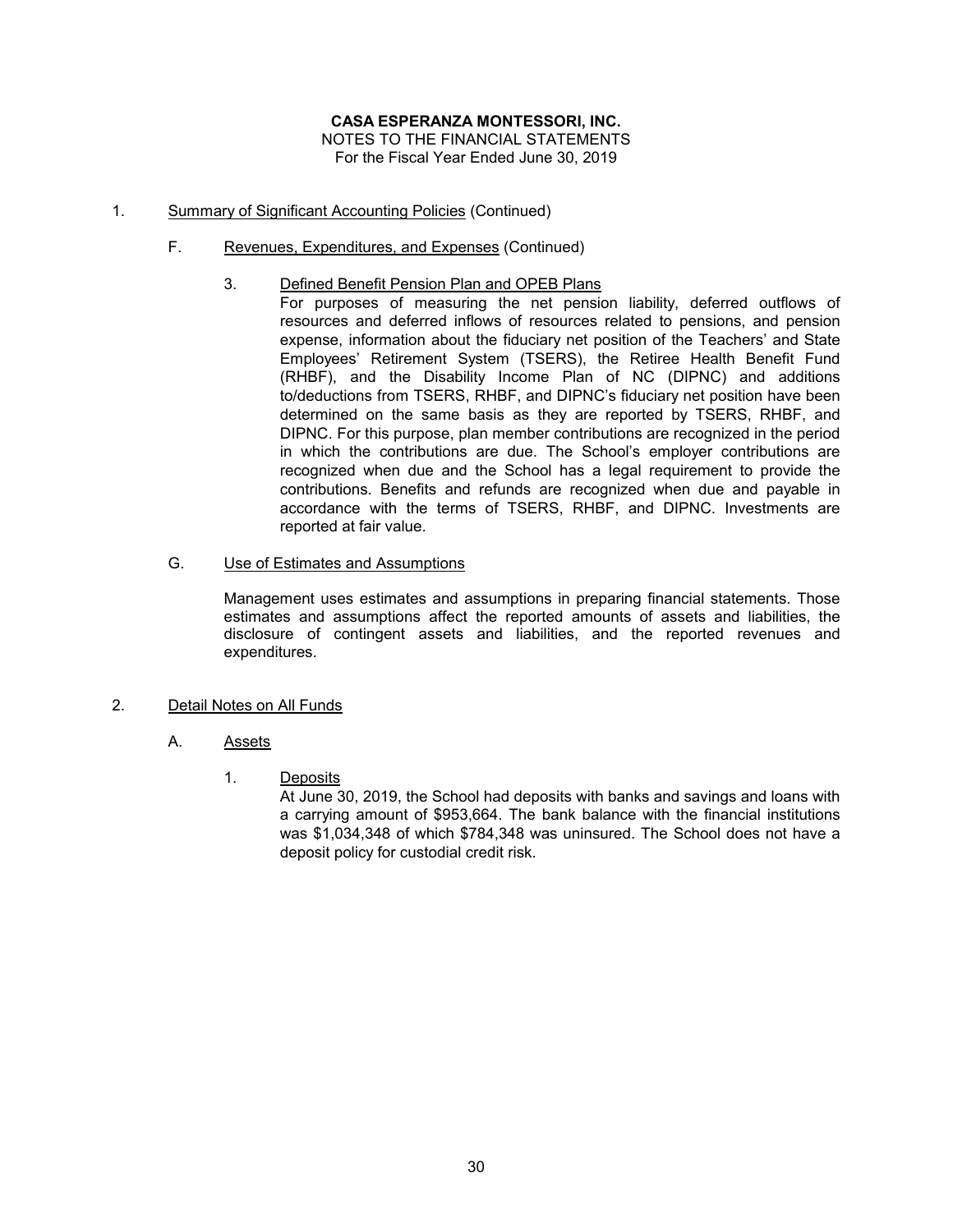### **CASA ESPERANZA MONTESSORI, INC.**

NOTES TO THE FINANCIAL STATEMENTS

For the Fiscal Year Ended June 30, 2019

### 2. Detail Notes on All Funds (Continued)

A. Assets (Continued)

#### 2. Capital Assets

Capital asset activity for the year ended June 30, 2019 was as follows:

|                                                | Beginning       |             |           | Ending          |
|------------------------------------------------|-----------------|-------------|-----------|-----------------|
|                                                | <b>Balances</b> | Increases   | Decreases | <b>Balances</b> |
| Governmental activities:                       |                 |             |           |                 |
| Capital assets being depreciated:              |                 |             |           |                 |
| Instructional equipment                        | \$<br>102,597   | \$<br>2,929 | \$        | \$<br>105,526   |
| Leasehold improvements                         | 436,861         | 4,323       |           | 441,184         |
| Total capital assets being                     |                 |             |           |                 |
| depreciated                                    | 539,458         | 7,252       |           | 546,710         |
| Less accumulated depreciation:                 |                 |             |           |                 |
| Instructional equipment                        | 93.820          | 4,409       |           | 98,229          |
| Leasehold improvements                         | 292,439         | 31,701      |           | 324,140         |
| Total accumulated depreciation                 | 386,259         | 36,110      |           | 422,369         |
| Total capital assets being<br>depreciated, net | 153,199         |             |           | 124,341         |
| Governmental activities<br>capital assets, net | <u>153,199</u>  |             |           | 124,341         |

Depreciation expense was charged to governmental functions as follows:

| Instructional programs<br>Supporting services | S | 27.082<br>9.028 |
|-----------------------------------------------|---|-----------------|
|                                               |   | 36.110          |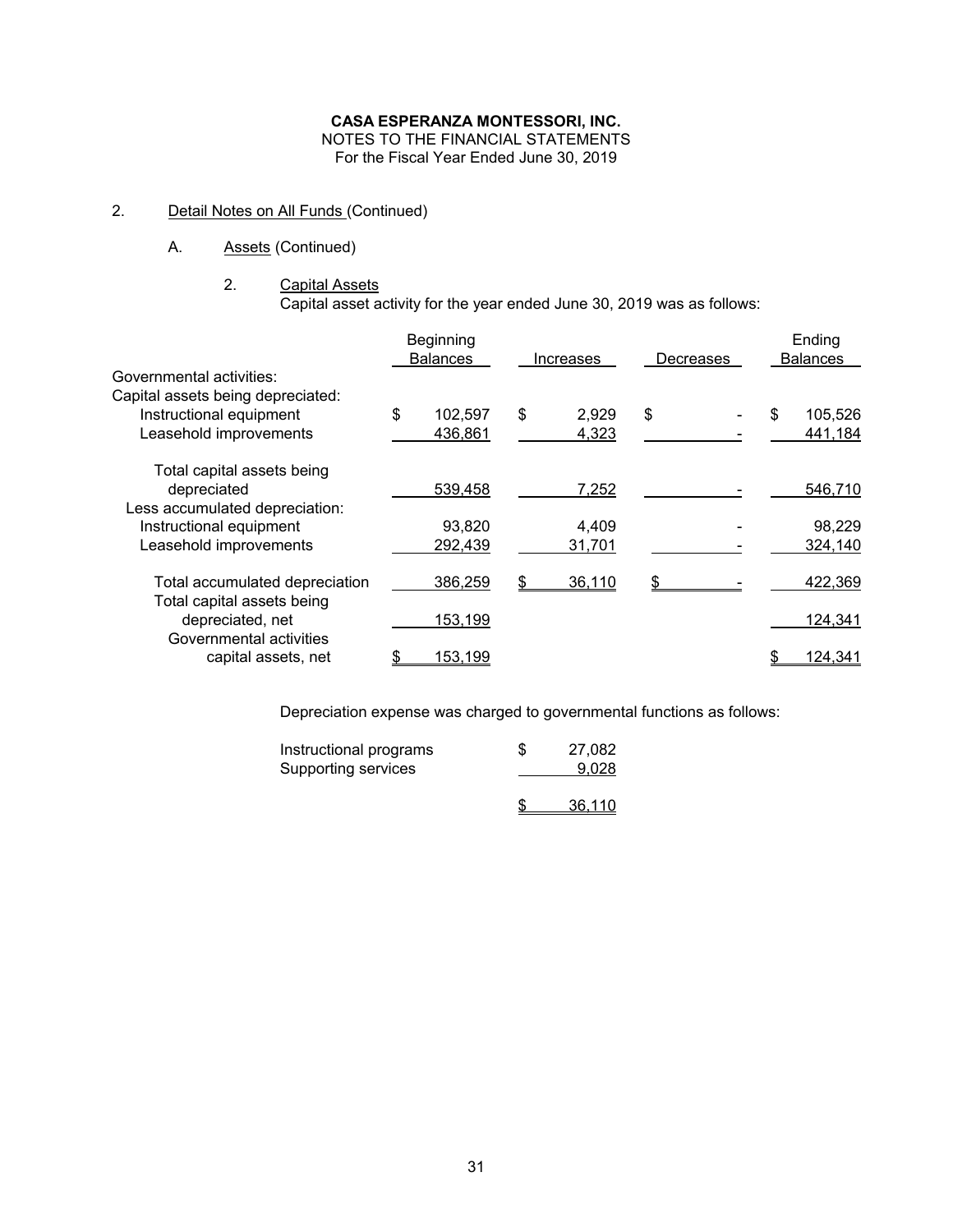- 2. Detail Notes on All Funds (Continued)
	- B. Liabilities

#### 1. Pension Plan and Other Postemployment Obligations

#### a. Teachers' and State Employees' Retirement System

*Plan Description*. The School is a participating employer in the statewide Teachers' and State Employees' Retirement System (TSERS), a cost-sharing multiple-employer defined benefit pension plan administered by the State of North Carolina. TSERS membership is comprised of employees of the State (state agencies and institutions), universities, community colleges, and certain proprietary component units along with the employees of Local Education Agencies and charter schools. Article 1 of G.S. Chapter 135 assigns the authority to establish and amend benefit provisions to the North Carolina General Assembly. Management of the plan is vested in the TSERS Board of Trustees, which consists of 13 members – nine appointed by the Governor, one appointed by the state Senate, one appointed by the state House of Representatives, and the State Treasurer and State Superintendent, who serve as ex-officio members. The Teachers' and State Employees' Retirement System is included in the Comprehensive Annual Financial Report (CAFR) for the State of North Carolina. The State's CAFR includes financial statements and required supplementary information for TSERS. That report may be obtained by writing to the Office of the State Controller, 1410 Mail Service Center, Raleigh, North Carolina 27699-1410, by calling (919) 981-5454, or at www.osc.nc.gov.

*Benefits Provided*. TSERS provides retirement and survivor benefits. Retirement benefits are determined as 1.82% of the member's average final compensation times the member's years of creditable service. A member's average final compensation is calculated as the average of a member's four highest consecutive years of compensation. General employee plan members are eligible to retire with full retirement benefits at age 65 with five years of creditable service, at age 60 with 25 years of creditable service, or at any age with 30 years of creditable service. General employee plan members are eligible to retire with partial retirement benefits at age 50 with 20 years of creditable service or at age 60 with five years of creditable service. Survivor benefits are available to eligible beneficiaries of members who die while in active service or within 180 days of their last day of service and who have either completed 20 years of creditable service regardless of age or have completed five years of service and have reached age 60. Eligible beneficiaries may elect to receive a monthly Survivor's Alternate Benefit for life or a return of the member's contributions. The plan does not provide for automatic post-retirement benefit increases. Increases are contingent upon actuarial gains of the plan.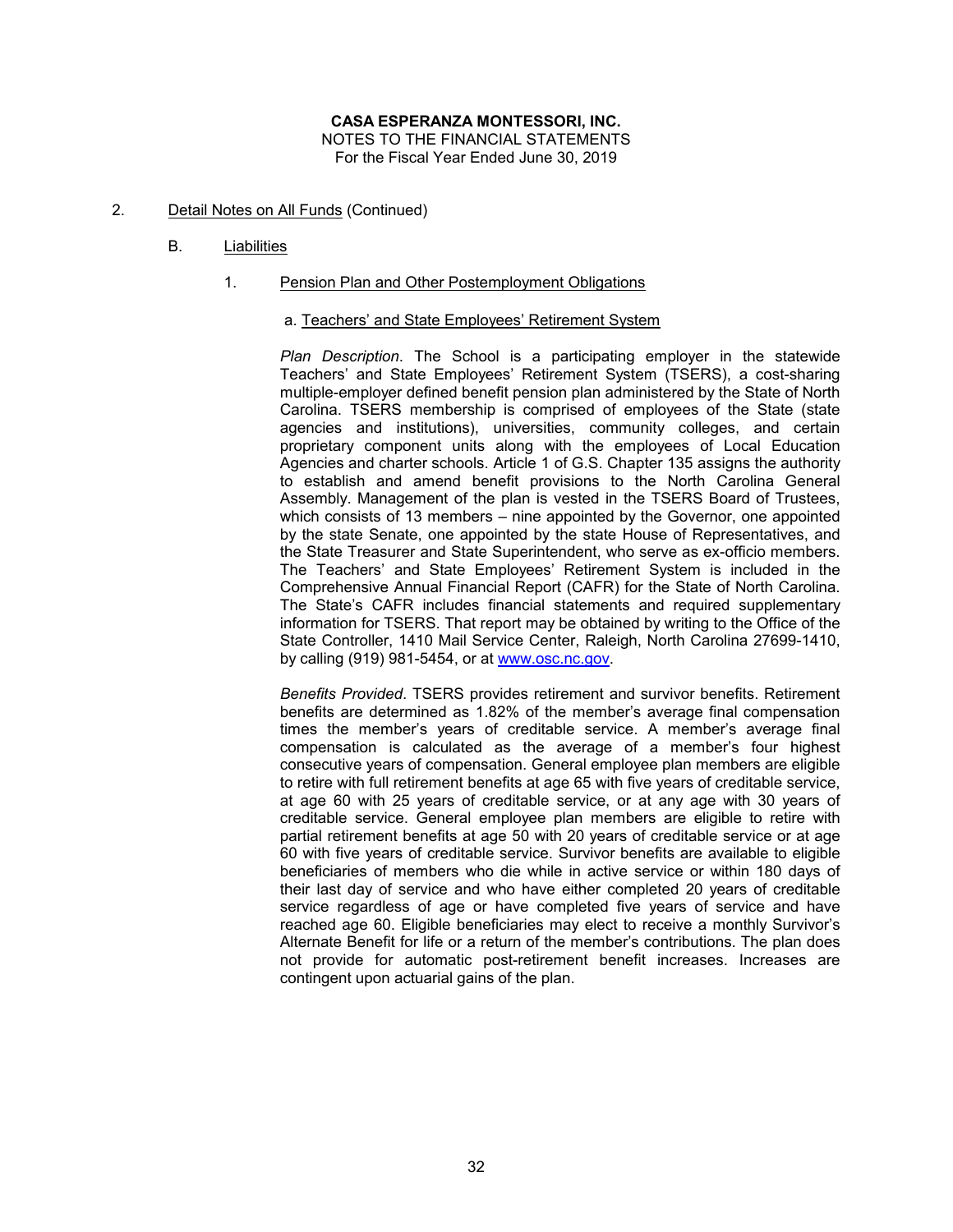- 2. Detail Notes on All Funds (Continued)
	- B. Liabilities (Continued)
		- 1. Pension Plan and Other Postemployment Obligations (Continued)

#### a. Teachers' and State Employees' Retirement System (Continued)

TSERS plan members who are LEOs are eligible to retire with full retirement benefits at age 55 with five years of creditable service as an officer, or at any age with 30 years of creditable service. LEO plan members are eligible to retire with partial retirement benefits at age 50 with 15 years of creditable service as an officer. Survivor benefits are available to eligible beneficiaries of LEO members who die while in active service or within 180 days of their last day of service and who also have either completed 20 years of creditable service regardless of age, or have completed 15 years of service as a LEO and have reached age 50, or have completed five years of creditable service as a LEO and have reached age 55, or have completed 15 years of creditable service as a LEO if killed in the line of duty. Eligible beneficiaries may elect to receive a monthly Survivor's Alternate Benefit for life or a return of the member's contributions.

*Contributions.* Contribution provisions are established by General Statute 135-8 and may be amended only by the North Carolina General Assembly. School employees are required to contribute 6% of their compensation. Employer contributions are actuarially determined and set annually by the TSERS Board of Trustees. The School's contractually required contribution rate for the year ended June 30, 2019, was 12.29% of covered payroll, actuarially determined as an amount that, when combined with employee contributions, is expected to finance the costs of benefits earned by employees during the year. Contributions to the pension plan from the School were \$292,686, for the year ended June 30, 2019.

*Refunds of Contributions*. School employees who have terminated service as a contributing member of TSERS, may file an application for a refund of their contributions. By state law, refunds to members with at least five years of service include 4% interest. State law requires a 60 day waiting period after service termination before the refund may be paid. The acceptance of a refund payment cancels the individual's right to employer contributions or any other benefit provided by TSERS.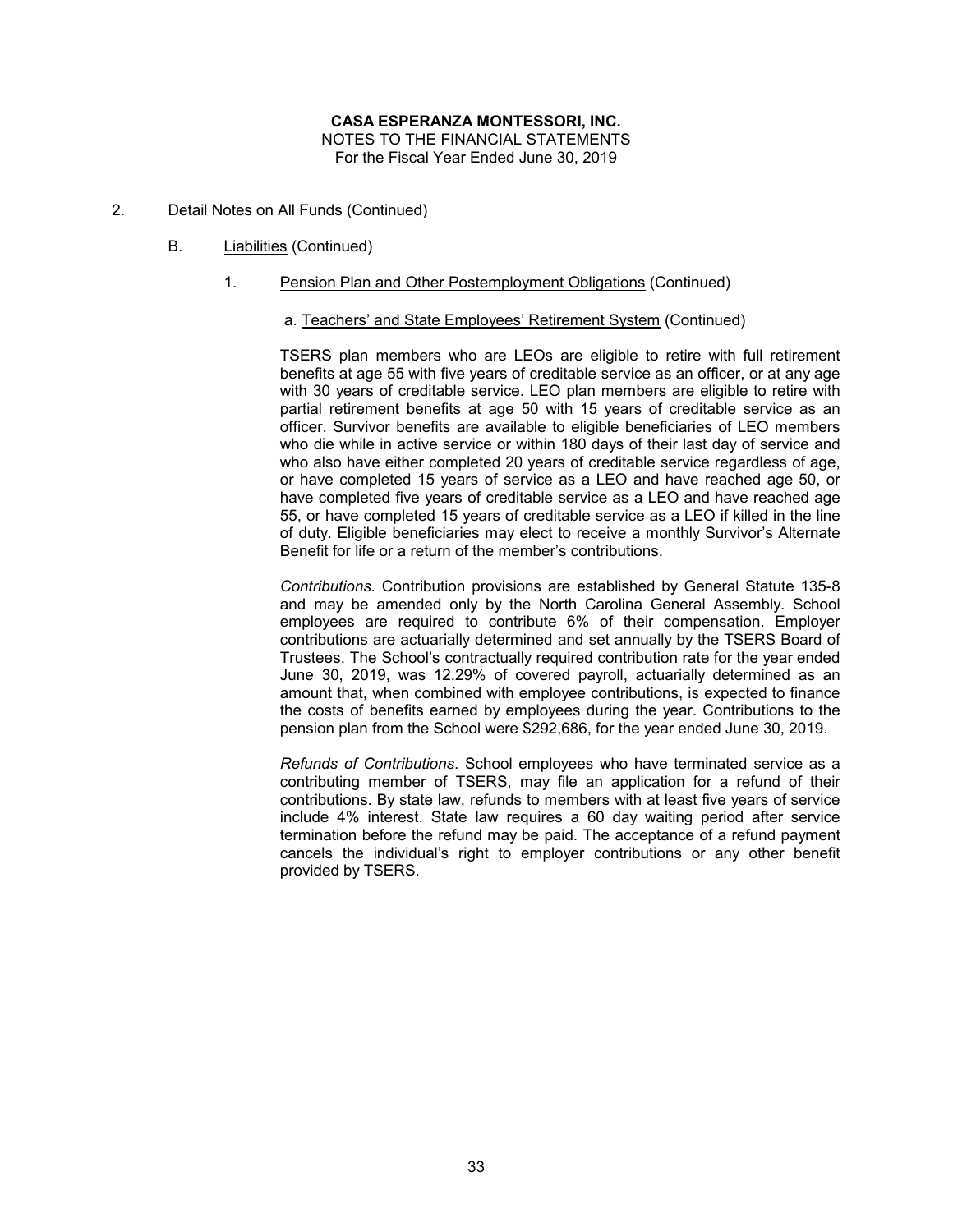NOTES TO THE FINANCIAL STATEMENTS For the Fiscal Year Ended June 30, 2019

- 2. Detail Notes on All Funds (Continued)
	- B. Liabilities (Continued)
		- 1. Pension Plan and Other Postemployment Obligations (Continued)

a. Teachers' and State Employees' Retirement System (Continued)

### *Pension Liabilities, Pension Expense, and Deferred Outflows of Resources and Deferred Inflows of Resources Related to Pensions*

At June 30, 2019, the School reported a liability of \$1,960,354 for its proportionate share of the net pension liability. The net pension liability was measured as of June 30, 2018. The total pension liability used to calculate the net pension liability was determined by an actuarial valuation as of December 31, 2017. The total pension liability was then rolled forward to the measurement date of June 30, 2018 utilizing update procedures incorporating the actuarial assumptions. The School's proportion of the net pension liability was based on a projection of the School's long-term share of future payroll covered by the pension plan, relative to the projected future payroll covered by the pension plan of all participating TSERS employers, actuarially determined. At June 30, 2019, and at June 30, 2018, the School's proportion was .020% and .021%, respectively.

For the year ended June 30, 2019, the School recognized pension expense of \$417,227. At June 30, 2019, the School reported deferred outflows of resources and deferred inflows of resources related to pensions from the following sources:

|                                                                                                                   | Deferred<br>Outflows of<br>Resources |    | Deferred<br>Inflows of<br>Resources |
|-------------------------------------------------------------------------------------------------------------------|--------------------------------------|----|-------------------------------------|
| Differences between expected and<br>actual experience                                                             | \$<br>143,068                        | \$ | 19,673                              |
| Changes of assumptions                                                                                            | 393,393                              |    |                                     |
| Net difference between projected and<br>actual earnings on pension plan<br>investments                            | 186,822                              |    |                                     |
| Changes in proportion and differences<br>between School contributions and<br>proportionate share of contributions | 27,934                               |    | 126,078                             |
| School contributions subsequent to the<br>measurement date                                                        | 292,686                              |    |                                     |
|                                                                                                                   | 1.043.903                            |    | 145.751                             |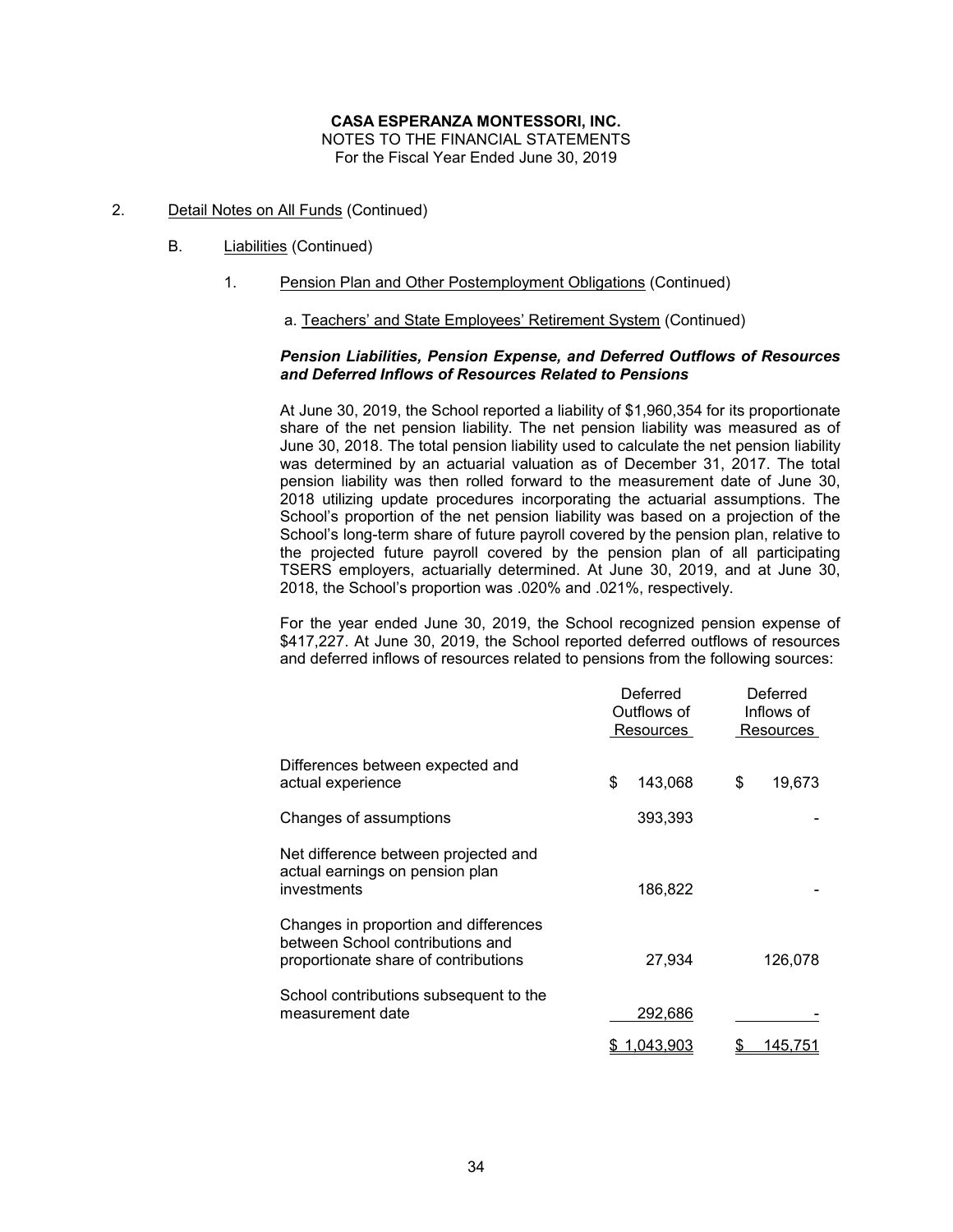NOTES TO THE FINANCIAL STATEMENTS For the Fiscal Year Ended June 30, 2019

- 2. Detail Notes on All Funds (Continued)
	- B. Liabilities (Continued)
		- 1. Pension Plan and Other Postemployment Obligations (Continued)
			- a. Teachers' and State Employees' Retirement System (Continued)

\$292,686 reported as deferred outflows of resources related to pensions resulting from School contributions subsequent to the measurement date will be recognized as a decrease of the net pension liability in the year ended June 30, 2020. Other amounts reported as deferred outflows of resources related to pensions will be recognized in pension expense as follows:

| <u> Years Ending June 30</u> | Amount |          |  |
|------------------------------|--------|----------|--|
| 2020                         | \$     | 392,148  |  |
| 2021                         |        | 223,517  |  |
| 2022                         |        | (6,768)  |  |
| 2023                         |        | (3, 431) |  |
| 2024                         |        |          |  |
| Thereafter                   |        |          |  |

*Actuarial Assumptions.* The total pension liability in the December 31, 2017 actuarial valuation was determined using the following actuarial assumptions, applied to all periods included in the measurement:

| Inflation                 | 3.0 percent                                   |
|---------------------------|-----------------------------------------------|
| Salary increases          | 3.50 to 8.10 percent, including inflation and |
|                           | productivity factor                           |
| Investment rate of return | 7.00 percent, net of pension plan investment  |
|                           | expense, including inflation                  |

The plan currently uses mortality tables that vary by age, gender, employee group (i.e. general, law enforcement officer) and health status (i.e. disabled and healthy). The current mortality rates are based on published tables and based on studies that cover significant portions of the U.S. population. The healthy mortality rates also contain a provision to reflect future mortality improvements.

The actuarial assumptions used in the December 31, 2017 valuation were based on the results of an actuarial experience study for the period January 1, 2010 through December 31, 2014.

Future ad hoc COLA amounts are not considered to be substantively automatic and are therefore not included in the measurement.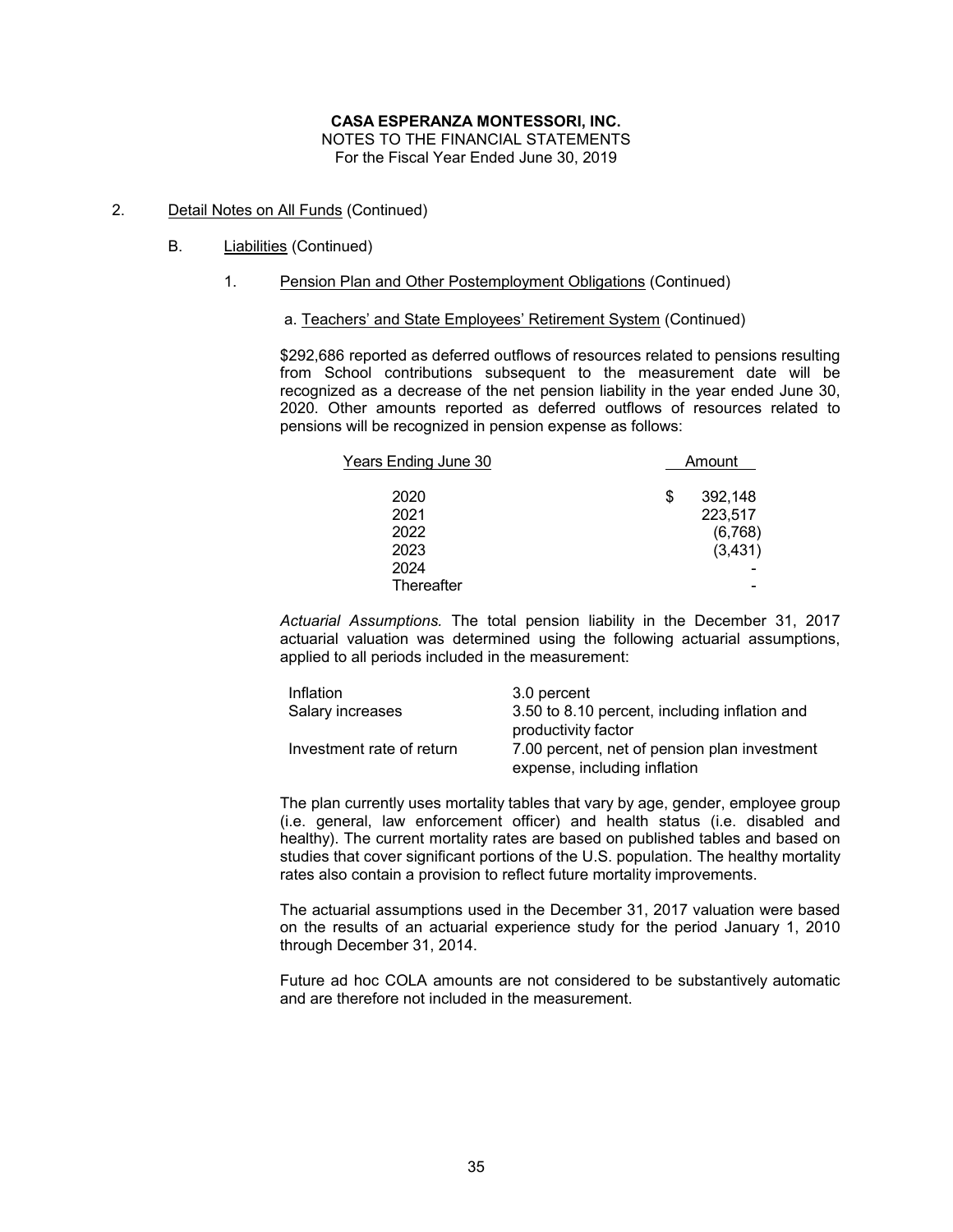- 2. Detail Notes on All Funds (Continued)
	- B. Liabilities (Continued)
		- 1. Pension Plan and Other Postemployment Obligations (Continued)

### a. Teachers' and State Employees' Retirement System (Continued)

The projected long-term investment returns and inflation assumptions are developed through review of current and historical capital markets data, sell-side investment research, consultant whitepapers, and historical performance of investment strategies. Fixed income return projections reflect current yields across the U.S. Treasury yield curve and market expectations of forward yields projected and interpolated for multiple tenors and over multiple year horizons. Global public equity return projections are established through analysis of the equity risk premium and the fixed income return projections. Other asset categories and strategies' return projections reflect the foregoing and historical data analysis. These projections are combined to produce the long-term expected rate of return by weighting the expected future real rates of return by the target asset allocation percentage and by adding expected inflation. The target allocation and best estimates of arithmetic real rates of return for each major asset class as of June 30, 2018 are summarized in the following table:

|                      | <b>Target</b>     | <b>Long-Term Expected</b>  |
|----------------------|-------------------|----------------------------|
| <b>Asset Class</b>   | <b>Allocation</b> | <b>Real Rate of Return</b> |
| Fixed Income         | 29.0%             | $1.4\%$                    |
| <b>Global Equity</b> | 42.0%             | 5.3%                       |
| <b>Real Estate</b>   | $8.0\%$           | 4.3%                       |
| Alternatives         | $8.0\%$           | 8.9%                       |
| Credit               | 7.0%              | 6.0%                       |
| Inflation Protection | 6.0%              | 4.0%                       |
|                      | 100%              |                            |

The information above is based on 30 year expectations developed with the consulting actuary for the 2016 asset, liability, and investment policy study for the North Carolina Retirement Systems, including TSERS. The long-term nominal rates of return underlying the real rates of return are arithmetic annualized figures. The real rates of return are calculated from nominal rates by multiplicatively subtracting a long-term inflation assumption of 3.05%. All rates of return and inflation are annualized.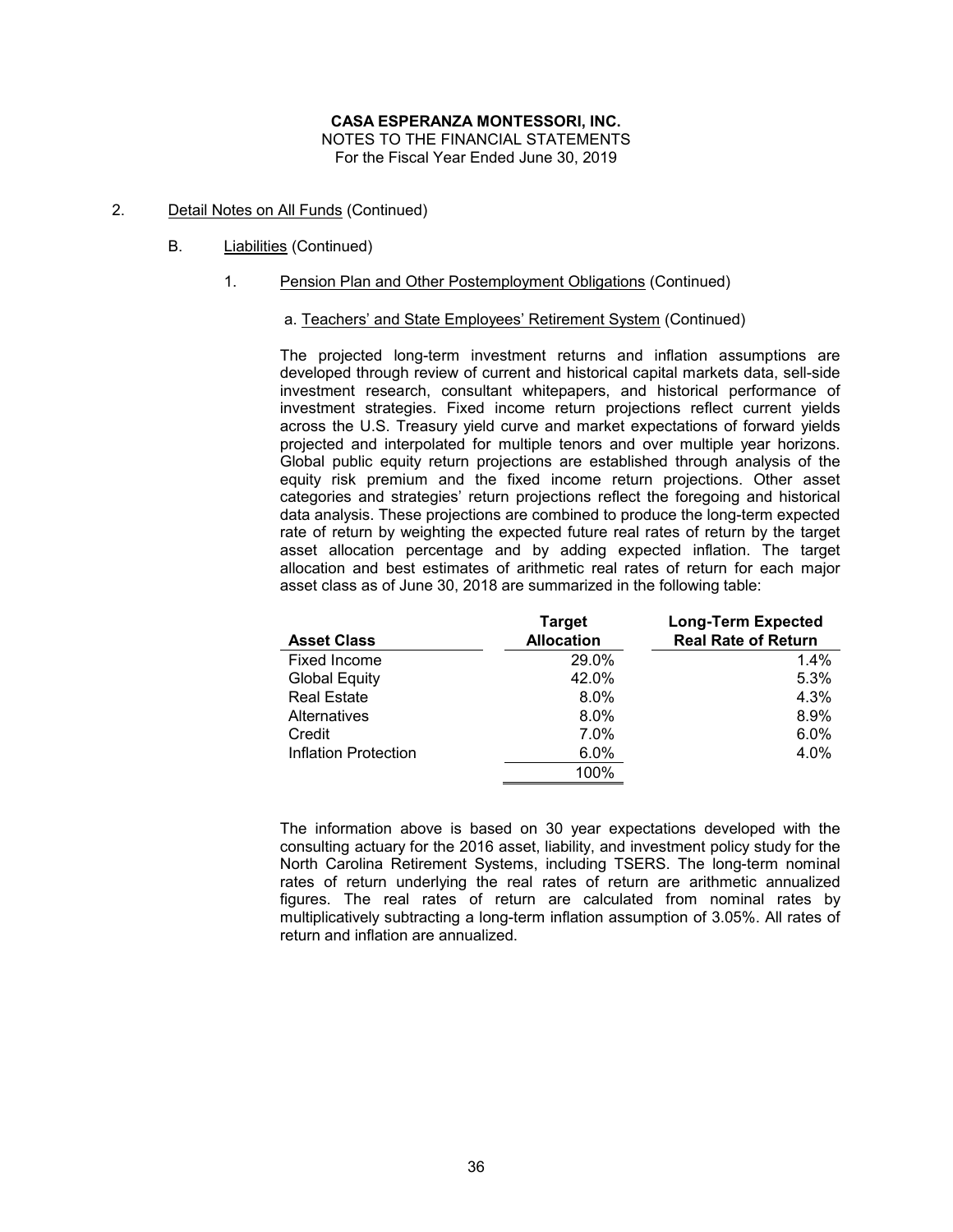- 2. Detail Notes on All Funds (Continued)
	- B. Liabilities (Continued)
		- 1. Pension Plan and Other Postemployment Obligations (Continued)

### a. Teachers' and State Employees' Retirement System (Continued)

*Discount rate.* The discount rate used to measure the total pension liability was 7.00%. The projection of cash flows used to determine the discount rate assumed that contributions from plan members will be made at the current contribution rate and that contributions from employers will be made at statutorily required rates, actuarially determined. Based on these assumptions, the pension plan's fiduciary net position was projected to be available to make all projected future benefit payments of the current plan members. Therefore, the long-term expected rate of return on pension plan investments was applied to all periods of projected benefit payments to determine the total pension liability.

*Sensitivity of the School's proportionate share of the net pension liability to changes in the discount rate*. The following presents the School's proportionate share of the net pension liability calculated using the discount rate of 7.00 percent, as well as what the School's proportionate share of the net pension liability would be if it were calculated using a discount rate that is 1-percentagepoint lower (6.00 percent) or 1-percentage-point higher (8.00 percent) than the current rate:

|                                     | 1%           | $1\%$       |                     |
|-------------------------------------|--------------|-------------|---------------------|
|                                     | Decrease     | Increase    |                     |
|                                     | $(6.00\%)$   | $(7.00\%)$  | $(8.00\%)$          |
| School's proportionate share of the |              |             |                     |
| net pension liability               | \$ 3.738.727 | \$1,960,354 | <b>S</b><br>468.123 |

*Pension plan fiduciary net position.* Detailed information about the pension plan's fiduciary net position is available in the separately issued Comprehensive Annual Financial Report (CAFR) for the State of North Carolina.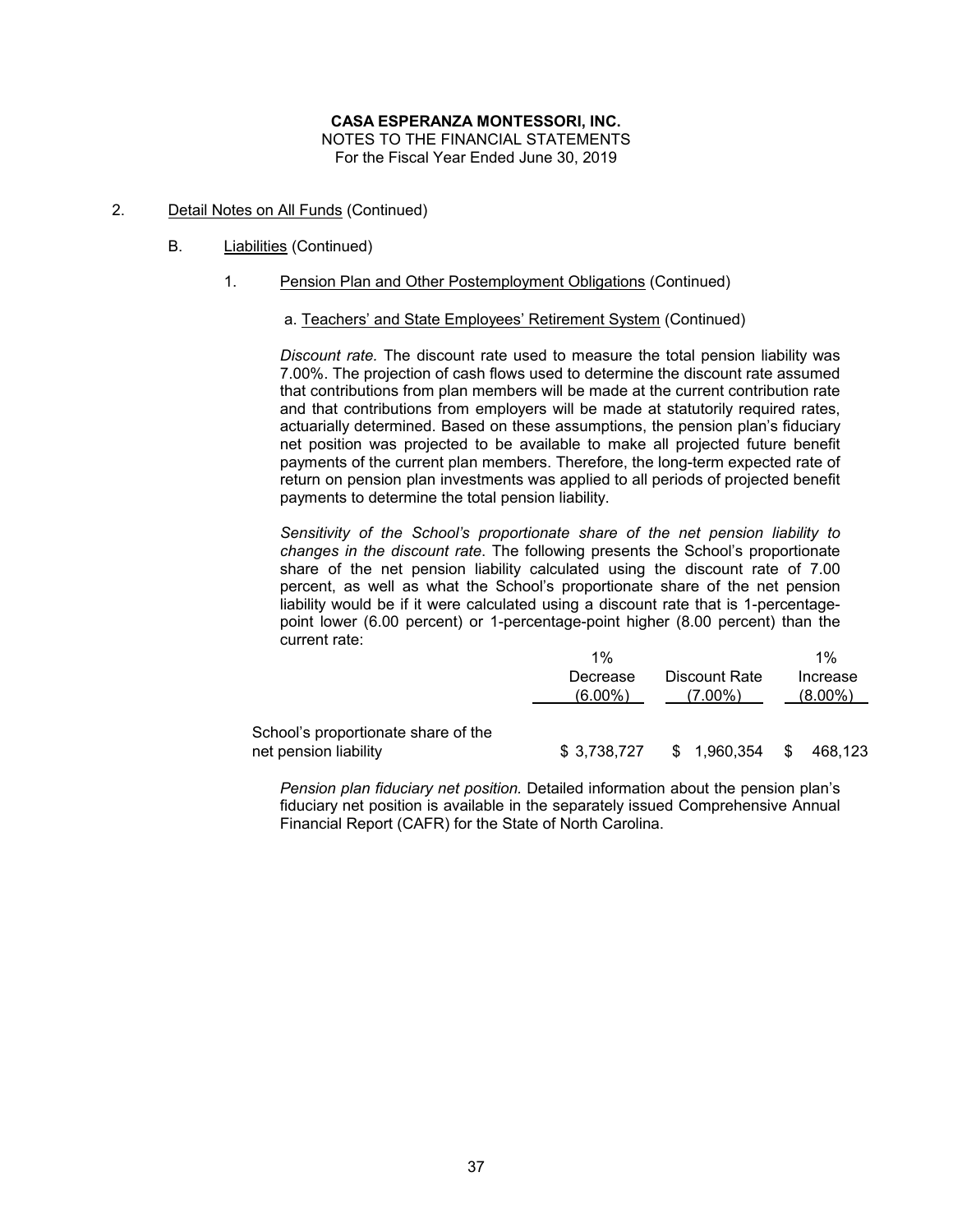- 2. Detail Notes on All Funds (Continued)
	- B. Liabilities (Continued)
		- 1. Pension Plan and Other Postemployment Obligations (Continued)
			- b. Other Postemployment Benefits
			- 1. Healthcare Benefits

*Plan description.* The Retiree Health Benefit Fund (RHBF) has been established as a fund to provide health benefits to retired and disabled employees and their applicable beneficiaries. RHBF is established by General Statute 135-7, Article 1. It is a cost-sharing, multiple-employer, defined benefit healthcare plan, exclusively for the benefit of former employees of the State, the University of North Carolina System, and community colleges. In addition, LEAs, charter schools, and some select local governments also participate.

Management of the plan is vested in the State Health Plan Board of Trustees, which consists of 13 members – eight appointed by the Governor, one appointed by the State Senate, one appointed by the State House of Representatives, and the State Treasurer, the State Superintendent and the Director of the Office of State Human Resources who serve as ex-officio members. RHBF is supported by a percent of payroll contribution from participating employing units. Each year the percentage is set in legislation, as are the maximum per retiree contributions from RHBF to the State Health Plan. The State Treasurer, with the approval of the State Health Plan Board of Trustees, then sets the employer contributions (subject to the legislative cap) and the premiums to be paid by retirees, as well as the health benefits to be provided through the State Health Plan.

The financial statements and other required disclosures for the plan are presented in the State of North Carolina's CAFR, which can be found at https://www.osc.nc.gov/public-information/reports.

*Benefits provided.* Plan benefits received by retired employees and disabled employees from RHBF are OPEB. The healthcare benefits for retired and disabled employees who are not eligible for Medicare are the same as for active employees. The plan options change when former employees become eligible for Medicare. Medicare retirees have the option of selecting one of two fully-insured Medicare Advantage/Prescription Drug Plan (MA-PDP) options of the self-funded Traditional 70/30 preferred Provider Organization plan option that is also offered to non-Medicare members. If the Traditional 70/30 Plan is selected by a Medicare retiree, the self-funded State Health Plan coverage is secondary to Medicare.

Those former employees who are eligible to receive medical benefits from RHBF are long-term disability beneficiaries of the Disability Income Plan of North Carolina (DIPNC) and retirees of the TSERS, the Consolidated Judicial Retirement System (CJRS), the Legislative Retirement System (LRS), the University Employees' Optional Retirement Program (ORP), and a small number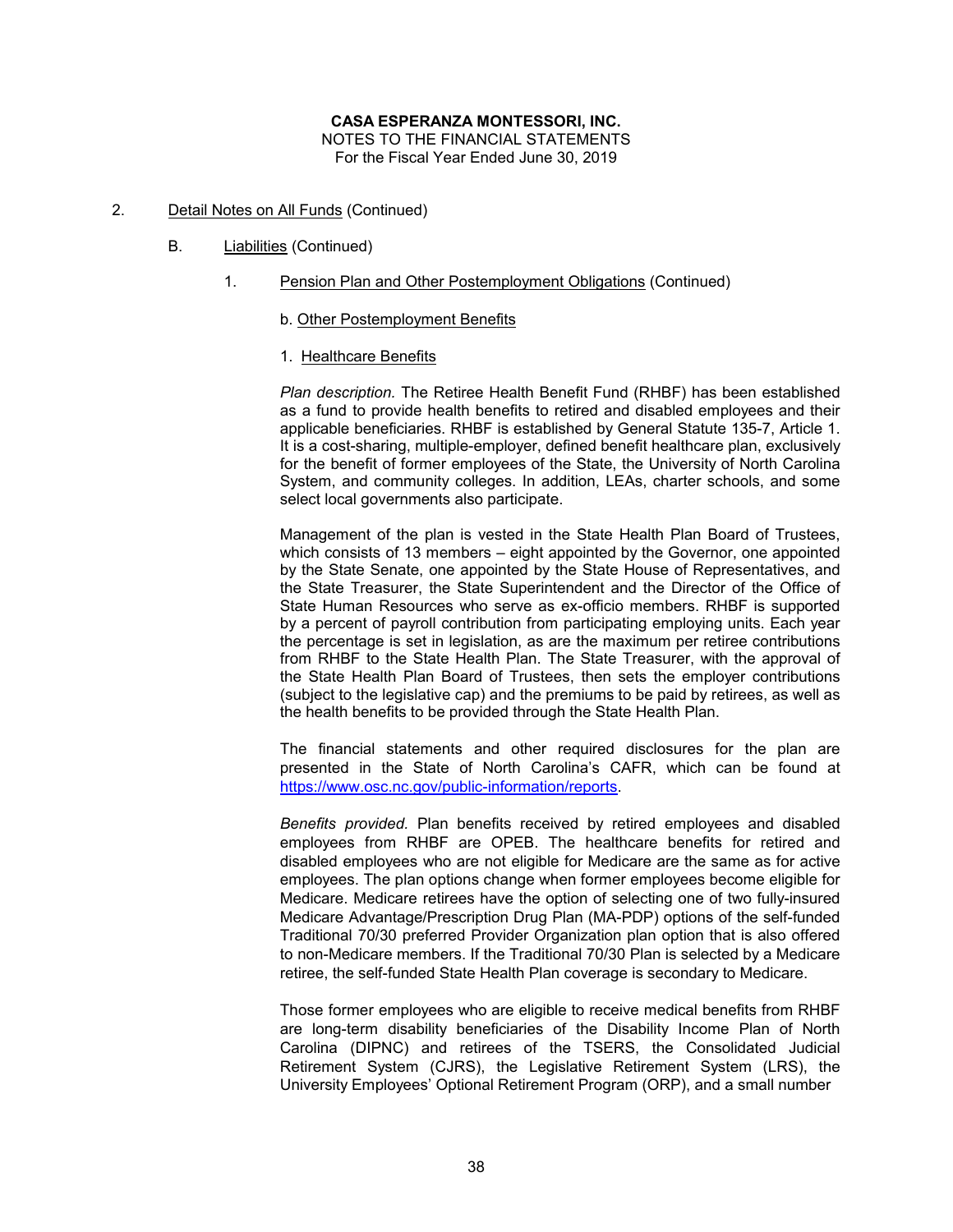- 2. Detail Notes on All Funds (Continued)
	- B. Liabilities (Continued)
		- 1. Pension Plan and Other Postemployment Obligations (Continued)
			- b. Other Postemployment Benefits (Continued)
			- 1. Healthcare Benefits (Continued)

of local governments, with five or more years of contributory membership service in their retirement system prior to disability or retirement, with the following exceptions: for employees first hired on or after October 1, 2006, and members of the General Assembly first taking office on or after February 1, 2007, future coverage as retired employees and retired members of the General Assembly is subject to the requirement that the future retiree have 20 or more years of retirement service credit in order to receive coverage on a noncontributory basis. Employees first hired on or after October 1, 2006 and members of the General Assembly first taking office on or after February 1, 2007 with 10 but less than 20 years of retirement service credit are eligible for coverage on a partially contributory basis. For such future retirees, the State will pay 50% of the State Health Plan's noncontributory premium.

Section 35.21 (c) and (d) of Session Law 2017-57 repeals retiree medical benefits for employees first hired January 1, 2021. The new legislation amends Article 3B of Chapter 135 of the General Statutes to require that retirees must earn contributory retirement service in TSERS (or in an an allowed local system unit), CJRS, or LRS prior to January 1, 2021, and not withdraw that service, in order to be eligible for retiree medical benefits under the amended law. Consequently, members first hired on and after January 1, 2021 will not be eligible to receive retiree medical benefits.

RHBF's benefit and contribution provisions are established by Chapter 135-7, Article 1 and Chapter 135, Article 3B of the General Statutes and may be amended only by the North Carolina General Assembly. RHBF does not provide for automatic post-retirement benefit increases.

*Contributions.* By General Statute, accumulated contributions from employers to RHBF and any earnings on those contributions shall be used to provide health benefits to retired and disabled employees and their applicable beneficiaries. By statute, contributions to RHBF are irrevocable. Also by law, fund assets are dedicated to providing benefits to retired and disabled employees and their applicable beneficiaries and are not subject to the claims of creditors of the employers making contributions to RHBF. However, RHBF assets may be used for reasonable expenses to administer the RHBF, including costs to conduct required actuarial valuations of state—supported retired employees' health benefits. Contribution rates to RHBF, which are intended to finance benefits and administrative expenses on a pay-as-you-go basis are determined by the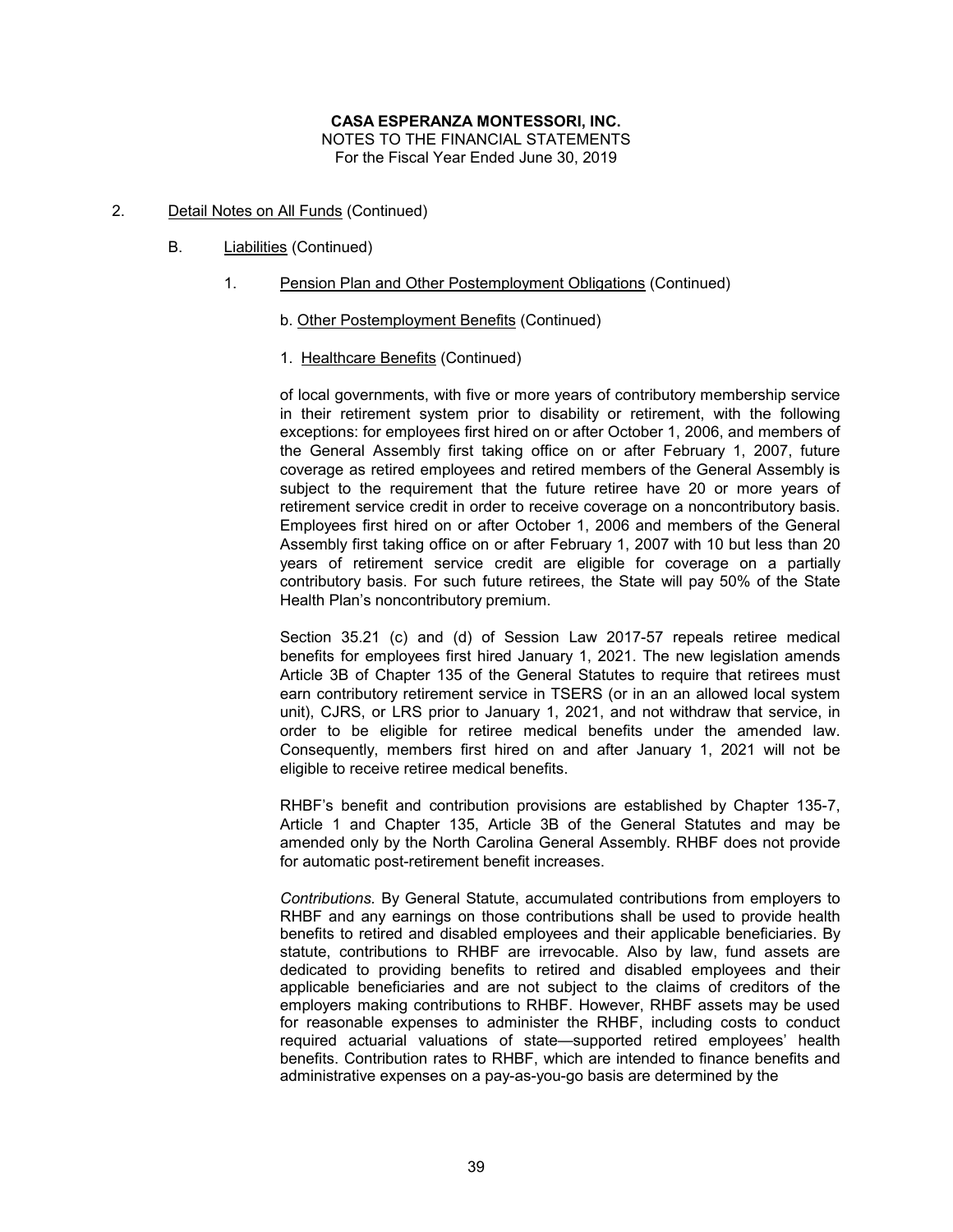- 2. Detail Notes on All Funds (Continued)
	- B. Liabilities (Continued)
		- 1. Pension Plan and Other Postemployment Obligations (Continued)
			- b. Other Postemployment Benefits (Continued)
			- 1. Healthcare Benefits (Continued)

General Assembly in the Appropriations Bill. For the current fiscal year, the School contributed 6.27% of covered payroll which amounted to \$149,320.

At June 30, 2019, School reported a liability of \$5,106,604 for its proportionate share of the net OPEB liability. The net OPEB liability was measured as of June 30, 2018, and the total OPEB liability used to calculate the net OPEB liability was determined by an actuarial valuation as of June 30, 2018. The School's proportion of the net OPEB liability was based on a projection of the School's present value of future salary, actuarially determined. At June 30, 2018, the School's proportion was 0.018%.

\$149,320 reported as deferred outflows of resources related to OPEB resulting from School contributions subsequent to the measurement date will be recognized as a decrease of the net OPEB liability in the year ending June 30, 2020. Other amounts reported as deferred inflows of resources related to OPEB will be recognized in OPEB expense as follows:

| Years Ending June 30 |   | Amount     |
|----------------------|---|------------|
|                      |   |            |
| 2020                 | S | (597, 302) |
| 2021                 |   | (597, 302) |
| 2022                 |   | (597, 302) |
| 2023                 |   | (596, 755) |
| 2024                 |   | (245, 423) |
| Thereafter           |   |            |

*Actuarial assumptions.* Common actuarial assumptions for both OPEB plans follow individual note disclosures for each OPEB plan.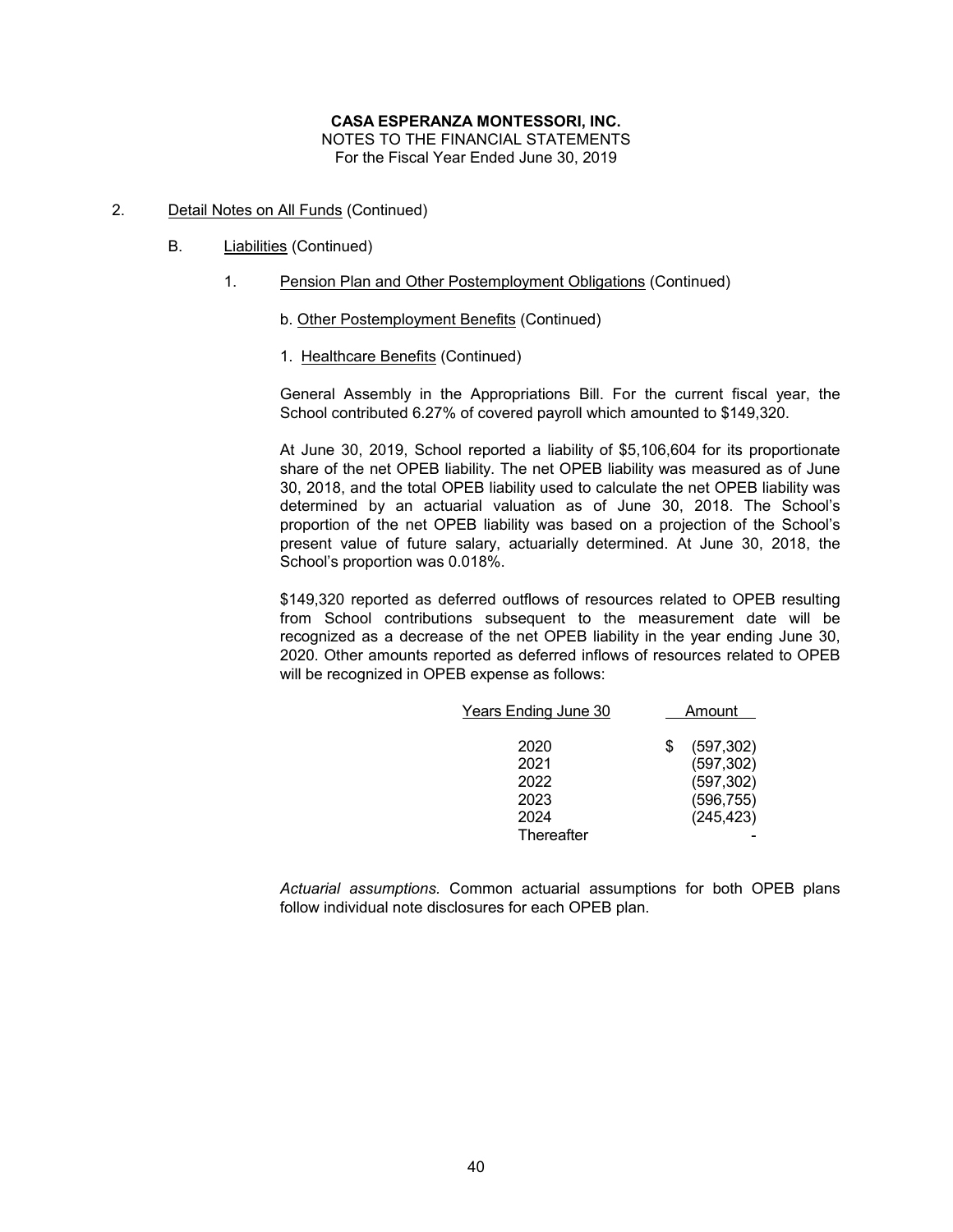- 2. Detail Notes on All Funds (Continued)
	- B. Liabilities (Continued)
		- 1. Pension Plan and Other Postemployment Obligations (Continued)
			- b. Other Postemployment Benefits (Continued)
			- 1. Healthcare Benefits (Continued)

| Inflation                                         | 3.00%                                                              |
|---------------------------------------------------|--------------------------------------------------------------------|
| Salary increases                                  | 3.50 to 8.10%, including 3.5% inflation and<br>productivity factor |
| Investment rate of return                         | 7.00%, net of OPEB plan investment<br>expense, including inflation |
| Healthcare cost trend rate -<br>medical           | 5.00 to 6.50%                                                      |
| Healthcare cost trend rate -<br>prescription drug | 5.00 to 7.25%                                                      |
| Healthcare cost trend rate -                      | 4.00 to 5.00%                                                      |
| Medicare advantage                                |                                                                    |
| Healthcare cost trend rate -<br>administrative    | $3.00\%$                                                           |

*Discount rate*. The discount rate used to measure the total OPEB liability for the RHBF was 3.87%. The projection of cash flow used to determine the discount rate assumed that contributions from employers would be made at the current statutorily determined contribution rate. Based on the above assumptions, the plan's fiduciary net position was not projected to be available to make projected future benefit payments of current plan members. As a result, a municipal bond rate of 3.87% was used as the discount rate used to measure the total OPEB liability. The 3.87% rate is based on the Bond Buyer 20-year General Obligation Index as of June 30, 2018.

*Sensitivity of the School's proportionate share of the net OPEB liability to changes in the discount rate.* The following presents the School's proportionate share of the net OPEB liability, as well as what the School's proportionate share of the net OPEB liability would be if it were calculated using a discount rate that is 1 percentage-point lower (2.87 percent) or 1-percentage point higher (4.87 percent) than the current discount rate:

|                    | 1% Decrease | Discount Rate 1% Increase              |  |  |
|--------------------|-------------|----------------------------------------|--|--|
|                    |             | $(2.87\%)$ $(3.87\%)$ $(4.87\%)$       |  |  |
| Net OPEB liability |             | \$ 6.033.503 \$ 5.106.604 \$ 4.363.594 |  |  |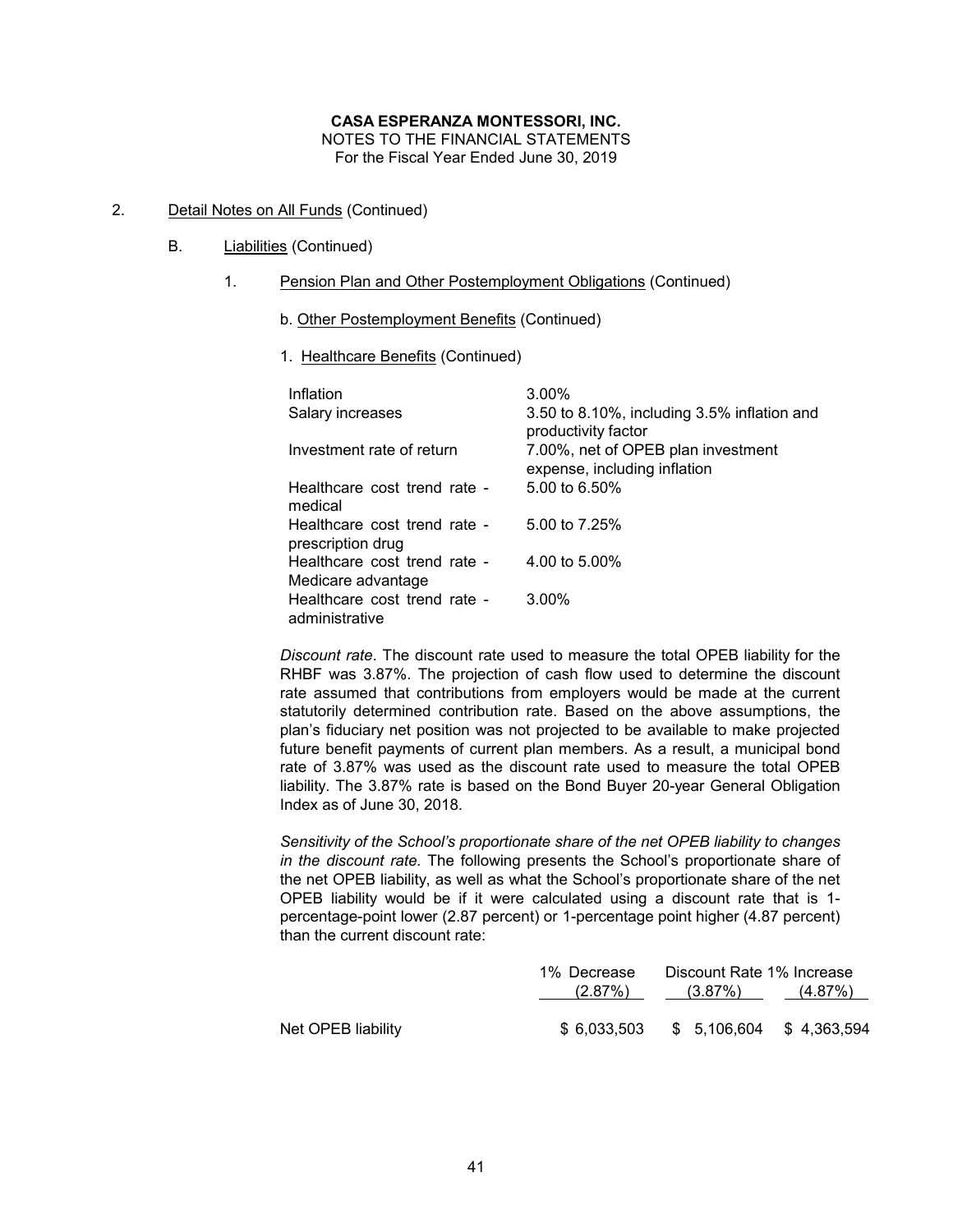#### **CASA ESPERANZA MONTESSORI, INC.** NOTES TO THE FINANCIAL STATEMENTS

For the Fiscal Year Ended June 30, 2019

- 2. Detail Notes on All Funds (Continued)
	- B. Liabilities (Continued)
		- 1. Pension Plan and Other Postemployment Obligations (Continued)
			- b. Other Postemployment Benefits (Continued)
			- 1. Healthcare Benefits (Continued)

*Sensitivity of the School's proportionate share of the net OPEB liability to changes in the healthcare trend rates.* The following presents the School's proportionate share of the net OPEB liability, as well as what the School's proportionate share of the net OPEB liability would be if it were calculated using a discount rate that is 1-percentage-point lower or 1-percentage point higher than the current healthcare trend rates:

|                    |                    | <b>Healthcare Trend</b><br>Rates<br>(6.5 % Medical,<br>7.25% |                    |
|--------------------|--------------------|--------------------------------------------------------------|--------------------|
|                    | 1% Decrease in     | Pharmacy, 3.00%                                              | 1% increase in     |
|                    | <b>Trend Rates</b> | Administrative)                                              | <b>Trend Rates</b> |
| Net OPEB liability | \$4,212,815        | \$5,106,603                                                  | \$6,279,973        |

*OPEB plan fiduciary net position*. Detailed information about the OPEB plan's fiduciary net position is available in the separately issued CAFR for the State of North Carolina.

2. Disability Benefits

*Plan description.* Short-term and long-term disability benefits are provided through the Disability Income Plan of North Carolina (DIPNC), a cost-sharing, multiple-employer defined benefit plan, to the eligible members of TSERS which includes employees of the State, the University of North Carolina System, community colleges, certain Local Education Agencies, and ORP.

Management of the plan is vested in the State Health Plan Board of Trustees, which consists of 13 members – eight appointed by the Governor, one appointed by the State Senate, one appointed by the State House of Representatives, and the State Treasurer, the State Superintendent and the Director of the Office of State Human Resources who serve as ex-officio members. Management of the plan is vested in the State Health Plan Board of Trustees, which consists of 13 members – eight appointed by the Governor, one appointed by the State Senate, one appointed by the State House of Representatives, and the State Treasurer,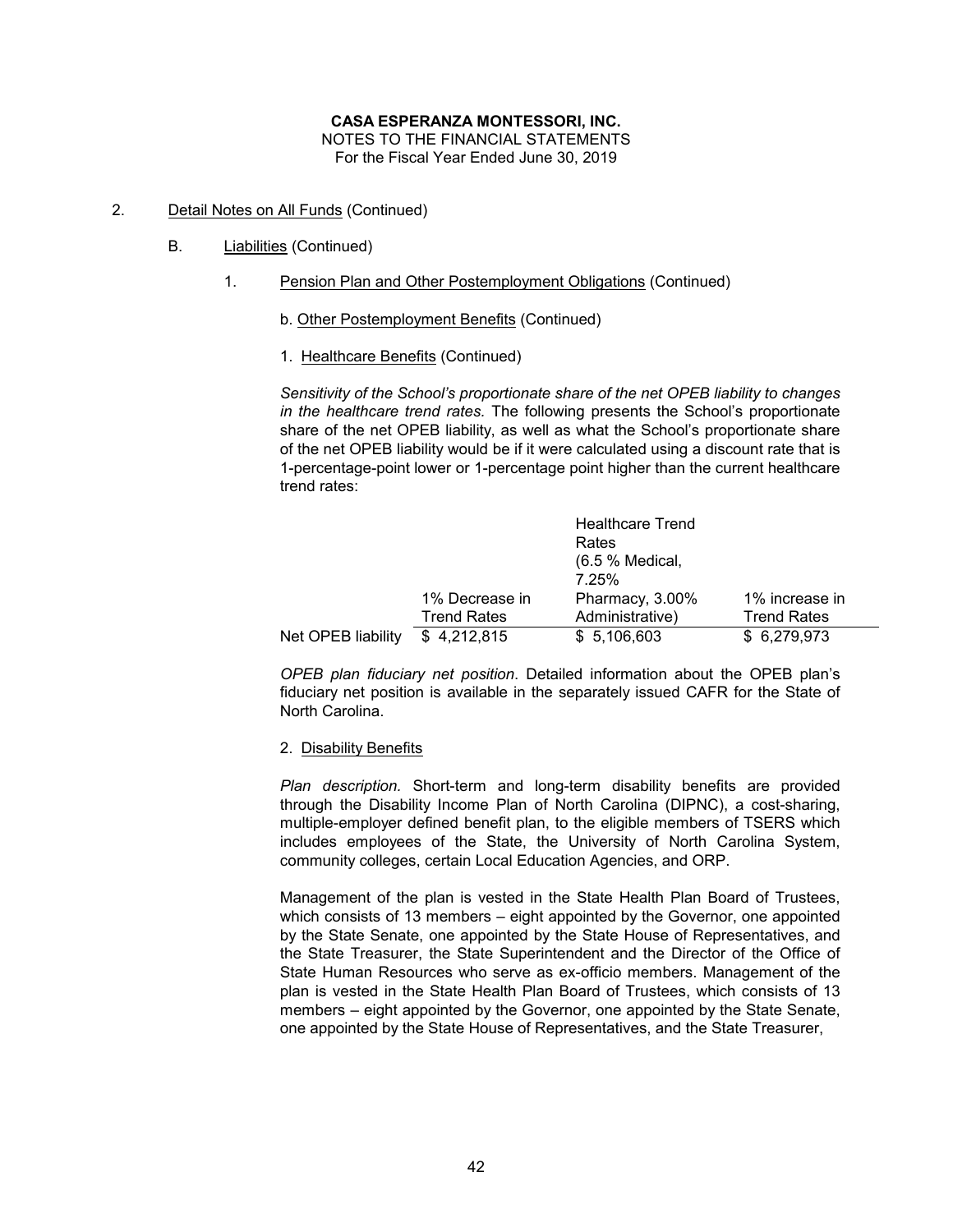- 2. Detail Notes on All Funds (Continued)
	- B. Liabilities (Continued)
		- 1. Pension Plan and Other Postemployment Obligations (Continued)
			- b. Other Postemployment Benefits (Continued)
			- 2. Disability Benefits (Continued)

the State Superintendent and the Director of the Office of State Human Resources who serve as ex-officio members.

The financial statements and other required disclosures for the plan are presented in the State of North Carolina's CAFR, which can be found at https://www.osc.nc.gov/public-information/reports.

*Benefits Provided.* Long-term disability benefits are payable as an OPEB from DIPNC after the conclusion of the short-term disability period or after salary continuation payments cease, whichever is later, for as long as an employee is disabled. An employee is eligible to receive long-term disability benefits provided the following requirements are met: (1) the employee has five or more years of contributing membership service in TSERS or ORP, earned within 96 months prior to the end of the short-term disability period or cessation of salary continuation payments, whichever is later; (2) the employee must make application to receive long-term benefits within 180 days after the conclusion of the short-term disability period or after salary continuation payments cease or after monthly payments for Workers' Compensation cease (excluding monthly payments for permanent partial benefits), whichever is later; (3) the employee must be certified by the Medical Board to be mentally or physically disabled for the further performance of his/her usual occupation; (4) the disability must have been continuous, likely to be permanent, and incurred at the time of active employment; (5) the employee must not be eligible to receive an unreduced retirement benefit from TSERS after (1) reaching the age of 65 and completing 5 years of membership service, or (2) reaching the age of 60 and completing 25 years of creditable service, or (3) completing 30 years of service at any age.

*Contributions.* Benefit and contribution provisions are established by Chapter 135, Article 6, of the General Statutes and may be amended only by the North Carolina General Assembly. The plan does not provide for automatic post-retirement benefit increases. Disability income benefits are funded by actuarially determined employer contributions that are established in the Appropriations Bill by the General Assembly and coincide with the State fiscal year. For the fiscal year ended June 30, 2019, employers made a statutory contribution of 0.14% of covered payroll which was equal to the actuarially required contribution. School contributions to the plan were \$3,334 for the year ended June 30, 2019.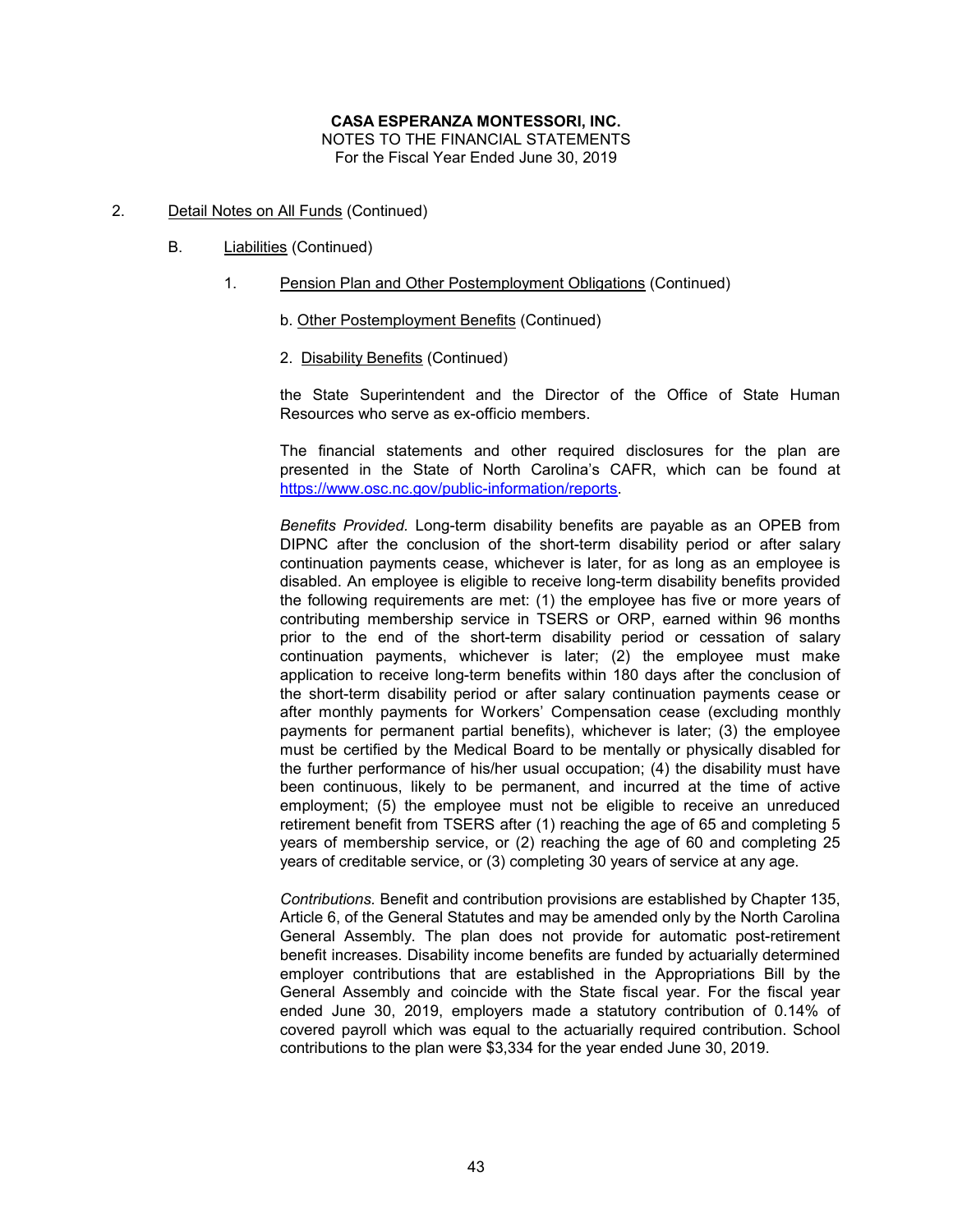- 2. Detail Notes on All Funds (Continued)
	- B. Liabilities (Continued)
		- 1. Pension Plan and Other Postemployment Obligations (Continued)
			- b. Other Postemployment Benefits (Continued)
			- 2. Long-term Disability Benefits (Continued)

The contributions cannot be separated between the amounts that relate to other postemployment benefits and employment benefits for active employees. Those individuals who are receiving extended short-term disability benefit payments cannot be separated from the number of members currently eligible to receive disability benefits as an other postemployment benefit.

# *OPEB Assets, OPEB Expense, and Deferred Outflows and Inflows of Resources of Related to OPEB*

At June 30, 2019, the School reported an asset of \$5,431 for its proportionate share of the net OPEB asset. The net OPEB asset was measured as of June 30, 2018, and the total OPEB asset used to calculate the net OPEB asset was determined by an actuarial valuation as of June 30, 2018. The School's proportion of the net OPEB asset was based on a projection of the School's present value of future salary, actuarially determined. At June 30, 2018, the School's proportion was 0.018%.

\$3,334 reported as deferred outflows of resources related to OPEB resulting from School contributions subsequent to the measurement date will be recognized as an increase or decrease of the net OPEB asset or liability, respectively, in the year ending June 30, 2020. Other amounts reported as deferred outflows of resources related to OPEB will be recognized in OPEB expense as follows:

| Years Ending June 30 | Amount |       |
|----------------------|--------|-------|
| 2020                 | \$     | 2,894 |
| 2021                 |        | 2,893 |
| 2022                 |        | 2,661 |
| 2023                 |        | 2,065 |
| 2024                 |        | 1,454 |
| Thereafter           |        | 1,454 |

*Actuarial assumptions.* Common actuarial assumptions for both OPEB plans follow individual note disclosures for each OPEB plan.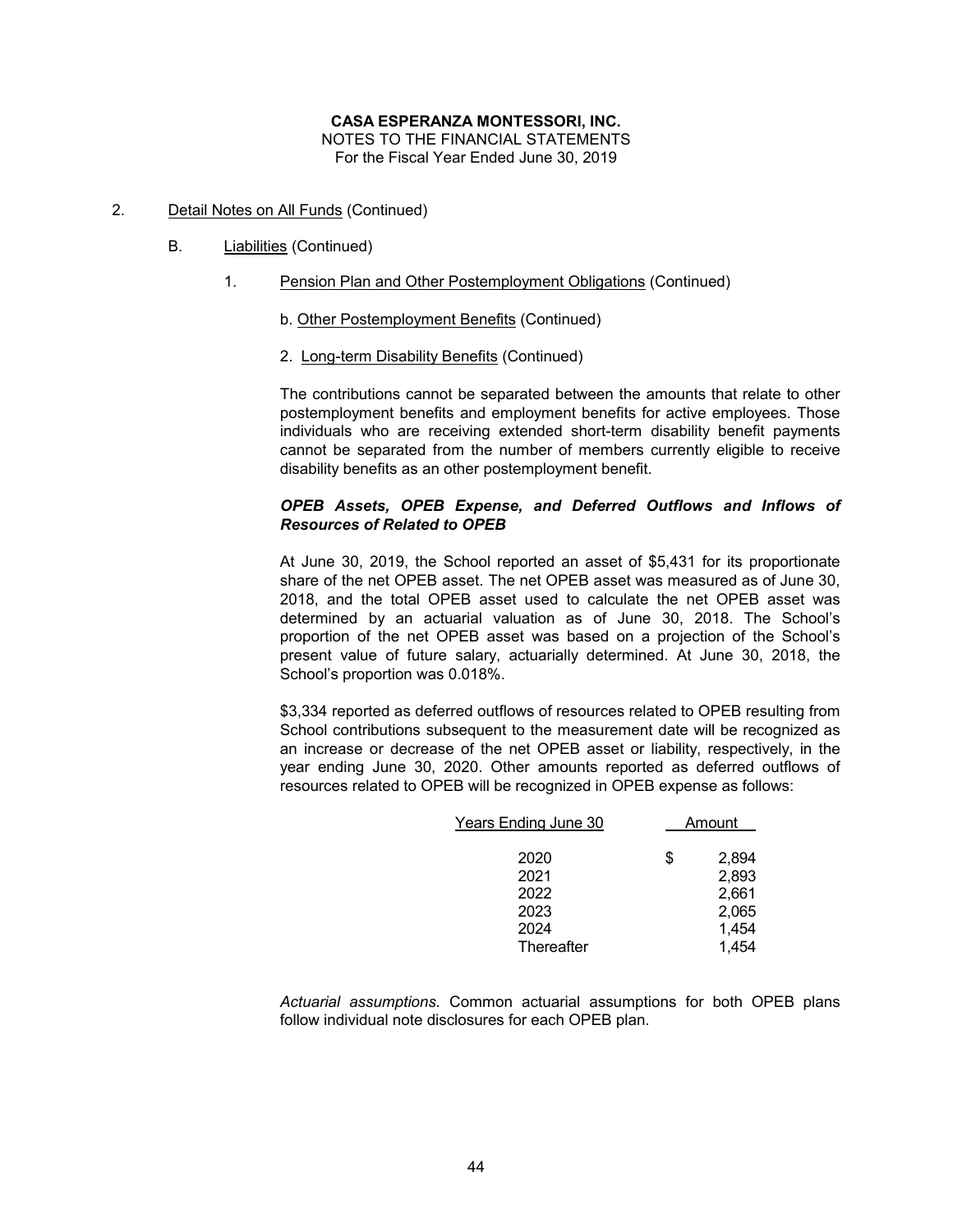- 2. Detail Notes on All Funds (Continued)
	- B. Liabilities (Continued)
		- 1. Pension Plan and Other Postemployment Obligations (Continued)
			- b. Other Postemployment Benefits (Continued)
			- 2. Long-term Disability Benefits (Continued)

| Inflation                 | 3.00%                                                                 |
|---------------------------|-----------------------------------------------------------------------|
| Salary increases          | 3.50 to 8.10%, including $3.5\%$ inflation and<br>productivity factor |
| Investment rate of return | 3.75%, net of OPEB plan expense, including<br>inflation               |

*Sensitivity of the School's proportionate share of the net OPEB asset to changes in the discount rate.* The following presents the School's proportionate share of the net OPEB asset, as well as what the School's proportionate share of the net OPEB asset would be if it were calculated using a discount rate that is 1 percentage-point lower (2.75 percent) or 1-percentage point higher (4.75 percent) than the current discount rate:

|                |               | 1% Decrease<br>$(2.75\%)$ $(3.75\%)$ $(4.75\%)$ | Discount Rate 1% Increase |  |
|----------------|---------------|-------------------------------------------------|---------------------------|--|
| Net OPEB asset | $\mathcal{S}$ |                                                 | 4.162 \$ 5.431 \$ 6.649   |  |

*Common actuarial assumptions for both OPEB plans.* The total OPEB liability was determined by an actuarial valuation performed as of June 30, 2018 using the following actuarial assumptions, applied to all periods in the measurement, unless otherwise specified. The entry age normal cost method was utilized.

The plan currently uses mortality tables that vary by age, gender, employee group (i.e. teacher, general, law enforcement officer), and health status (i.e. disabled and healthy). The current mortality rates are based on published tables and based on studies that cover significant portions of the U.S. population. The mortality rates also contain a provision to reflect future mortality improvements.

The actuarial assumptions were based on the results of an actuarial experience review for the period January 1, 2010 through December 31, 2014.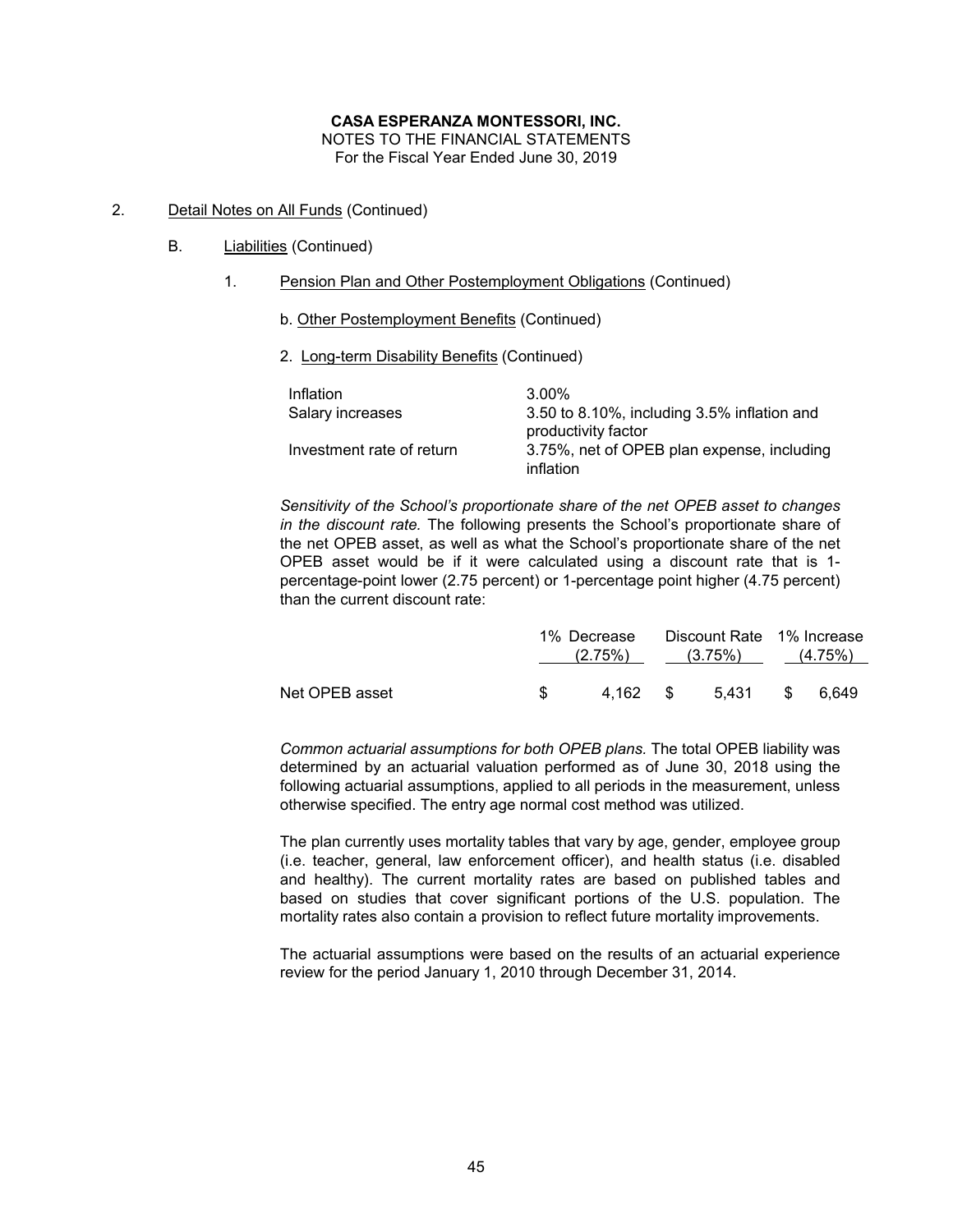- 2. Detail Notes on All Funds (Continued)
	- B. Liabilities (Continued)
		- 1. Pension Plan and Other Postemployment Obligations (Continued)
			- b. Other Postemployment Benefits (Continued)
			- 2. Long-term Disability Benefits (Continued)

The long-term expected rate of return on OPEB plan investments was determined using a building-block method in which best estimate ranges of expected future real rates of return are developed for each major asset class. These ranges are combined to produce the long-term expected rate of return by weighting the expected future real rates of return by the target asset allocation and by adding expected inflation. The target allocation and best estimates of arithmetic real rates of return for each major asset class as of June 30, 2018 are summarized in the following table:

| <b>Asset Class</b>         | <b>Target</b><br><b>Allocation</b> | <b>Long-Term Expected</b><br><b>Real Rate of Return</b> |
|----------------------------|------------------------------------|---------------------------------------------------------|
| Fixed Income               | 29.0%                              | 1.4%                                                    |
| <b>Global Equity</b>       | 42.0%                              | 5.3%                                                    |
| <b>Real Estate</b>         | 8.0%                               | 4.3%                                                    |
| Alternatives               | 8.0%                               | 8.9%                                                    |
| Opportunistic Fixed Income | 7.0%                               | 6.0%                                                    |
| <b>Inflation Sensitive</b> | 6.0%                               | 4.0%                                                    |
| Total                      | 100%                               |                                                         |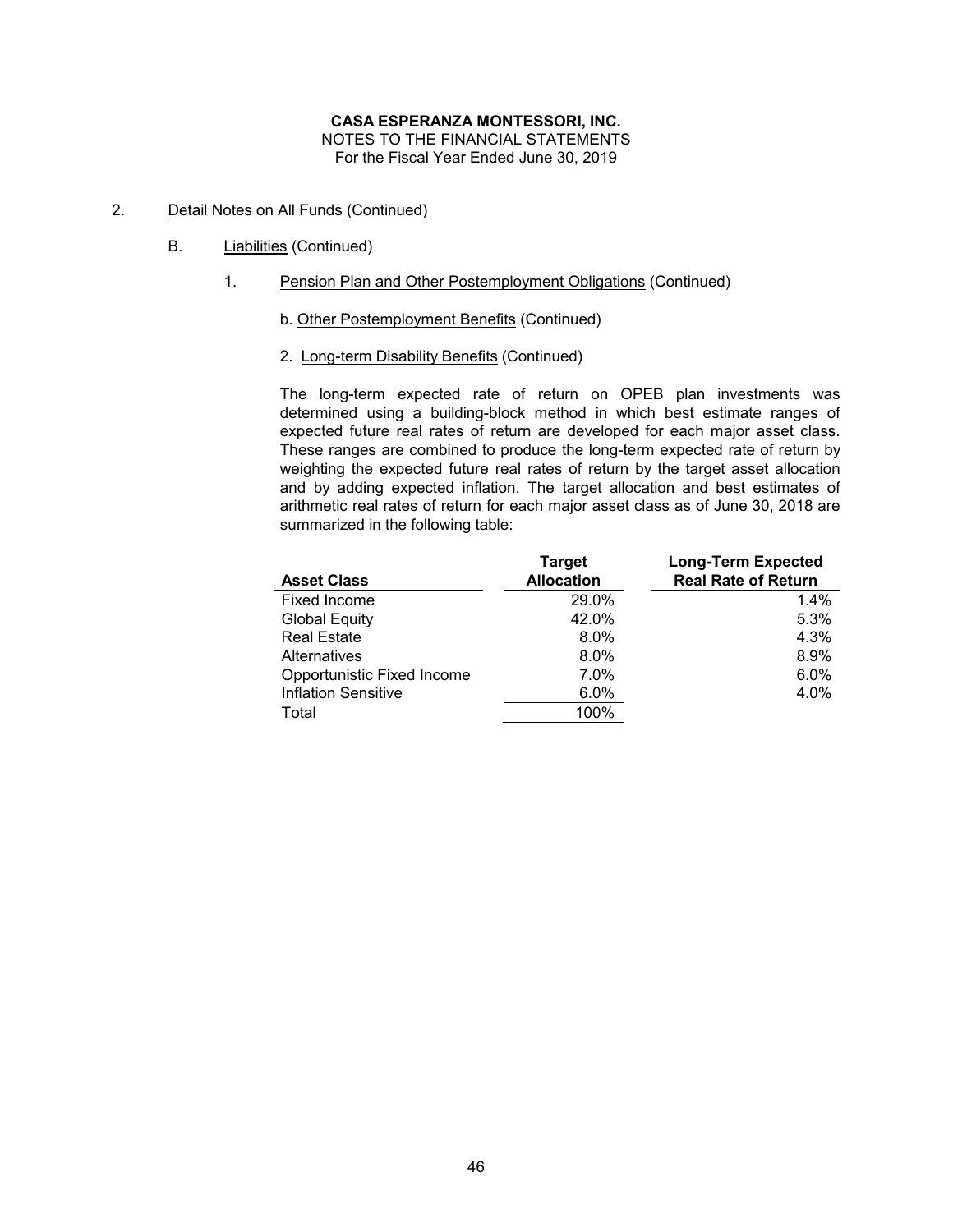NOTES TO THE FINANCIAL STATEMENTS For the Fiscal Year Ended June 30, 2019

- 2. Detail Notes on All Funds (Continued)
	- B. Liabilities (Continued)
		- 1. Pension Plan and Other Postemployment Obligations (Continued)
			- b. Other Postemployment Benefits (Continued)
			- 2. Long-term Disability Benefits (Continued)

# *Total OPEB Expense, OPEB Liabilities, and Deferred Outflows and Inflows of Resources of Related to OPEB*

Following is information related to the proportionate share and pension expense:

|                                           | <b>RHBF</b>     | <b>DIPNC</b> | Total           |
|-------------------------------------------|-----------------|--------------|-----------------|
| <b>OPEB Expense</b>                       | \$<br>(72, 483) | \$<br>(389)  | \$<br>(72, 872) |
| <b>OPEB Liability (Asset)</b>             | 5,106,604       | (5, 431)     | 5,101,173       |
| Proportionate share of the net OPEB       |                 |              |                 |
| liability (asset)                         | 0.01793%        | 0.01788%     |                 |
|                                           |                 |              |                 |
| Deferred Outflows of Resources            |                 |              |                 |
| Differences<br>between<br>expected<br>and |                 |              |                 |
| actual experience                         |                 | 9,474        | 9,474           |
| Changes of assumptions                    |                 | 1,026        | 1,026           |
| Net difference between projected and      |                 |              |                 |
| actual earnings on plan                   |                 |              |                 |
| investments                               | 549             | 4,231        | 4,780           |
| Changes in proportion and differences     |                 |              |                 |
| between<br>School<br>contributions<br>and |                 |              |                 |
| proportionate share of contributions      | 224,432         | 224          | 224,656         |
| School contributions subsequent to the    |                 |              |                 |
| measurement date                          | 149,320         | 3,334        | 152,654         |
|                                           |                 |              |                 |
| Deferred Inflows of Resources             |                 |              |                 |
| Differences<br>between<br>expected<br>and |                 |              |                 |
| actual experience                         | 349,212         |              | 349,212         |
| Changes of assumptions                    | 2,212,298       |              | 2,212,298       |
| Net difference between projected and      |                 |              |                 |
| actual earnings on plan                   |                 |              |                 |
| investments                               |                 |              |                 |
| Changes in proportion and differences     |                 |              |                 |
| School<br>between<br>contributions<br>and |                 |              |                 |
| proportionate share of contributions      | 297,555         | 1,534        | 299,089         |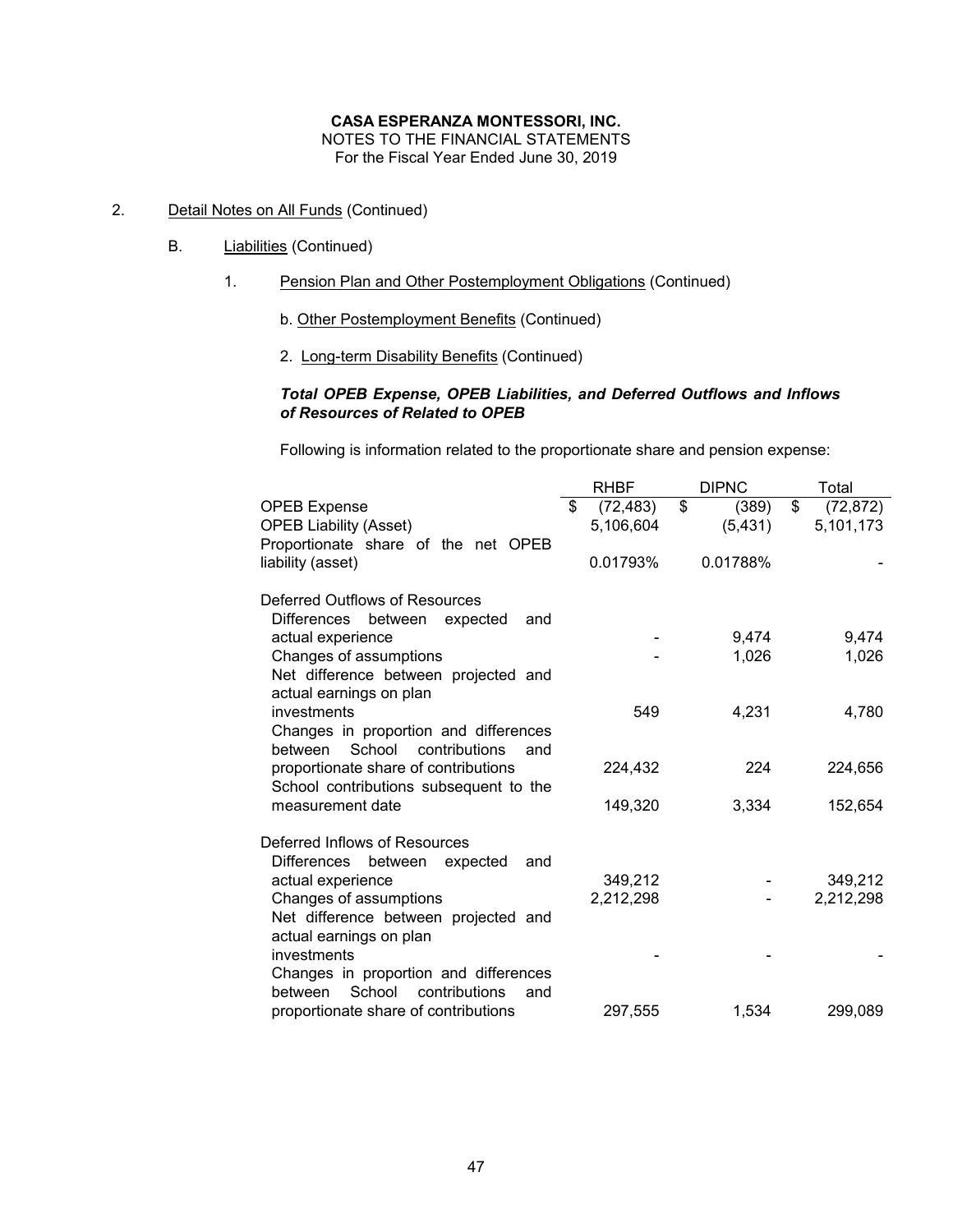# 2. Detail Notes on All Funds (Continued)

# B. Liabilities (Continued)

# 2. Deferred Outflows and Inflows of Resources

The balance in deferred outflows and inflows of resources at June 30, 2019 is composed of the following elements:

|                                                                                                                   | Deferred<br>Outflows of<br>Resources |         |    |           |  | Deferred<br>Inflow of<br>Resources |
|-------------------------------------------------------------------------------------------------------------------|--------------------------------------|---------|----|-----------|--|------------------------------------|
| Differences between expected and<br>actual experience                                                             | \$                                   | 9,474   | \$ | 349,212   |  |                                    |
| Changes of assumptions                                                                                            |                                      | 1,026   |    | 2,212,298 |  |                                    |
| Net difference between projected and<br>actual earnings on pension plan<br>investments                            |                                      | 4,780   |    |           |  |                                    |
| Changes in proportion and differences<br>between School contributions and<br>proportionate share of contributions |                                      | 224,656 |    | 299,089   |  |                                    |
| School contributions subsequent to the<br>measurement date                                                        |                                      | 152,654 |    |           |  |                                    |
|                                                                                                                   | \$                                   | 392,590 |    | 2,860,599 |  |                                    |

### 3. Risk Management

The School is exposed to various risks of losses related to torts; theft of, damage to, and destruction of assets; errors and omissions; injuries to employees; and natural disasters. The School maintains general liability and errors and omissions insurance coverage of \$1 million per occurrence with a commercial carrier.

The School also participates in the Teachers' and State Employees' Comprehensive Major Medical Plan (the "Plan"), a self-funded risk financing pool of the State administered by Blue Cross and Blue Shield of North Carolina. Through this plan, permanent full-time employees of the School are eligible to receive health care benefits. The School pays the full cost of coverage for employees enrolled in the plan.

The School carries commercial coverage for all other risks of loss. There have been no significant reductions in insurance coverage during the year, and claims have not exceeded coverage in any of the past two fiscal years.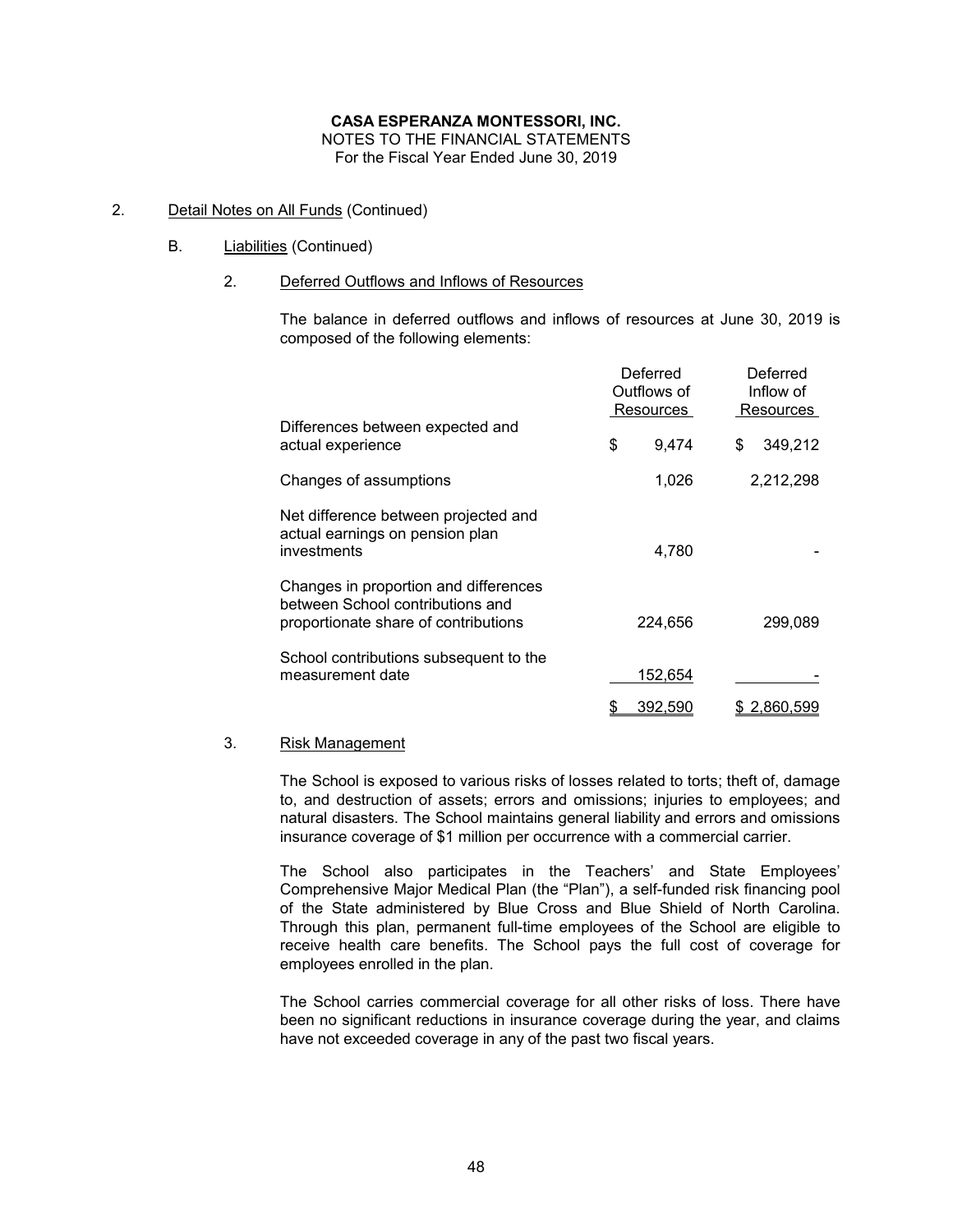NOTES TO THE FINANCIAL STATEMENTS For the Fiscal Year Ended June 30, 2019

- 2. Detail Notes on All Funds (Continued)
	- B. Liabilities (Continued)
		- 3. Risk Management (Continued)

The School has elected not to carry flood insurance because the School is not in an area of the State that has been mapped and designated an "A" area (an area close to a river, lake or stream) by the Federal Emergency Management Agency.

The School carries fidelity bond coverage in the amount of \$250,000 for all its employees.

4. Long-Term Obligations

### Changes in General Long Term Obligations

The following is a summary of changes in the School's long-term obligations for the fiscal year ended June 30, 2019:

|                                  | Beginning<br><b>Balance</b> | Increases     | Decreases    | Ending<br><b>Balances</b> | Current<br>Portion |
|----------------------------------|-----------------------------|---------------|--------------|---------------------------|--------------------|
| Governmental Activities:         |                             |               |              |                           |                    |
| Net pension liability            | S<br>1,511,900              | 376,107<br>\$ | \$           | 1,888,007<br>\$           | \$                 |
| Net OPEB liability               | 5,834,105                   |               | 967.878      | 4,866,227                 |                    |
| <b>Compensated Absences</b>      | 10,803                      |               | 1,653        | 9,150                     | 9,150              |
|                                  | 7,356,808<br>\$             | 376,107       | 969,531      | 6,763,384                 | 9,150              |
| <b>Business-Type Activities:</b> |                             |               |              |                           |                    |
| Net pension liability            | 184.481<br>\$               | \$            | 112,136<br>S | \$<br>72.345              | \$                 |
| Net OPEB liability               | 277,465                     |               | 37,088       | 240,377                   |                    |
|                                  | 461,946                     | ¢             | 149,224      | 312,722                   |                    |

# Operating Lease

The School entered into an eight-year lease agreement for its building in August 2006. In April 2014, the School amended its lease agreement to extend the maturity date and expand the square footage of space utilized. Monthly lease payments range from \$16,358 to \$44,088 through maturity in July 2026. Additionally, the School had an office equipment lease which matured in December 2018. In December 2018, the School entered into a new office equipment lease which matures in December 2022 and has lease payments of \$3,672. Lease payments for the year ended June 30, 2019 totaled \$540,792 under these lease agreements.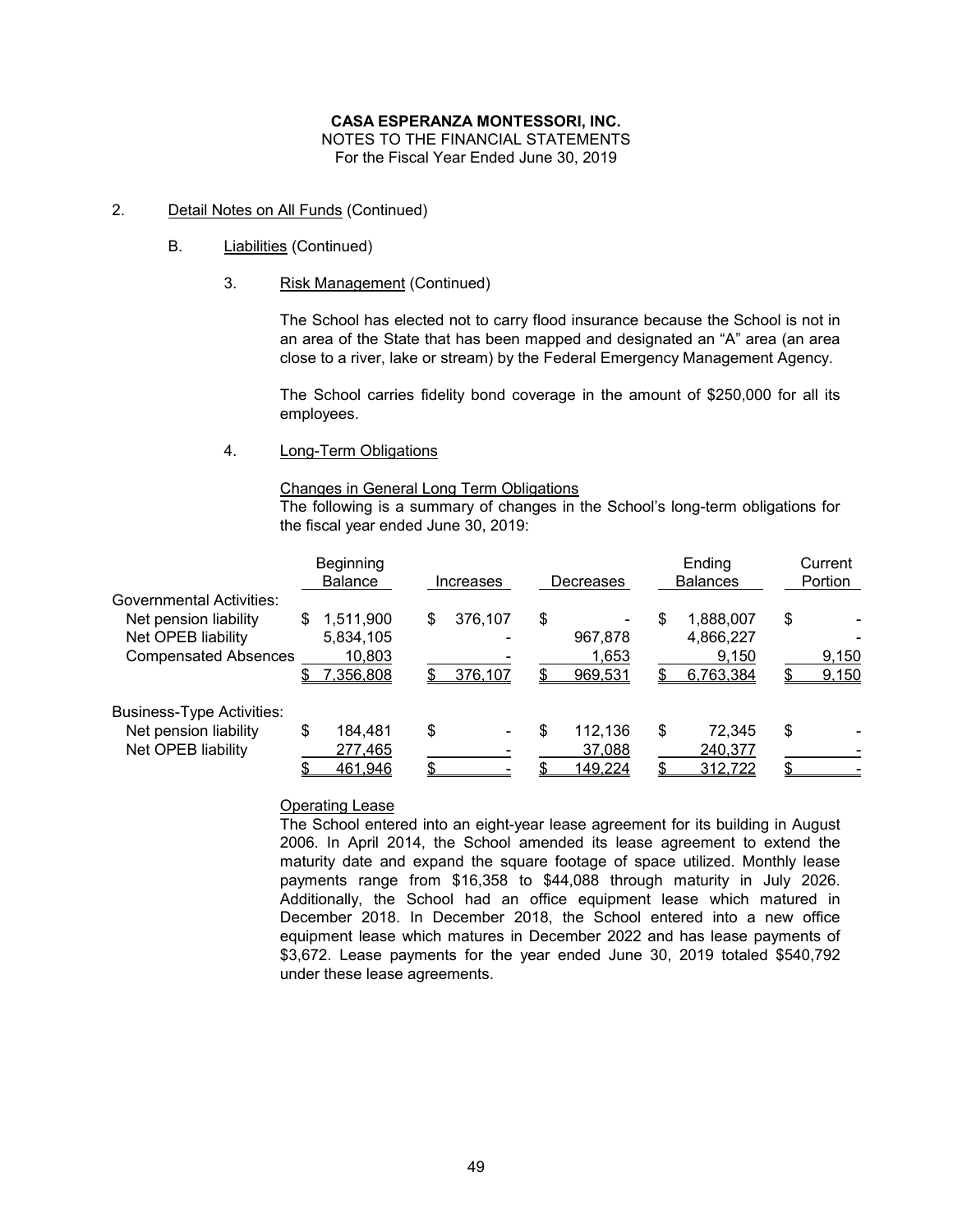NOTES TO THE FINANCIAL STATEMENTS

For the Fiscal Year Ended June 30, 2019

- 2. Detail Notes on All Funds (Continued)
	- B. **Liabilities** (Continued)
		- 4. Long-Term Obligations (Continued)

# Operating Lease (Continued)

Future minimum lease payments are as follows:

| Year Ending          |              |
|----------------------|--------------|
| June 30, 2020        | 455.763<br>S |
| June 30, 2021        | 468.070      |
| June 30, 2022        | 480,751      |
| June 30, 2023        | 490.134      |
| June 30, 2024        | 499.891      |
| June 30, 2025 - 2027 | 1,085,652    |
|                      |              |

### \$ 3,480,261

# Line of Credit

The School has a line of credit agreement with a local financial institution with a maximum borrowing capacity of \$100,000. The obligation is payable on demand. Interest is payable monthly at the prime rate plus 2% (7.50% at June 30, 2019). No amounts are outstanding under this agreement at June 30, 2019, and no amounts were drawn on the line during the year ended June 30, 2019.

|                | <b>Balance</b> |                          |            | <b>Balance</b> |
|----------------|----------------|--------------------------|------------|----------------|
|                | July 1, 2018   | Draws                    | Repayments | June 30, 2019  |
| Line of Credit |                | $\overline{\phantom{0}}$ | ۰          |                |

# C. Interfund Balances and Activity

Transfers to/from other funds at June 30, 2019, consist of the following:

From the General Fund to the Enterprise

Fund to fund operating expenses of the program  $\frac{\$}{\$}$  258,159

### D. Fund Balance

The School has a revenue spending policy that provides policy for programs with multiple revenue sources. The finance officer of the School will use resources in the following hierarchy: Federal funds, State funds, local non-School funds, and School funds. For purposes of fund balance classification, expenditures are to be spent from restricted fund balance first followed in-order by committed fund balance, assigned fund balance and lastly, unassigned fund balance. The finance officer may deviate from this policy if it is in the best interest of the School.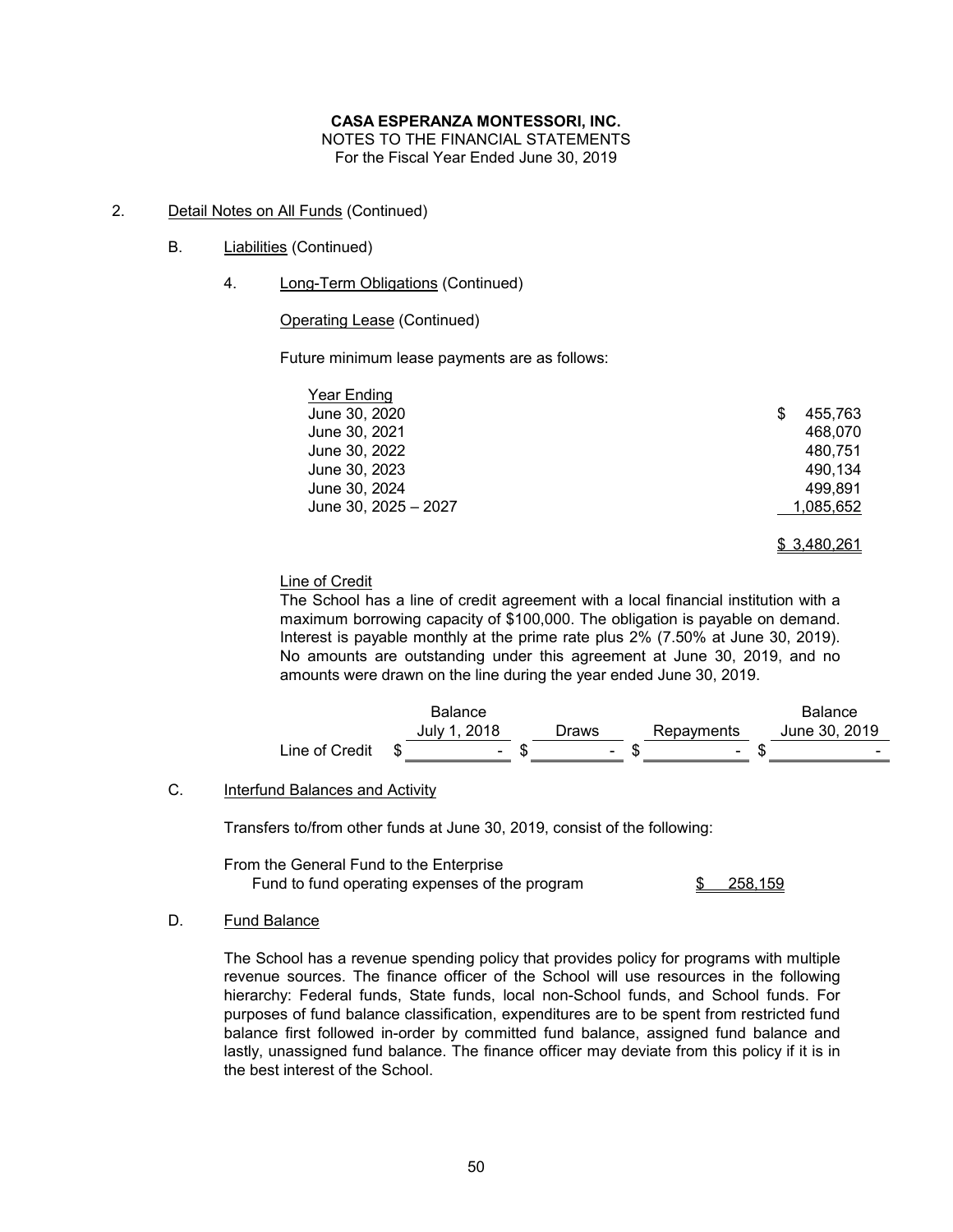# 2. Detail Notes on All Funds (Continued)

# D. Fund Balance (Continued)

The following schedule provides information on the portion of general fund balance that is available for appropriation:

| Total fund balance<br>Less:       | \$. | 524.177               |
|-----------------------------------|-----|-----------------------|
| Prepaid items<br>Security deposit |     | (46, 160)<br>(90,000) |
| Remaining fund balance            |     | 388,017               |

### 3. Related Party Transactions

The director of the School also serves as a member of the governing board. For the fiscal year ended June 30, 2019, this employee was paid a salary of \$109,728 from the State Public School Fund.

### 4. Summary Disclosure of Significant Contingencies

### Federal and State Assisted Programs

The School has received proceeds from several federal and State grants. Periodic audits of these grants are required and certain costs may be questioned as not being appropriate expenditures under the grant agreements. Such audits could result in the refund of grant monies to the grantor agencies. Management believes that any required refunds will be immaterial. No provision has been made in the accompanying financial statements for the refund of grant monies.

### 5. Significant Effects of Subsequent Events

Management evaluates events occurring subsequent to the date of the financial statements in determining the accounting for and disclosure of transactions and events that affect the financial statements. Subsequent events have been evaluated through October 14, 2019, which is the date the financial statements were available to be issued.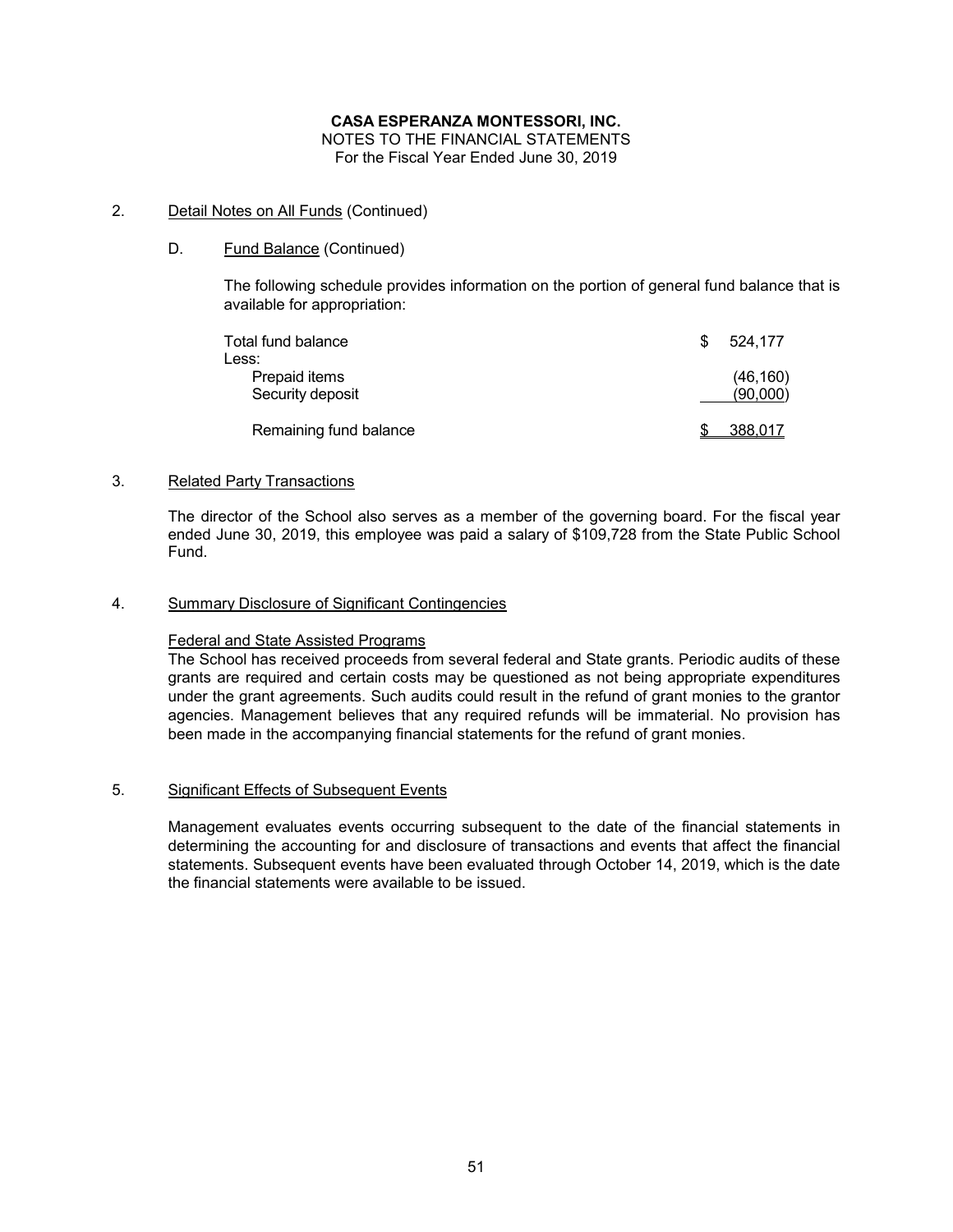### 6. Change in Accounting Principle and Restatement

The School implemented Governmental Accounting Standards Board (GASB) Statement 88, *Certain Disclosures Related to Debt, including Debt Borrowings and Direct Placements*., in the fiscal year ending June 30, 2019. The implementation of the statement required the School to improve the information that is disclosed in the footnotes related to debt, including direct borrowings and direct placements. Information related to debt to be disclosed in the footnotes include unused lines of credit, assets pledged as collateral for the debt, and terms specified in debt agreements related to significant events of default, significant termination events, and significant subjective acceleration clauses. It also clarifies which liabilities governments should include when disclosing information related to debt.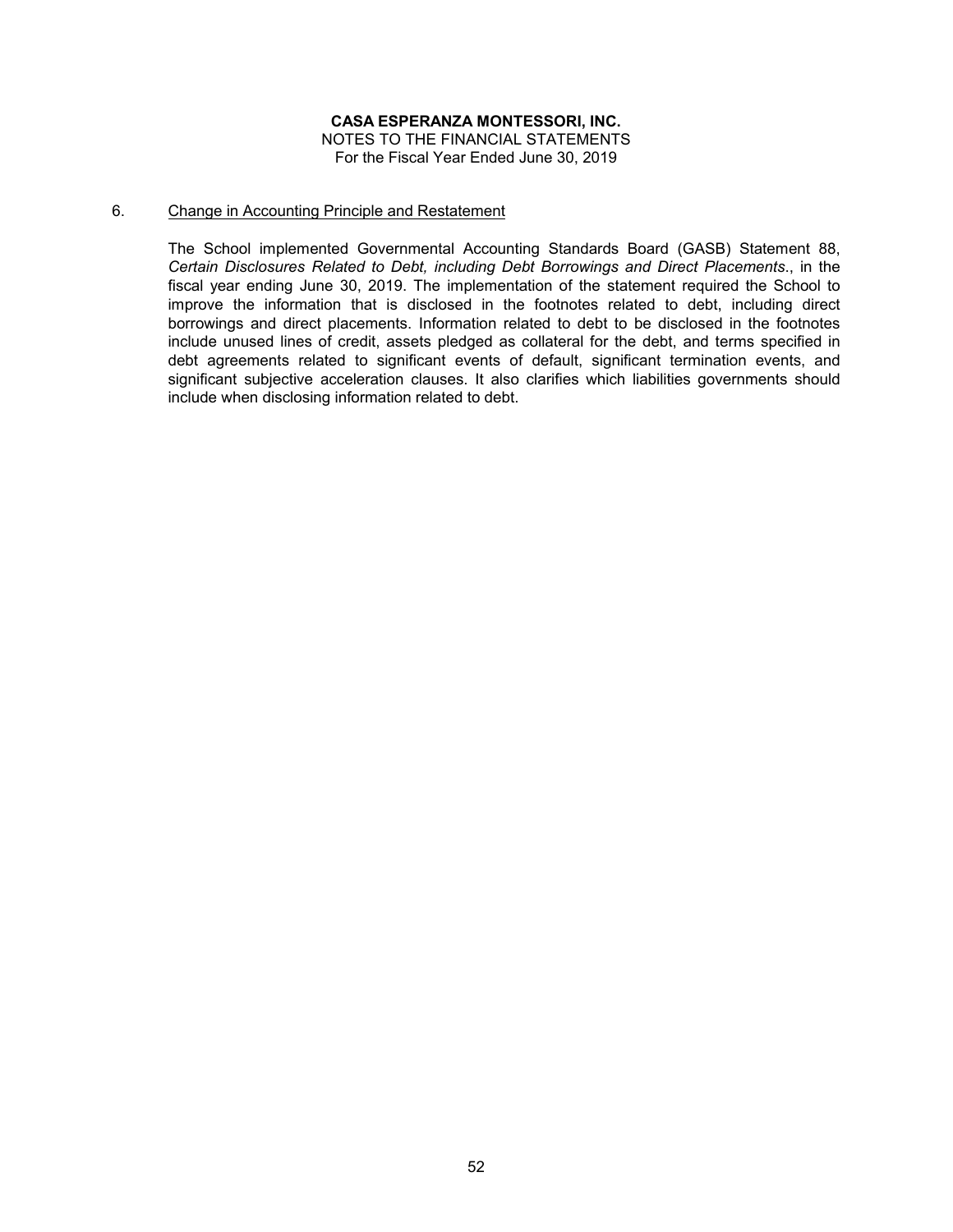### SCHEDULE OF THE SCHOOL'S PROPORTIONATE SHARE OF THE NET PENSION LIABILITY Teachers' and State Employees' Retirement System Last Six Fiscal Years \*

|                                                                                                                                                                    | 2019                                 | 2018                                 | 2017                                    | 2016                                  | 2015                             | 2014                                 |
|--------------------------------------------------------------------------------------------------------------------------------------------------------------------|--------------------------------------|--------------------------------------|-----------------------------------------|---------------------------------------|----------------------------------|--------------------------------------|
| School's proportion of the net pension liability (asset)<br>School's proportionate share of the net pension liability (asset)<br>School's covered-employee payroll | 0.020%<br>\$1,960,352<br>\$2,337,878 | 0.021%<br>\$1.696.383<br>\$2.420.930 | $0.020\%$<br>\$1,872,213<br>\$2,240,336 | 0.018%<br>655.964<br>S<br>\$2,019,991 | 0.016%<br>187.586<br>\$1.712.684 | 0.017%<br>\$1.019.931<br>\$1,698,363 |
| School's proportionate share of the net pension liability (asset)<br>as a percentage of its covered-employee payroll                                               | 83.85%                               | 70.07%                               | 83.57%                                  | 32.47%                                | 10.95%                           | 60.05%                               |
| Plan fiduciary net position as a percentage of the total pension<br>liability                                                                                      | 87.61%                               | 89.51%                               | 87.32%                                  | 94.64%                                | 98.24%                           | 90.60%                               |

\* The amounts presented for each fiscal year were determined as of the prior fiscal year ending June 30.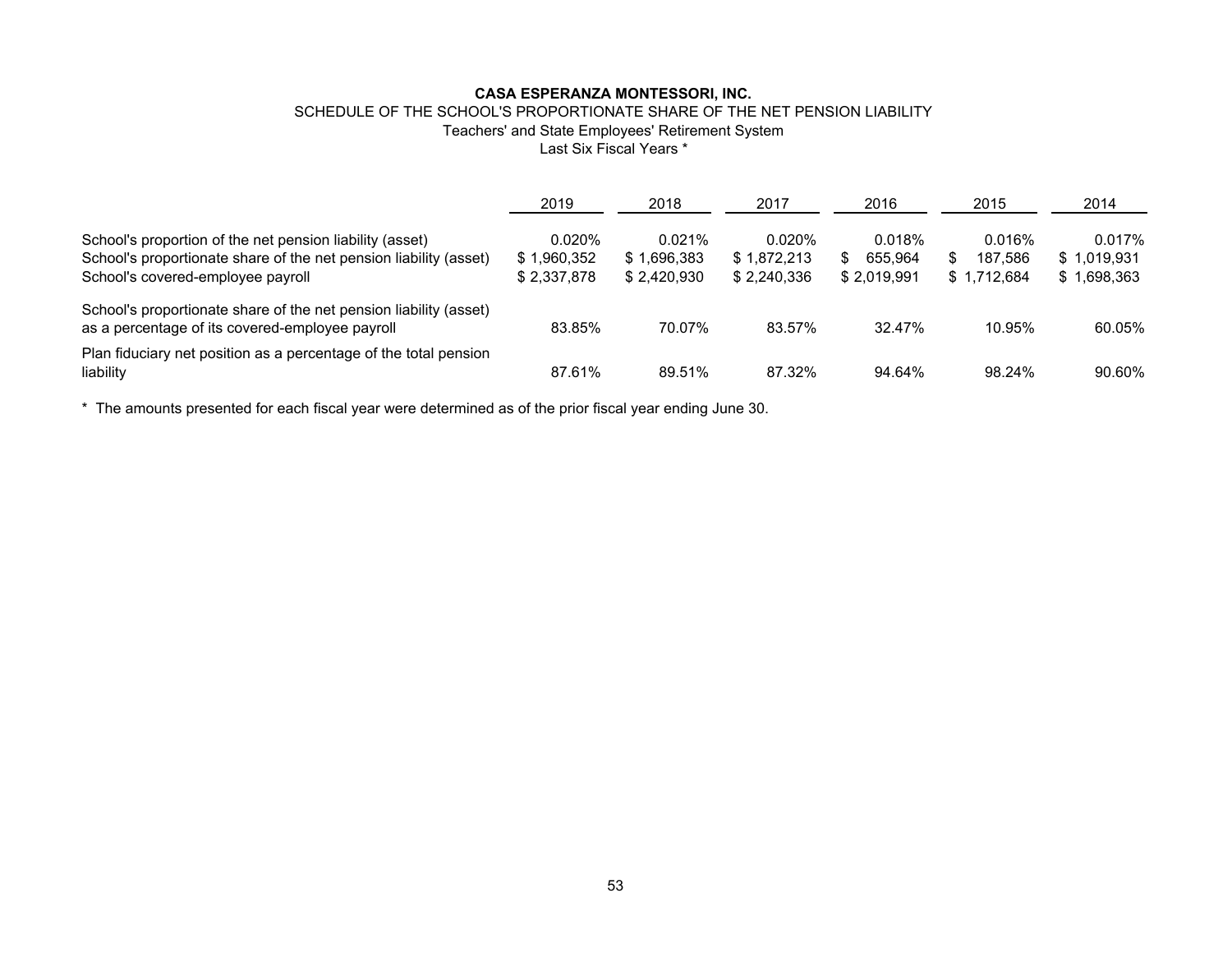# SCHEDULE OF THE SCHOOL'S CONTRIBUTIONS

Teachers' and State Employees' Retirement System

Last Six Fiscal Years

|                                                                         | 2019        |         | 2018 |             | 2017 |             | 2016 |             |     | 2015        | 2014 |          |  |
|-------------------------------------------------------------------------|-------------|---------|------|-------------|------|-------------|------|-------------|-----|-------------|------|----------|--|
| Contractually required contribution                                     | SS.         | 292,686 | \$   | 252.023     | \$.  | 241.609     |      | 204.991     | \$. | 184.829     | S.   | 148,832  |  |
| Contributions in relation to the contractually required<br>contribution |             | 292,686 |      | 252,023     |      | 241,609     |      | 204,991     |     | 184,829     |      | 148,832  |  |
| Contribution deficiency (excess)                                        |             |         |      |             |      |             |      |             |     |             |      |          |  |
| School's covered-employee payroll                                       | \$2,381,496 |         |      | \$2,337,878 |      | \$2,420,930 |      | \$2.240.336 |     | \$2.019.991 | S    | ,712,684 |  |
| Contributions as a percentage of covered-employee payroll               |             | 12.29%  |      | 10.78%      |      | 9.98%       |      | 9.15%       |     | 9.15%       |      | 8.69%    |  |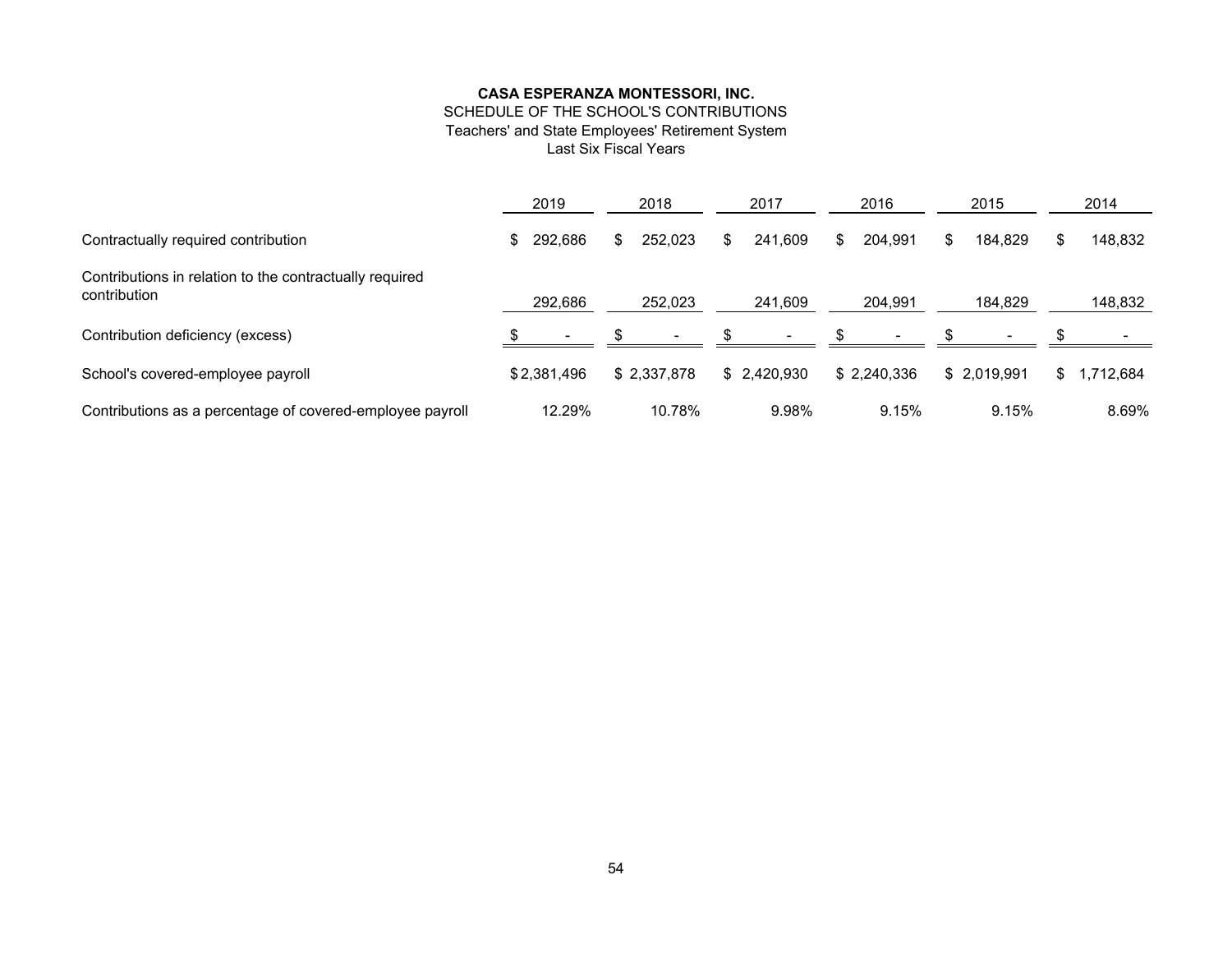### SCHEDULE OF THE SCHOOL'S PROPORTIONATE SHARE OF THE NET OPEB LIABILITY Retiree Health Benefit Fund Last Three Fiscal Years \*

|                                                                                                                                                              | 2019                                 | 2018                                 | 2017                                 |
|--------------------------------------------------------------------------------------------------------------------------------------------------------------|--------------------------------------|--------------------------------------|--------------------------------------|
| School's proportion of the net OPEB liability (asset)<br>School's proportionate share of the net OPEB liability (asset)<br>School's covered-employee payroll | 0.018%<br>\$5,106,604<br>\$2.337.878 | 0.019%<br>\$6,111,570<br>\$2.420.930 | 0.018%<br>\$7,736,162<br>\$2,240,336 |
| School's proportionate share of the net OPEB liability (asset) as a percentage of its covered-employee payroll                                               | 218.43%                              | 252.45%                              | 345.31%                              |
| Plan fiduciary net position as a percentage of the total OPEB liability                                                                                      | 4.40%                                | 3.52%                                | 2.41%                                |

\* The amounts presented for each fiscal year were determined as of the prior fiscal year ending June 30.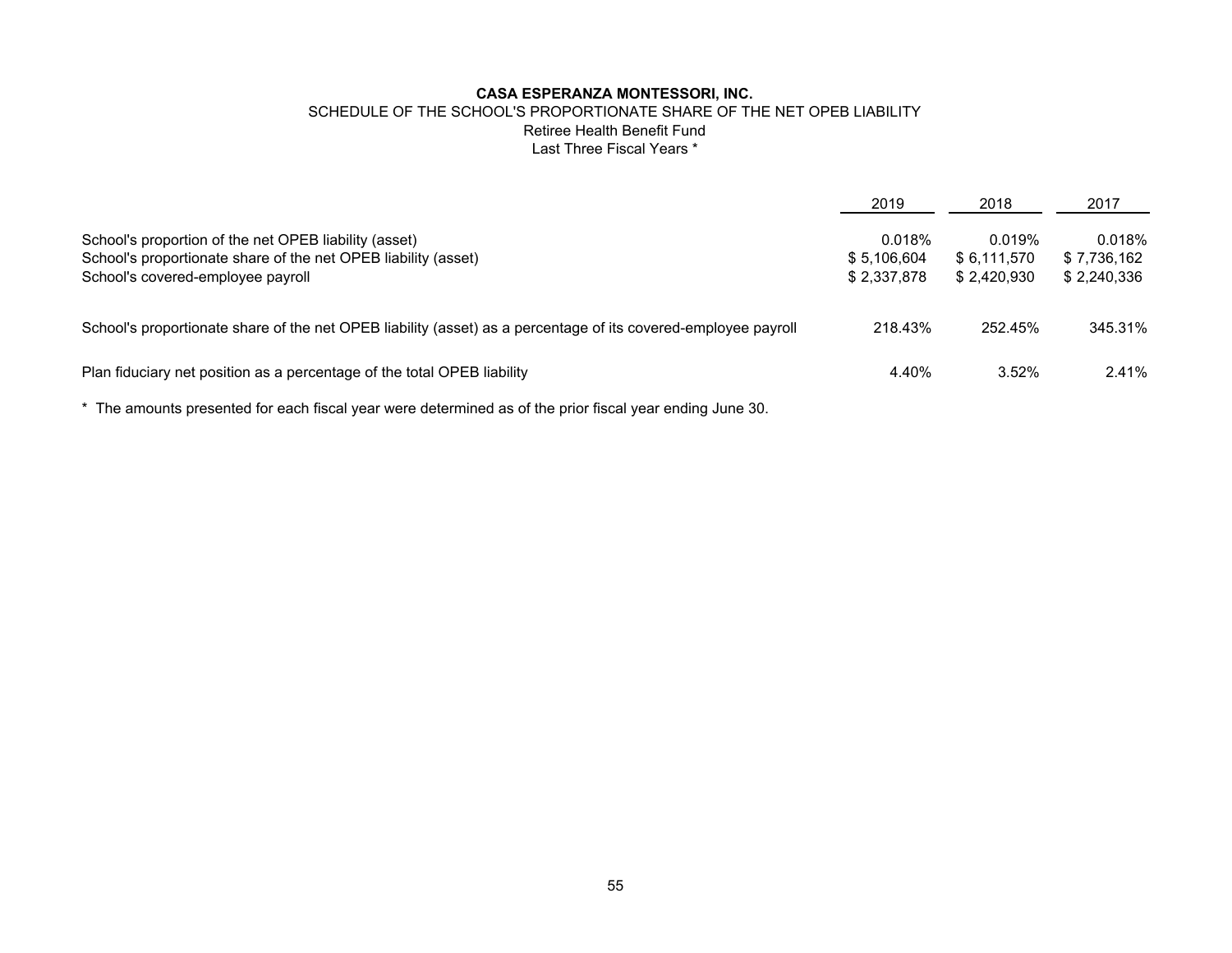### SCHEDULE OF THE SCHOOL'S CONTRIBUTIONS Retiree Health Benefit Fund

Last Six Fiscal Years

|                                                                         | 2019 |             |    | 2018        |    | 2017                     |   | 2016        |     | 2015         |      | 2014        |
|-------------------------------------------------------------------------|------|-------------|----|-------------|----|--------------------------|---|-------------|-----|--------------|------|-------------|
| Contractually required contribution                                     | \$   | 149,320     | S. | 145.182     | \$ | 144,534                  | S | 129,043     | \$. | 114.129      | - \$ | 95,225      |
| Contributions in relation to the contractually required<br>contribution |      | 149,320     |    | 145,182     |    | 144,534                  |   | 129,043     |     | 114,129      |      | 95,225      |
| Contribution deficiency (excess)                                        |      |             |    |             |    | $\overline{\phantom{0}}$ |   |             |     |              |      |             |
| School's covered-employee payroll                                       |      | \$2,381,496 |    | \$2,337,878 |    | \$2,420,930              |   | \$2,240,336 |     | \$ 2.019.991 |      | \$1,712,684 |
| Contributions as a percentage of covered-employee payroll               |      | 6.27%       |    | 6.21%       |    | 5.97%                    |   | 5.76%       |     | 5.65%        |      | 5.56%       |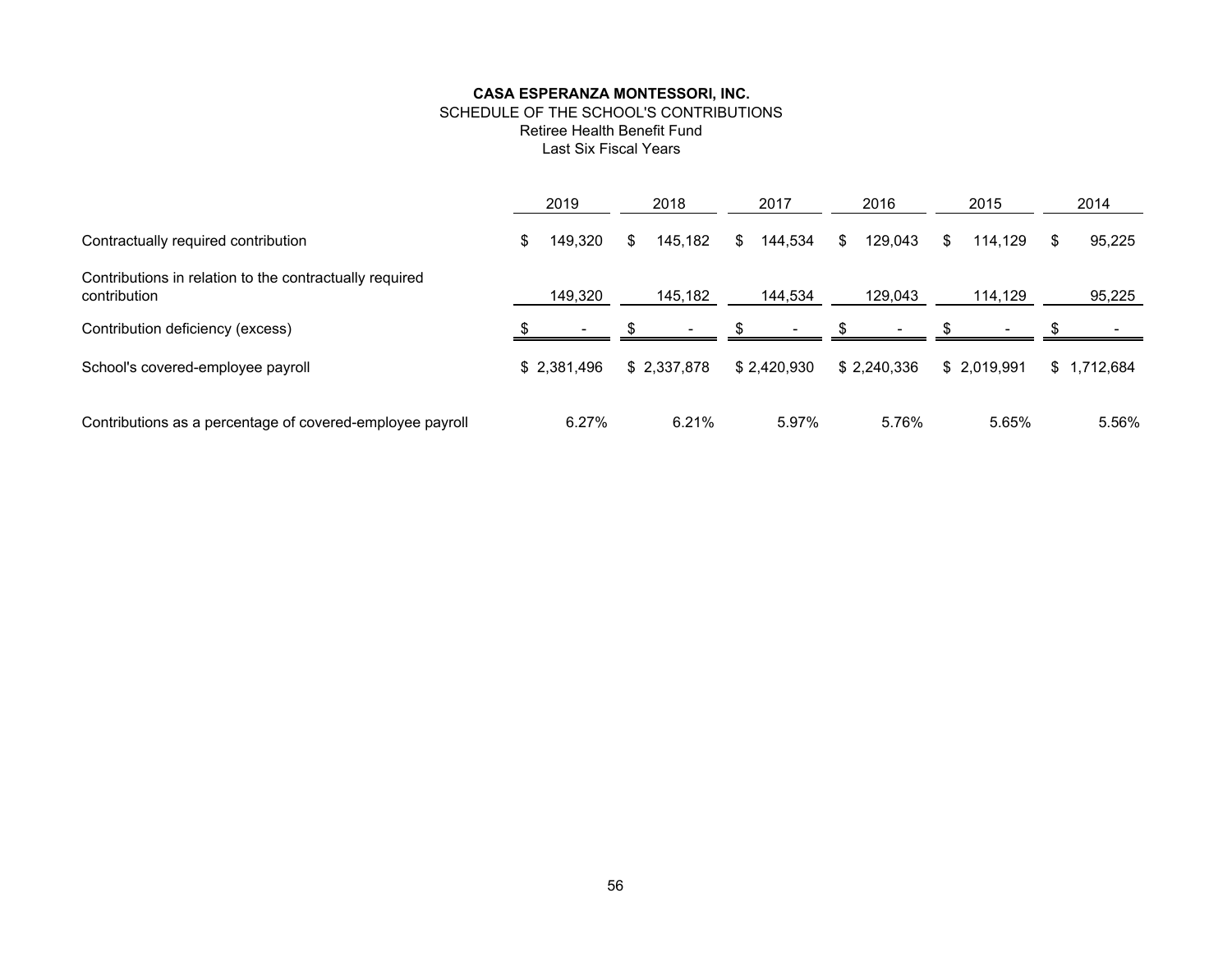# SCHEDULE OF THE SCHOOL'S PROPORTIONATE SHARE OF THE NET OPEB ASSET Disability Income Plan of North Carolina Last Three Fiscal Years \*

|                                                                                                                                                              | 2019               |                 | 2018        |                  | 2017                            |
|--------------------------------------------------------------------------------------------------------------------------------------------------------------|--------------------|-----------------|-------------|------------------|---------------------------------|
| School's proportion of the net OPEB asset (liability)<br>School's proportionate share of the net OPEB asset (liability)<br>School's covered-employee payroll | \$.<br>\$2,337,878 | 0.018%<br>5.431 | \$2.420.930 | 0.019%<br>11.711 | 0.018%<br>11.445<br>\$2,240,336 |
| School's proportionate share of the net OPEB asset (liability) as a percentage of its covered-employee payroll                                               |                    | 0.23%           |             | 0.48%            | 0.51%                           |
| Plan fiduciary net position as a percentage of the total OPEB liability                                                                                      |                    | 108.47%         |             | 116.23%          | 116.06%                         |

\* The amounts presented for each fiscal year were determined as of the prior fiscal year ending June 30.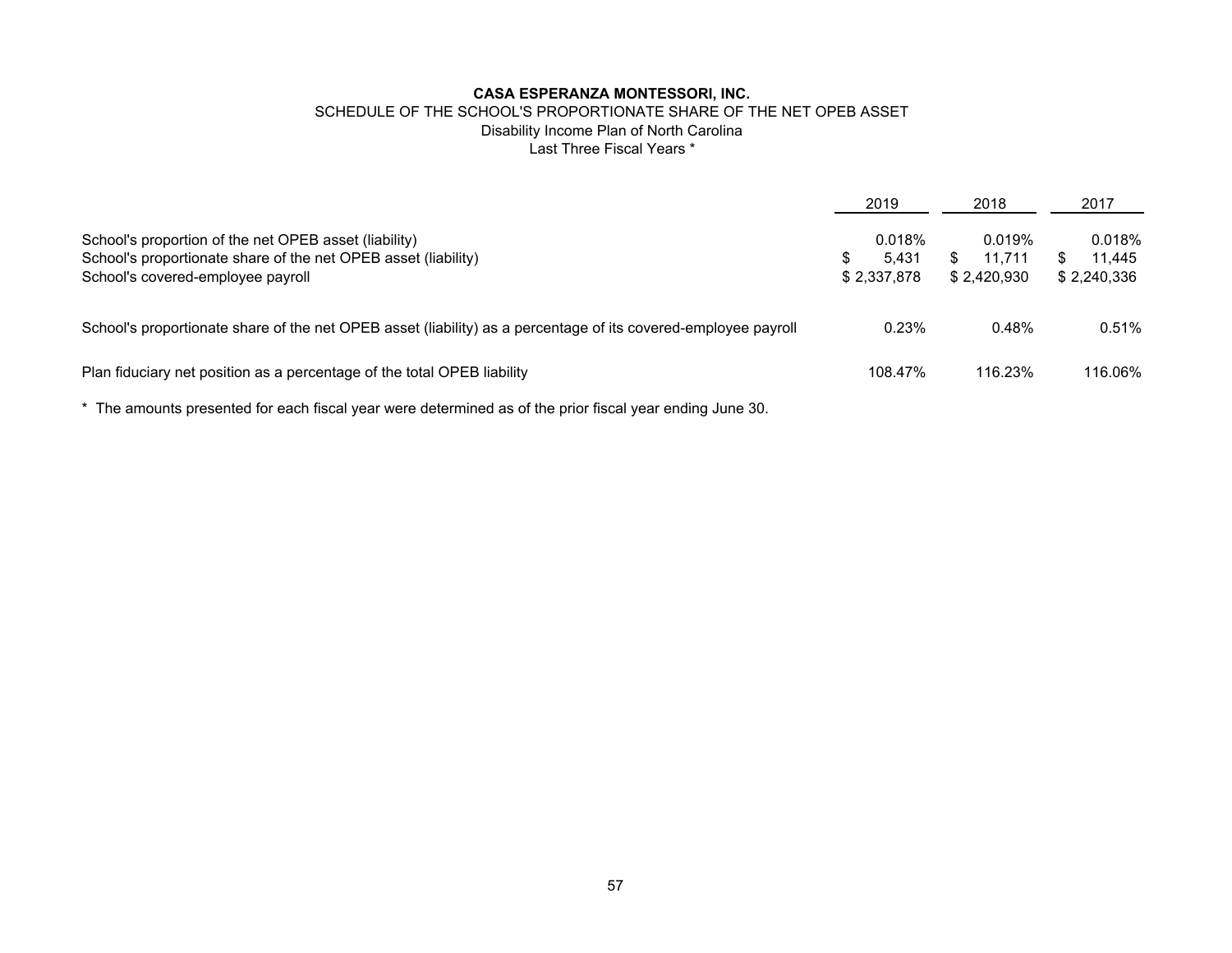# SCHEDULE OF THE SCHOOL'S CONTRIBUTIONS Disability Income Plan of North Carolina Last Six Fiscal Years

|                                                                         | 2019                     |     | 2018      |     | 2017      |    | 2016                     |     | 2015      |    | 2014     |
|-------------------------------------------------------------------------|--------------------------|-----|-----------|-----|-----------|----|--------------------------|-----|-----------|----|----------|
| Contractually required contribution                                     | \$<br>3,334              | S   | 3,273     | S   | 9,200     | \$ | 9,185                    | \$. | 8,281     | S  | 7,536    |
| Contributions in relation to the contractually<br>required contribution | 3,334                    |     | 3,273     |     | 9,200     |    | 9,185                    |     | 8,281     |    | 7,536    |
| Contribution deficiency (excess)                                        | $\overline{\phantom{a}}$ |     |           |     |           |    | $\overline{\phantom{a}}$ |     |           |    |          |
| School's covered-employee payroll                                       | \$<br>2,381,496          | \$. | 2,337,878 | \$. | 2.420.930 | S  | 2.240.336                | \$. | 2,019,991 | \$ | ,712,684 |
| Contributions as a percentage of covered-<br>employee payroll           | 0.14%                    |     | 0.14%     |     | 0.38%     |    | 0.41%                    |     | 0.41%     |    | 0.44%    |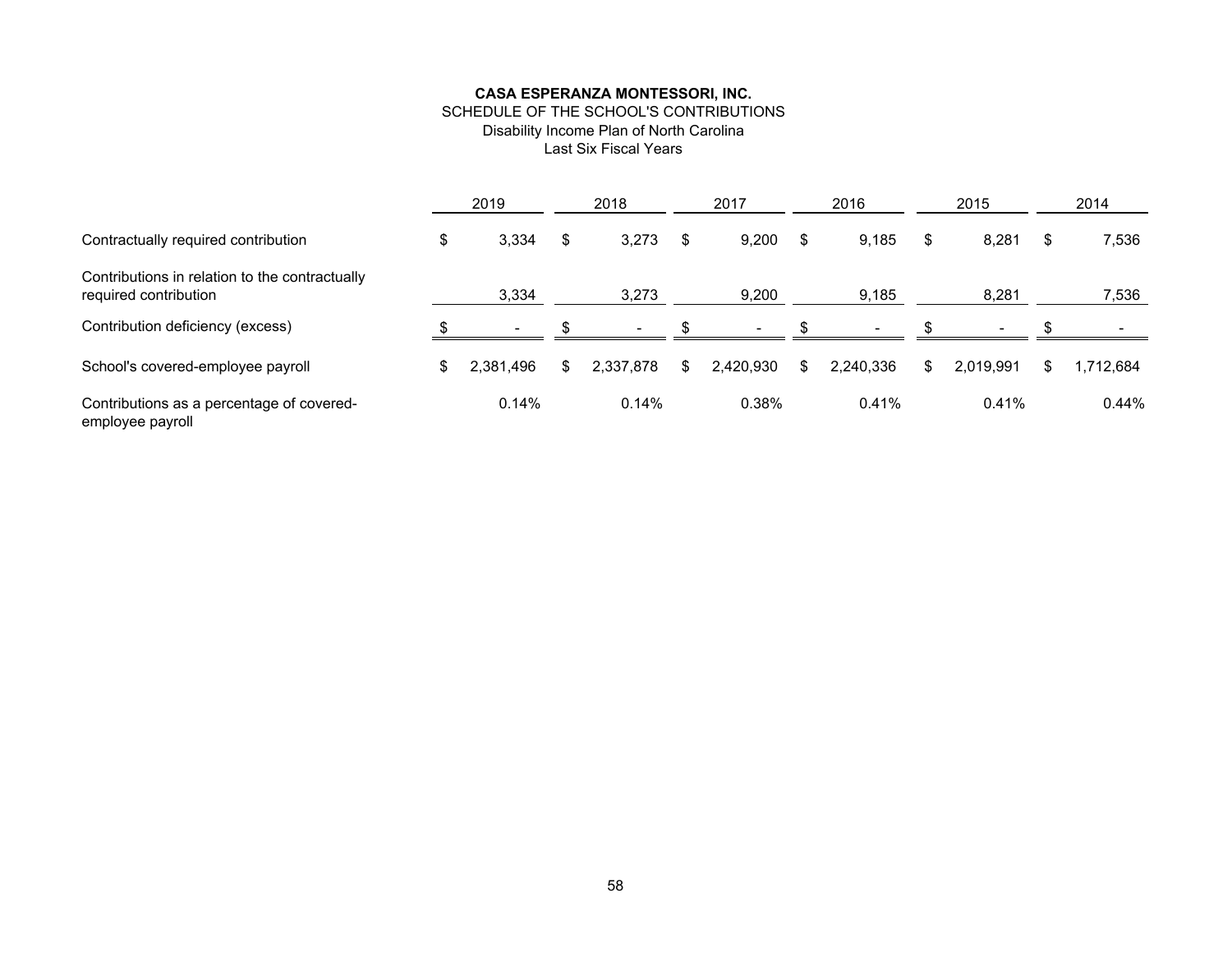### **CASA ESPERANZA MONTESSORI, INC. All Governmental Fund Types Statement of Revenues, Expenditures, and Changes in Fund Balance - Budget and Actual For the Year Ended June 30, 2019**

|                                                 |                                  |           | 2019                                   |    |            |
|-------------------------------------------------|----------------------------------|-----------|----------------------------------------|----|------------|
|                                                 | Final<br><b>Budget</b><br>Actual |           | Favorable<br>(Unfavorable)<br>Variance |    |            |
| Revenues:                                       |                                  |           |                                        |    |            |
| State of North Carolina                         | \$                               | 2,950,842 | \$<br>2,917,075                        | \$ | (33, 767)  |
| Board(s) of Education                           |                                  |           |                                        |    |            |
| <b>Wake County</b>                              |                                  | 1,137,982 | 1,306,020                              |    | 168,038    |
| Durham County                                   |                                  | 115,957   | 63,219                                 |    | (52, 738)  |
| Johnston County                                 |                                  | 11,206    | 8,231                                  |    | (2, 975)   |
| <b>Franklin County</b>                          |                                  | 8,064     | 10,633                                 |    | 2,569      |
| <b>Wayne County</b>                             |                                  | 3,958     | 1,797                                  |    | (2, 161)   |
| <b>Harnett County</b>                           |                                  | 3,260     | 1,151                                  |    | (2, 109)   |
| <b>Wilson County</b>                            |                                  |           | 2,334                                  |    | 2,334      |
| <b>Pitt County</b>                              |                                  | 1,892     | 26                                     |    | (1,866)    |
| Nash County                                     |                                  |           | 2,956                                  |    | 2,956      |
| U.S. Government                                 |                                  | 105,983   | 132,100                                |    | 26,117     |
| Contributions and donations                     |                                  | 35,000    | 39,540                                 |    | 4,540      |
| Fundraising                                     |                                  |           | 19,006                                 |    | 19,006     |
| Field trip and student fees                     |                                  | 5,000     | 31,006                                 |    | 26,006     |
| Miscellaneous                                   |                                  | 50,000    | 12,384                                 |    | (37, 616)  |
| Total revenues                                  |                                  | 4,429,144 | 4,547,478                              |    | 118,334    |
| Expenditures:                                   |                                  |           |                                        |    |            |
| Current:                                        |                                  |           |                                        |    |            |
| Instructional services:                         |                                  |           |                                        |    |            |
| Regular services                                |                                  | 2,834,265 | 2,798,634                              |    | 35,631     |
| Special services                                |                                  | 320,865   | 215,259                                |    | 105,606    |
| Alternative programs                            |                                  |           | 40,114                                 |    | (40, 114)  |
| School leadership services                      |                                  | 290,775   | 360,496                                |    | (69, 721)  |
| School based support services                   |                                  | 141,552   | 110,743                                |    | 30,809     |
| Total instructional services                    |                                  | 3,587,457 | 3,525,246                              |    | 62,211     |
| Support services:                               |                                  |           |                                        |    |            |
| Operational support                             |                                  | 305,131   | 115,197                                |    | 189,934    |
| Technology support                              |                                  | 52,080    | 38,179                                 |    | 13,901     |
| Financial and human resources support           |                                  | 71,858    | 259,205                                |    | (187, 347) |
| Policy, leadership and public relations support |                                  | 651,415   | 527,215                                |    | 124,200    |
| Total support services                          |                                  | 1,080,484 | 939,796                                |    | 140,688    |
| Community services                              |                                  |           | 1,382                                  |    | (1, 382)   |
| Capital outlay                                  |                                  | 3,500     | 7,252                                  |    | (3, 752)   |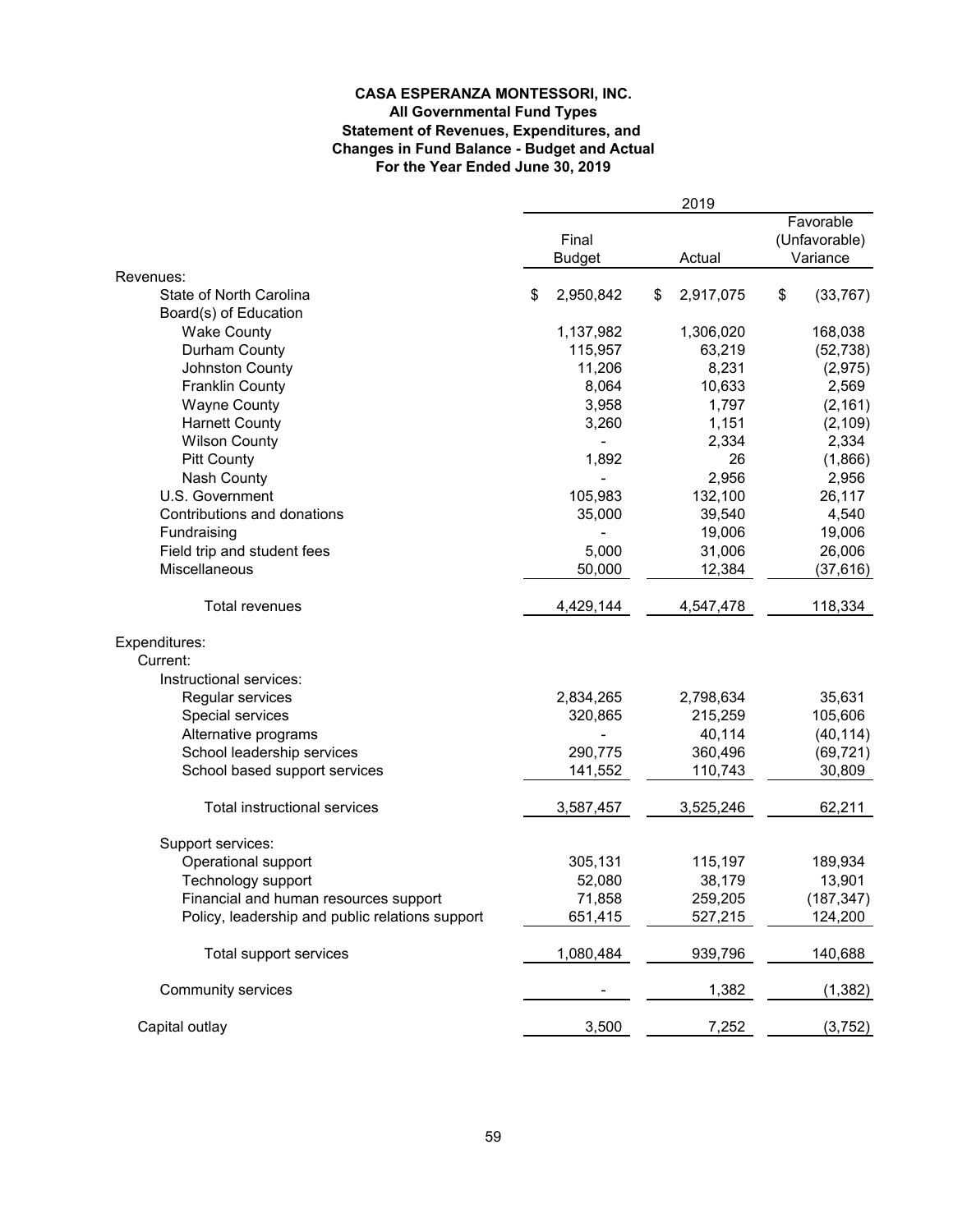### **CASA ESPERANZA MONTESSORI, INC. All Governmental Fund Types** Statement of Revenues, Expenditures, and **Changes in Fund Balance - Budget and Actual For the Year Ended June 30, 2019 (Continued)**

|                                                      |                        |         |           | 2019       |                                        |                          |  |
|------------------------------------------------------|------------------------|---------|-----------|------------|----------------------------------------|--------------------------|--|
|                                                      | Final<br><b>Budget</b> |         |           | Actual     | Favorable<br>(Unfavorable)<br>Variance |                          |  |
| Total expenditures                                   | 4,671,441              |         | 4,473,676 |            | 197,765                                |                          |  |
| Other financing sources (uses):<br><b>Transfers</b>  |                        |         |           |            |                                        |                          |  |
| Appropriated fund balance<br>Transfer to other funds | \$                     | 242,297 | \$        | (258,159)  | \$                                     | (242, 297)<br>(258, 159) |  |
|                                                      |                        | 242,297 |           | (258,159)  |                                        | (500, 456)               |  |
| Excess of revenue over<br>expenditures               |                        |         | æ.        | (184, 357) |                                        | (184, 357)               |  |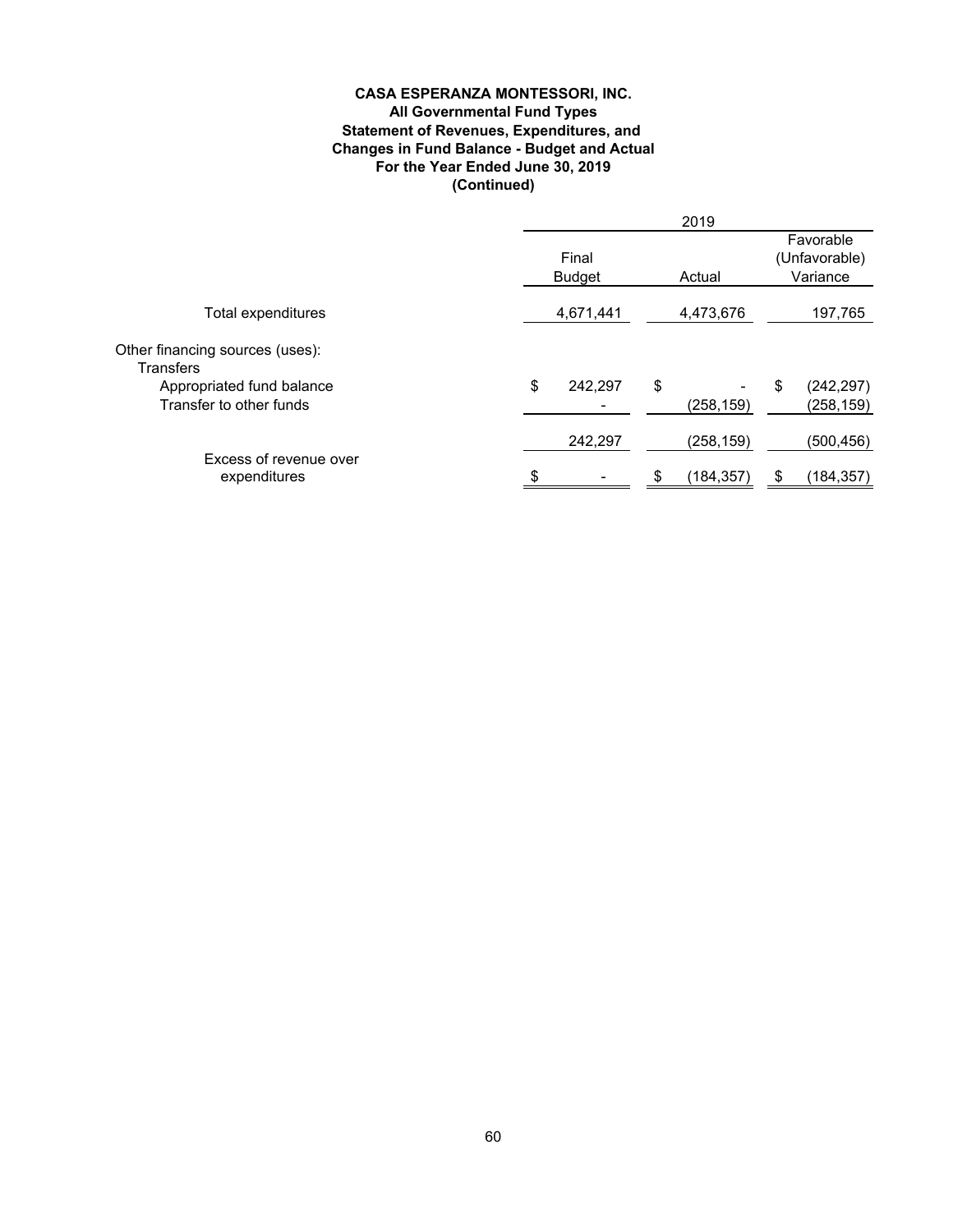# **CASA ESPERANZA MONTESSORI, INC. Proprietary Fund Types Statement of Revenues and Expenses Budget and Actual (Non - GAAP) For the Year Ended June 30, 2019**

|                                                                            |    |                        | 2019          |                                        |           |
|----------------------------------------------------------------------------|----|------------------------|---------------|----------------------------------------|-----------|
|                                                                            |    | Final<br><b>Budget</b> | Actual        | Favorable<br>(Unfavorable)<br>Variance |           |
| Revenues:                                                                  |    |                        |               |                                        |           |
| Tuition and other charges                                                  | \$ | 360,050                | \$<br>384,796 | \$                                     | 24,746    |
| <b>Total revenues</b>                                                      |    | 360,050                | 384,796       |                                        | 24,746    |
| Expenditures:                                                              |    |                        |               |                                        |           |
| Salaries and benefits                                                      |    | 211,412                | 106,728       |                                        | 104,684   |
| Pre-School expenses                                                        |    | 3,900                  | 32,366        |                                        | (28, 466) |
| Total expenditures                                                         |    | 215,312                | 139,094       |                                        | 76,218    |
| Revenues over (under) expenditures                                         |    | 144,738                | 245,702       |                                        | 100,964   |
| Other financing sources (uses):<br>Transfers from other funds              |    | (144, 738)             | 258,159       |                                        | 402,897   |
| Total other financing sources (uses)                                       |    | (144, 738)             | 258,159       |                                        | 402,897   |
| Revenues and other sources<br>over (under) expenditures                    | S  |                        | 503,861       | \$                                     | 503,861   |
| Reconciliation from budgetary basis<br>(modified accrual) to full accrual: |    |                        |               |                                        |           |
| Reconciling items:                                                         |    |                        |               |                                        |           |
| Change in net position                                                     |    |                        | \$<br>503,861 |                                        |           |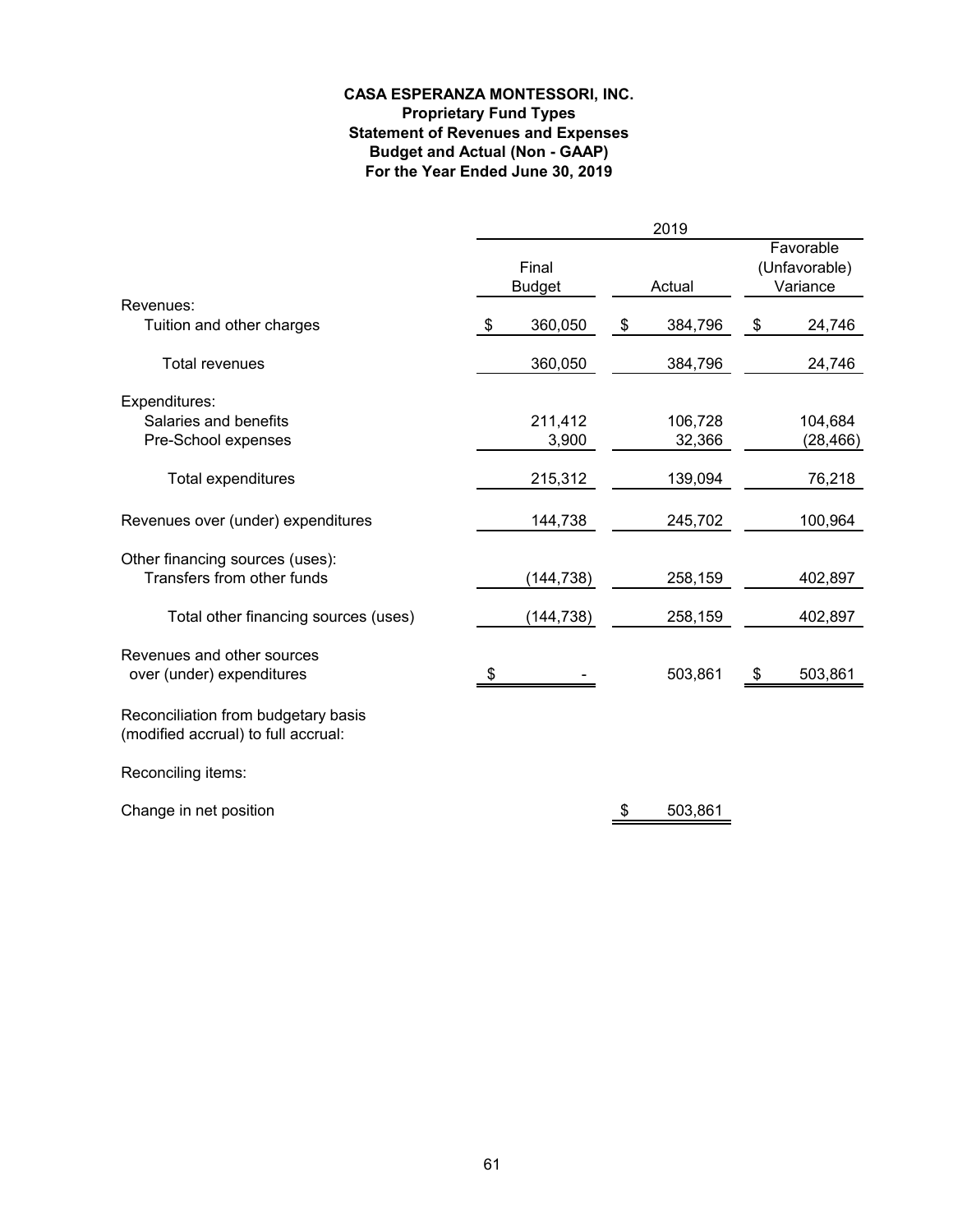4700 Falls of Neuse Road Suite 400 Raleigh, NC 27609



### **INDEPENDENT AUDITORS' REPORT ON INTERNAL CONTROL OVER FINANCIAL REPORTING AND ON COMPLIANCE AND OTHER MATTERS BASED ON AN AUDIT OF FINANCIAL STATEMENTS PERFORMED IN ACCORDANCE WITH** *GOVERNMENT AUDITING STANDARDS*

To the Board of Directors Casa Esperanza Montessori, Inc. Raleigh, North Carolina

We have audited, in accordance with the auditing standards generally accepted in the United States of America and the standards applicable to financial audits contained in *Government Auditing Standards* issued by the Comptroller General of the United States, the accompanying financial statements of the governmental activities, the business-type activities, each major fund, and the aggregate remaining fund information of Casa Esperanza Montessori, Inc., as of and for the year ended June 30, 2019, and the related notes to the financial statements, which collectively comprise Casa Esperanza Montessori, Inc.'s basic financial statements, and have issued our report thereon dated October 14, 2019.

# *Internal Control Over Financial Reporting*

In planning and performing our audit of the financial statements, we considered Casa Esperanza Montessori, Inc.'s internal control over financial reporting (internal control) to determine the audit procedures that are appropriate in the circumstances for the purpose of expressing our opinions on the financial statements, but not for the purpose of expressing an opinion on the effectiveness of Casa Esperanza Montessori, Inc.'s internal control. Accordingly, we do not express an opinion on the effectiveness of Casa Esperanza Montessori, Inc.'s internal control.

A *deficiency in internal control* exists when the design or operation of a control does not allow management or employees, in the normal course of performing their assigned functions, to prevent or detect and correct, misstatements on a timely basis. A *material weakness* is a deficiency, or a combination of deficiencies, in internal control such that there is a reasonable possibility that a material misstatement of the entity's financial statements will not be prevented, or detected and corrected on a timely basis. A *significant deficiency* is a deficiency or combination of deficiencies, in internal control that is less severe than a material weakness, yet important enough to merit attention by those charged with governance.

Our consideration of internal control was for the limited purpose described in the first paragraph of this section and was not designed to identify all deficiencies in internal control that might be material weaknesses or significant deficiencies and therefore, material weaknesses or significant deficiencies may exist that were not identified. Given these limitations, during our audit we did not identify any deficiencies in internal control that we consider to be material weaknesses. We did identify a certain deficiency in internal control, described in the accompanying schedule of findings and questioned costs as item 2019-1 that we consider to be a significant deficiency.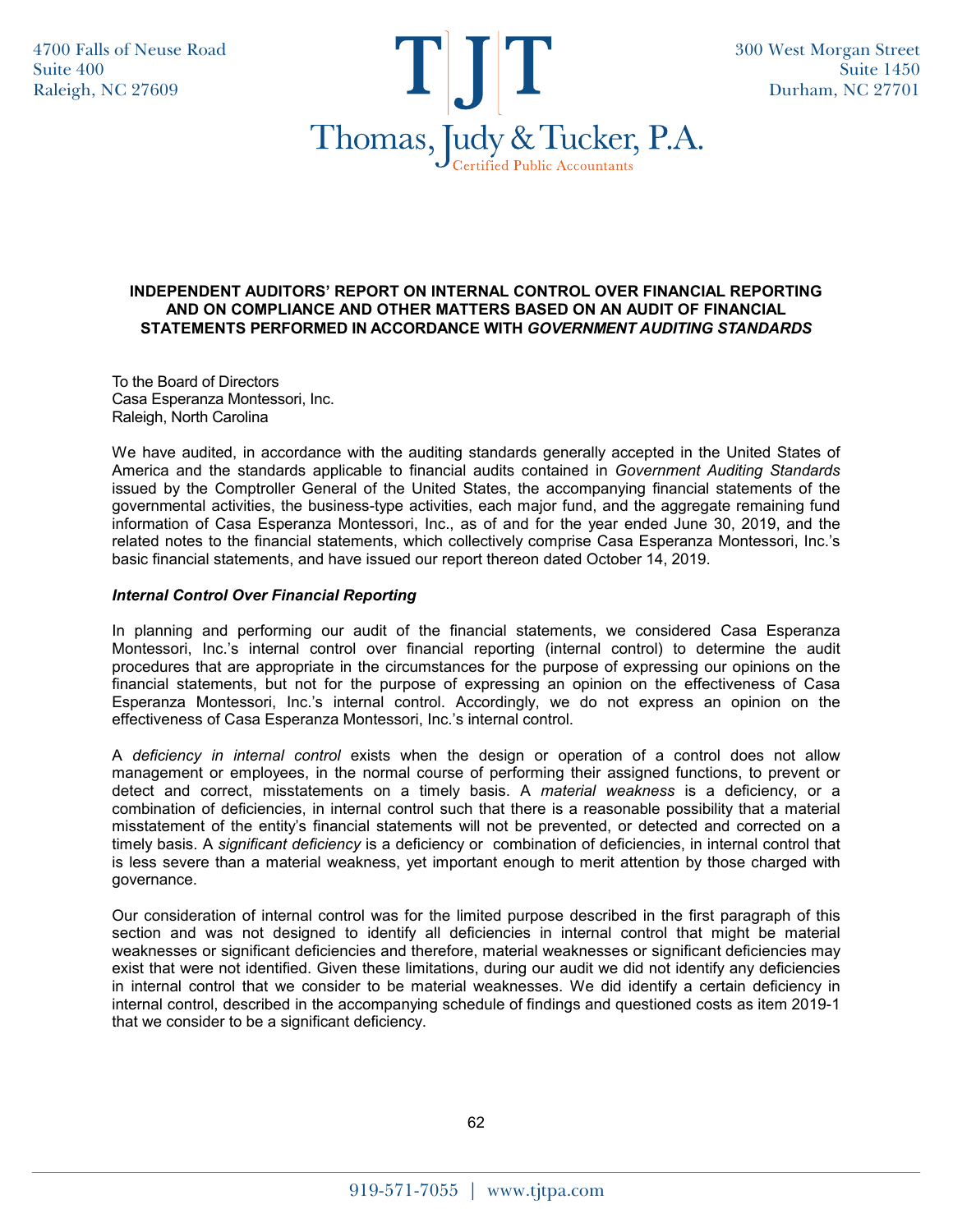### *Compliance and Other Matters*

As part of obtaining reasonable assurance about whether Casa Esperanza Montessori, Inc.'s financial statements are free from material misstatement, we performed tests of its compliance with certain provisions of laws, regulations, contracts, and grant agreements, noncompliance with which could have a direct and material effect on the determination of financial statement amounts. However, providing an opinion on compliance with those provisions was not an objective of our audit, and accordingly, we do not express such an opinion. The results of our tests disclosed an instance of noncompliance or other matter that is required to be reported under *Government Auditing Standards* and which is described in the accompanying schedule of findings and questioned costs as item 2019-1.

### *Response to Findings*

Casa Esperanza Montessori, Inc.'s response to the finding identified in our audit is described in the accompanying schedule of findings and questioned costs. The School's response was not subject to the auditing procedures applied in the audit of the financial statements and, accordingly, we express no opinion on it.

### *Purpose of this Report*

The purpose of this report is solely to describe the scope of our testing of internal control and compliance and the results of that testing, and not to provide an opinion on the effectiveness of the entity's internal control or on compliance. This report is an integral part of an audit performed in accordance with *Government Auditing Standards* in considering the entity's internal control and compliance. Accordingly, this communication is not suitable for any other purpose.

Thomas, Gudy & Jucker, P.A.

October 14, 2019 Raleigh, North Carolina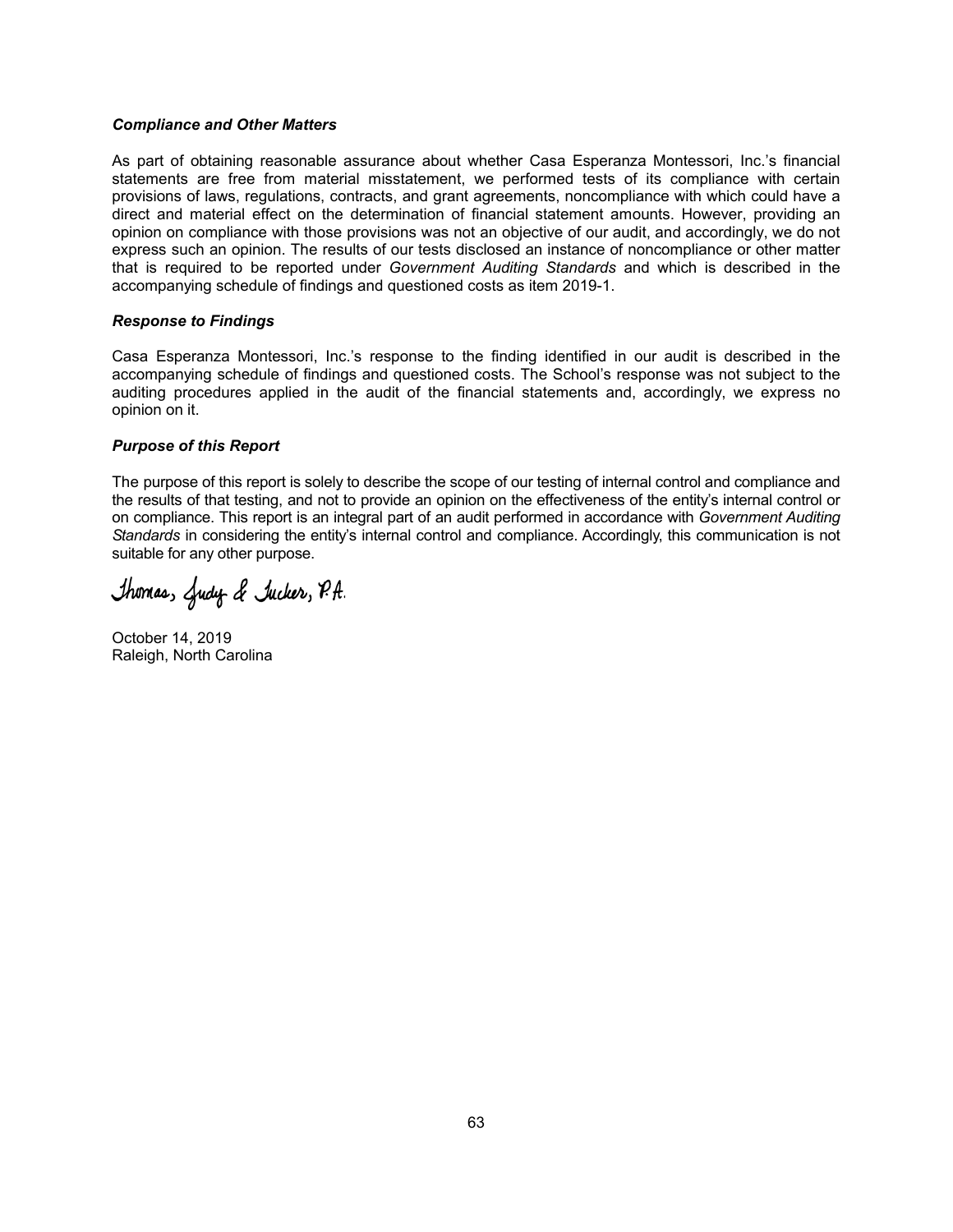4700 Falls of Neuse Road Suite 400 Raleigh, NC 27609



### **INDEPENDENT AUDITORS' REPORT ON COMPLIANCE FOR EACH MAJOR STATE PROGRAM AND ON INTERNAL CONTROL OVER COMPLIANCE REQUIRED BY THE UNIFORM GUIDANCE AND THE STATE SINGLE AUDIT IMPLEMENTATION ACT**

To the Board of Directors Casa Esperanza Montessori, Inc. Raleigh, North Carolina

### *Report on Compliance for Each Major State Program*

We have audited Casa Esperanza Montessori, Inc.'s compliance with the types of compliance requirements described in the *Audit Manual for Governmental Auditors in North Carolina*, issued by the Local Government Commission, that could have a direct and material effect on each of Casa Esperanza Montessori, Inc.'s major state programs for the year ended June 30, 2019. Casa Esperanza Montessori, Inc.'s major State programs are identified in the summary of auditors' results section of the accompanying schedule of findings and questioned costs.

### *Management's Responsibility*

Management is responsible for compliance with State statutes, regulations, and the terms and conditions of its state awards applicable to its state programs.

### *Auditors' Responsibility*

Our responsibility is to express an opinion on compliance for each of Casa Esperanza Montessori, Inc.'s major state programs based on our audit of the types of compliance requirements referred to above. We conducted our audit of compliance in accordance with auditing standards generally accepted in the United States of America; the standards applicable to financial audits contained in *Government Auditing Standards,* issued by the Comptroller General of the United States; and applicable sections of Title 2 U.S. Code of Federal Regulations Part 200, *Uniform Administrative Requirements, Cost Principles, and Audit Requirements for Federal Awards* (Uniform Guidance), and the State Single Audit Implementation Act. Those standards, the Uniform Guidance, and the State Single Audit Implementation Act require that we plan and perform the audit to obtain reasonable assurance about whether noncompliance with the types of compliance requirements referred to above that could have a direct and material effect on a major state program occurred. An audit includes examining, on a test basis, evidence about Casa Esperanza Montessori, Inc.'s compliance with those requirements and performing such other procedures, as we considered necessary in the circumstances.

We believe that our audit provides a reasonable basis for our opinion on compliance for each major state program. However, our audit does not provide a legal determination of Casa Esperanza Montessori, Inc.'s compliance.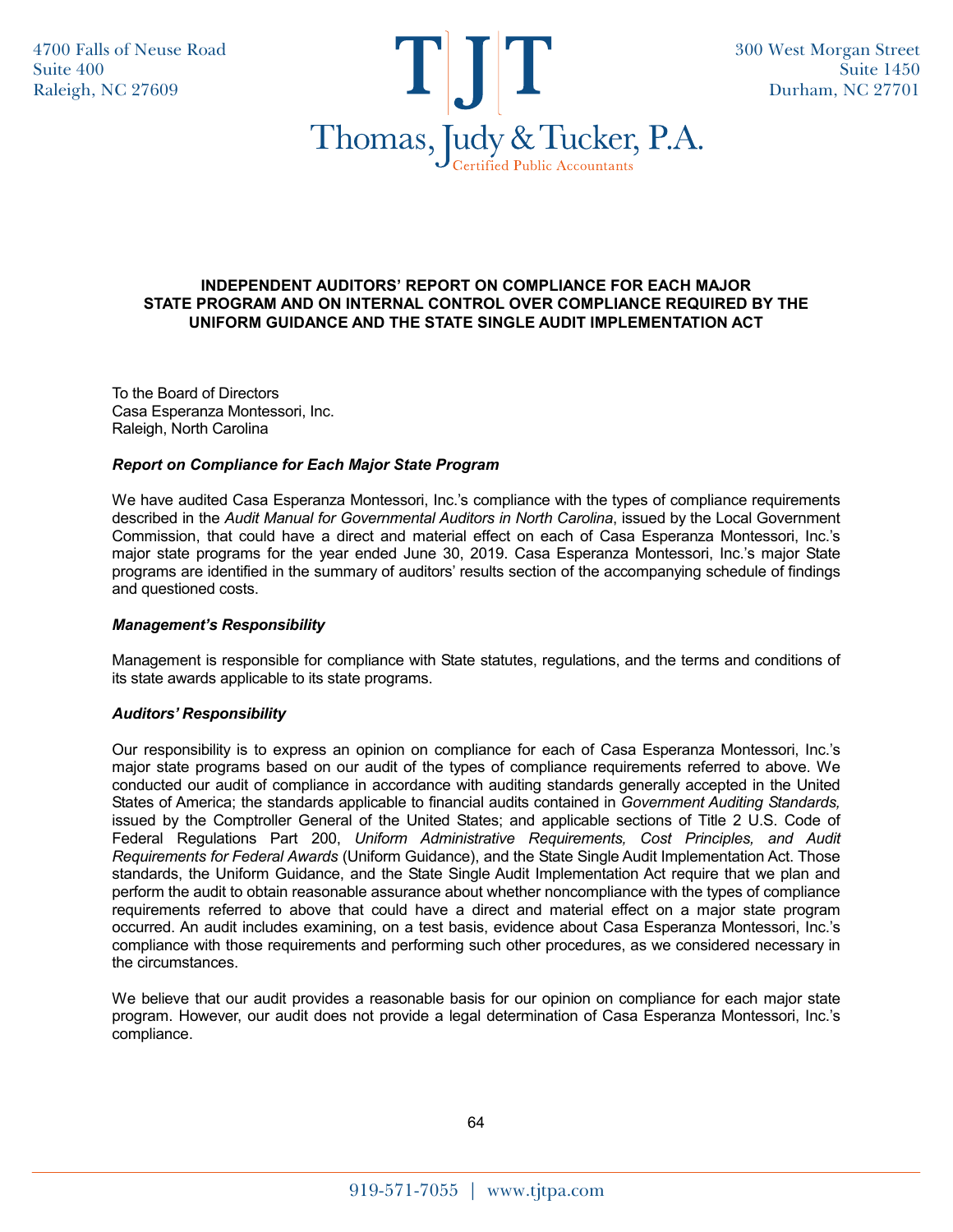#### *Opinion on Each Major State Program*

In our opinion, Casa Esperanza Montessori, Inc., complied, in all material respects, with the types of compliance requirements referred to above that could have a direct and material effect on each of its major state programs for the year ended June 30, 2019.

#### *Report on Internal Control Over Compliance*

Management of Casa Esperanza Montessori, Inc., is responsible for establishing and maintaining effective internal control over compliance with the types of compliance requirements referred to above. In planning and performing our audit of compliance, we considered Casa Esperanza Montessori, Inc.'s internal control over compliance with the types of requirements that could have a direct and material effect on a major state program to determine the auditing procedures that are appropriate in the circumstances for the purpose of expressing our opinion on compliance for each major state program and to test and report on internal control over compliance in accordance with the Uniform Guidance, but not for the purpose of expressing an opinion on the effectiveness of internal control over compliance. Accordingly, we do not express an opinion on the effectiveness of Casa Esperanza Montessori, Inc.'s internal control over compliance.

A *deficiency in internal control over compliance* exists when the design or operation of a control over compliance does not allow management or employees, in the normal course of performing their assigned functions, to prevent, or detect and correct, noncompliance with a type of compliance requirement of a state program on a timely basis. A *material weakness in internal control over compliance* is a deficiency, or a combination of deficiencies, in internal control over compliance, such that there is a reasonable possibility that material noncompliance with a type of compliance requirement of a state program will not be prevented, or detected and corrected, on a timely basis. A *significant deficiency in internal control over compliance* is a deficiency, or combination of deficiencies, in internal control over compliance with a type of compliance requirement of a state program that is less severe than a material weakness in internal control over compliance, yet important enough to merit attention by those charged with governance.

Our consideration of internal control over compliance was for the limited purpose described in the first paragraph of this section and was not designed to identify all deficiencies in internal control over compliance that might be significant deficiencies or material weaknesses. We did not identify any deficiencies in internal control over compliance that we consider to be material weaknesses. However, material weaknesses may exist that have not been identified. However, we did identify a certain deficiency in internal control over compliance, as described in the accompanying schedule of findings and questioned costs as item 2019-1 that we consider to be a significant deficiency.

Casa Esperanza Montessori, Inc.'s response to the internal control over compliance findings identified in our audit is described in the accompanying schedule of findings and questioned costs. Casa Esperanza Montessori, Inc.'s response was not subjected to the auditing procedures applied in the audit of compliance and, accordingly, we express no opinion on the response.

The purpose of this report on internal control over compliance is solely to describe the scope of our testing of internal control over compliance and the results of that testing based on the requirements of the Uniform Guidance. Accordingly, this report is not suitable for any other purpose.

Thomas, Gudy & Jucker, P.A.

October 14, 2019 Raleigh, North Carolina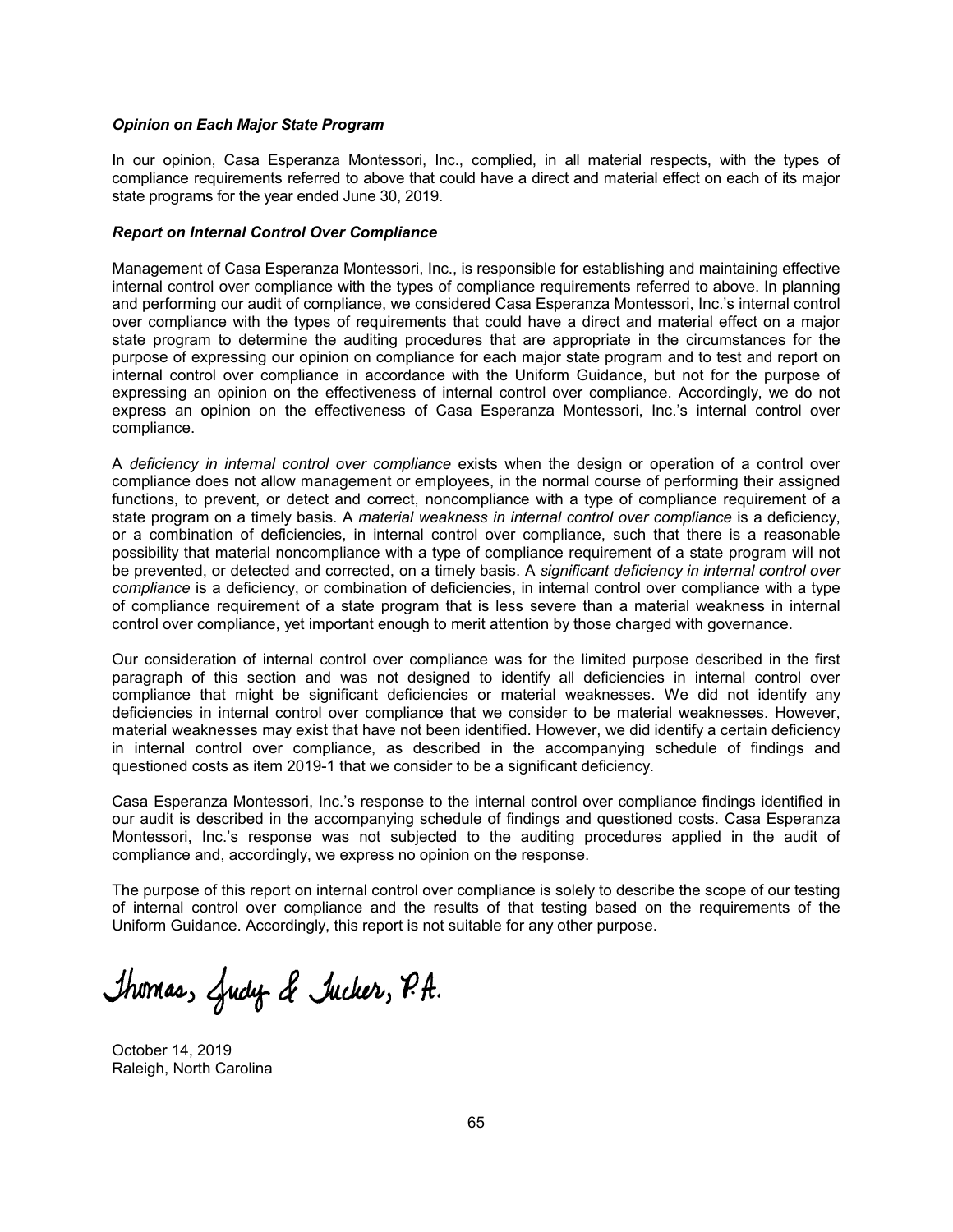# SCHEDULE OF FINDINGS AND QUESTIONED COSTS For the Year Ended June 30, 2019

# SECTION I - SUMMARY OF AUDITORS' RESULTS

# Financial Statements

| Type of auditors' report issued on whether the financial<br>statements audited were prepared in accordance with<br>GAAP:          | Unmodified |               |               |  |  |  |  |
|-----------------------------------------------------------------------------------------------------------------------------------|------------|---------------|---------------|--|--|--|--|
| Internal control over financial reporting:                                                                                        |            |               |               |  |  |  |  |
| Material weakness identified?<br>$\bullet$                                                                                        | Yes        | X.<br>No.     |               |  |  |  |  |
| Significant deficiencies identified?<br>$\bullet$                                                                                 | X Yes      |               | None Reported |  |  |  |  |
| Noncompliance material to financial statements noted?                                                                             | Yes        | X No          |               |  |  |  |  |
| <b>State Awards</b>                                                                                                               |            |               |               |  |  |  |  |
| Internal control over major State programs:                                                                                       |            |               |               |  |  |  |  |
| Material weakness identified?<br>$\bullet$                                                                                        | Yes        | No.<br>X —    |               |  |  |  |  |
| Significant deficiency identified?<br>$\bullet$                                                                                   | X Yes      | None Reported |               |  |  |  |  |
| Type of auditors' report issued on compliance for major State programs: Unmodified                                                |            |               |               |  |  |  |  |
| Any audit findings disclosed that are required to be<br>reported in accordance with the State Single Audit<br>Implementation Act? | Yes        | No            |               |  |  |  |  |
| Identification of major State programs:                                                                                           |            |               |               |  |  |  |  |

Program Name State Public School Fund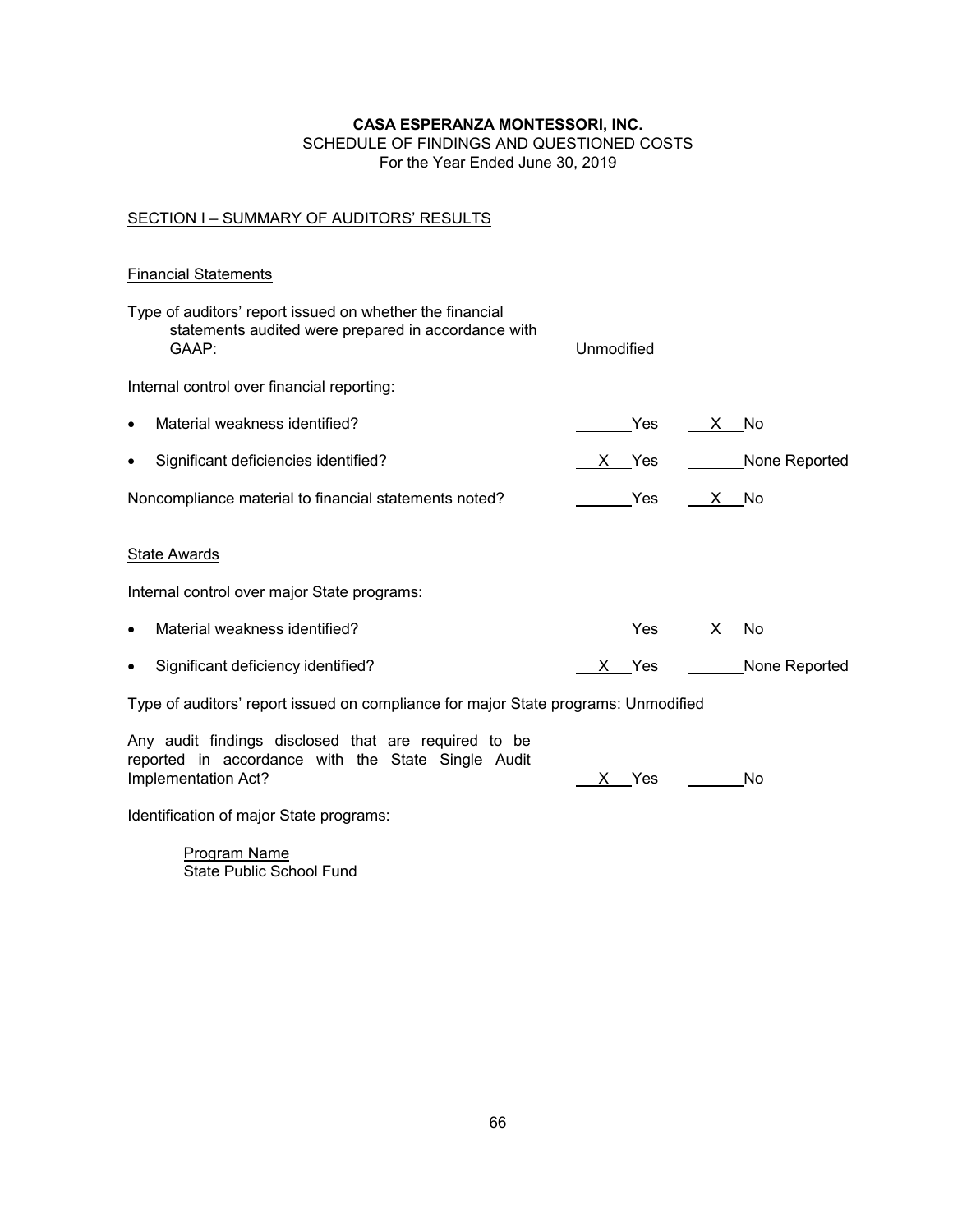SCHEDULE OF FINDINGS AND QUESTIONED COSTS (CONTINUED) For the Year Ended June 30, 2019

### SECTION II – FINANCIAL STATEMENT FINDINGS

### **Finding 2019 - 1**

SIGNIFICANT DEFICIENCY – FINANCIAL STATEMENTS

Criteria: In accordance with North Carolina General Statute 115C-2118.105, the School must maintain its records in accordance with generally accepted accounting principles and expend state allotted funds accordance to the statute requirements.

Condition: Of the 40 disbursements selected, 29 had no evidence that the invoices were reviewed by an appropriate member of management prior to payment.

Effect: Payment of invoices without approval prior to payment could lead to unsubstantiated disbursements.

Cause: The School is lacking consistency in practice whereby each invoice is approved prior to payment.

Questioned Costs: None.

Recommendation: We recommend that the School follow its policy whereby each invoice is reviewed and approved prior to payment.

Views of responsible officials and planned corrective actions: The School agrees with this finding and will implement the recommendation.

SECTION III – STATE AWARD FINDINGS AND QUESTIONED COSTS

SIGNIFICANT DEFICIENCY – STATE AWARDS

Activities Allowed or Unallowed

**Refer to Finding 2019-1**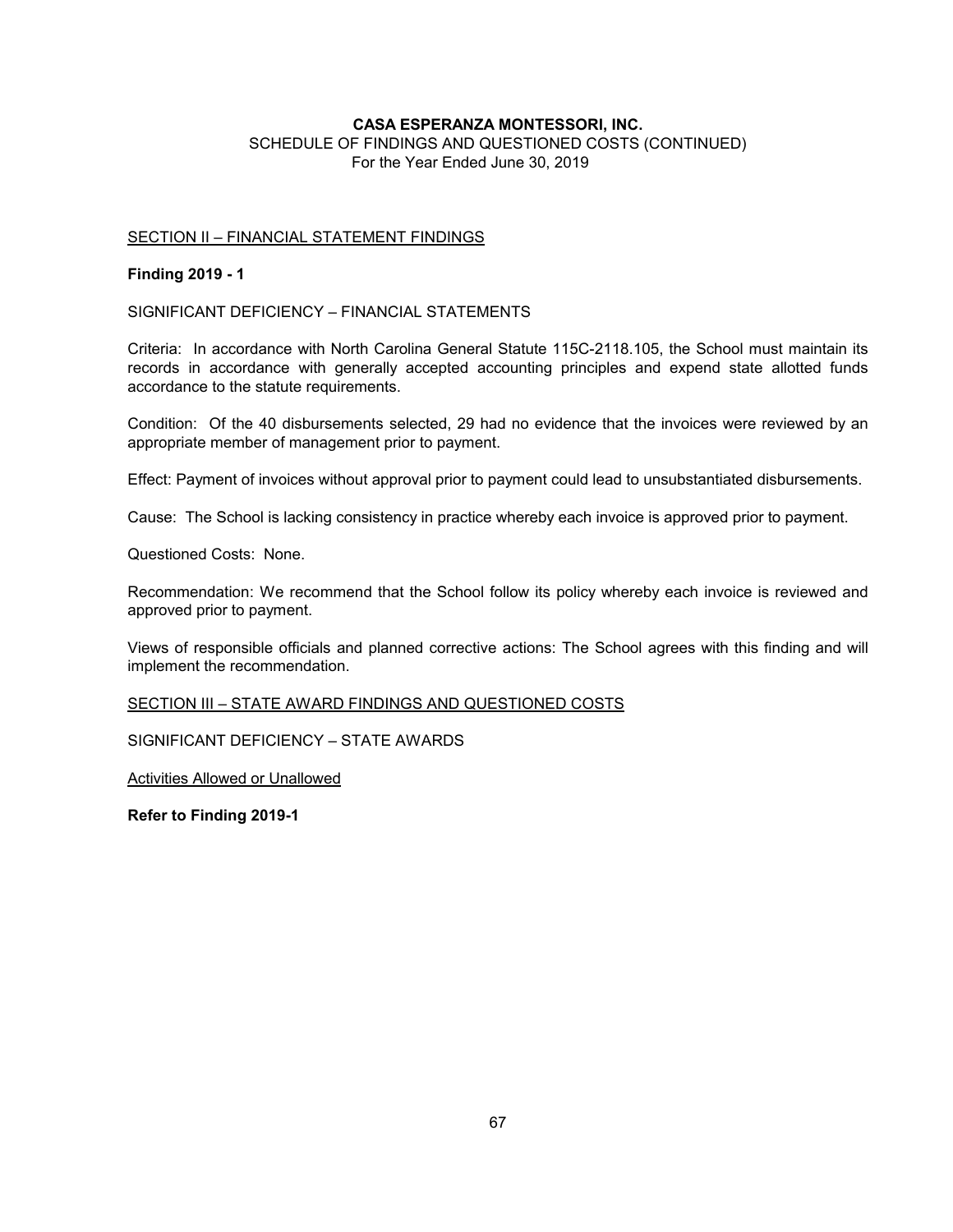

**Casa Esperanza Montessori**

a dual-language charter school and preschool community

# CORRECTIVE ACTION PLAN For the Year Ended June 30, 2019

# SECTION II – FINANCIAL STATEMENT FINDINGS

Finding: 2019 - 1

- Name of Contact Persons: GeRita Connor, Head of School Anna Foley, Human Resources Director
- Corrective Action: The School will ensure that invoices are reviewed and are signed or initialed to show evidence of approval. Effective immediately, the human resources director will review to determine that the services have been provided or goods received for each invoice presented and will approve as evidenced by signature on the invoice. Additionally, the head of school will review and evidence approval by signing the summary sheet accompanying the invoices that is provided to the fiscal management company prior to processing the invoices for payment.

Proposed Completion Date: Immediately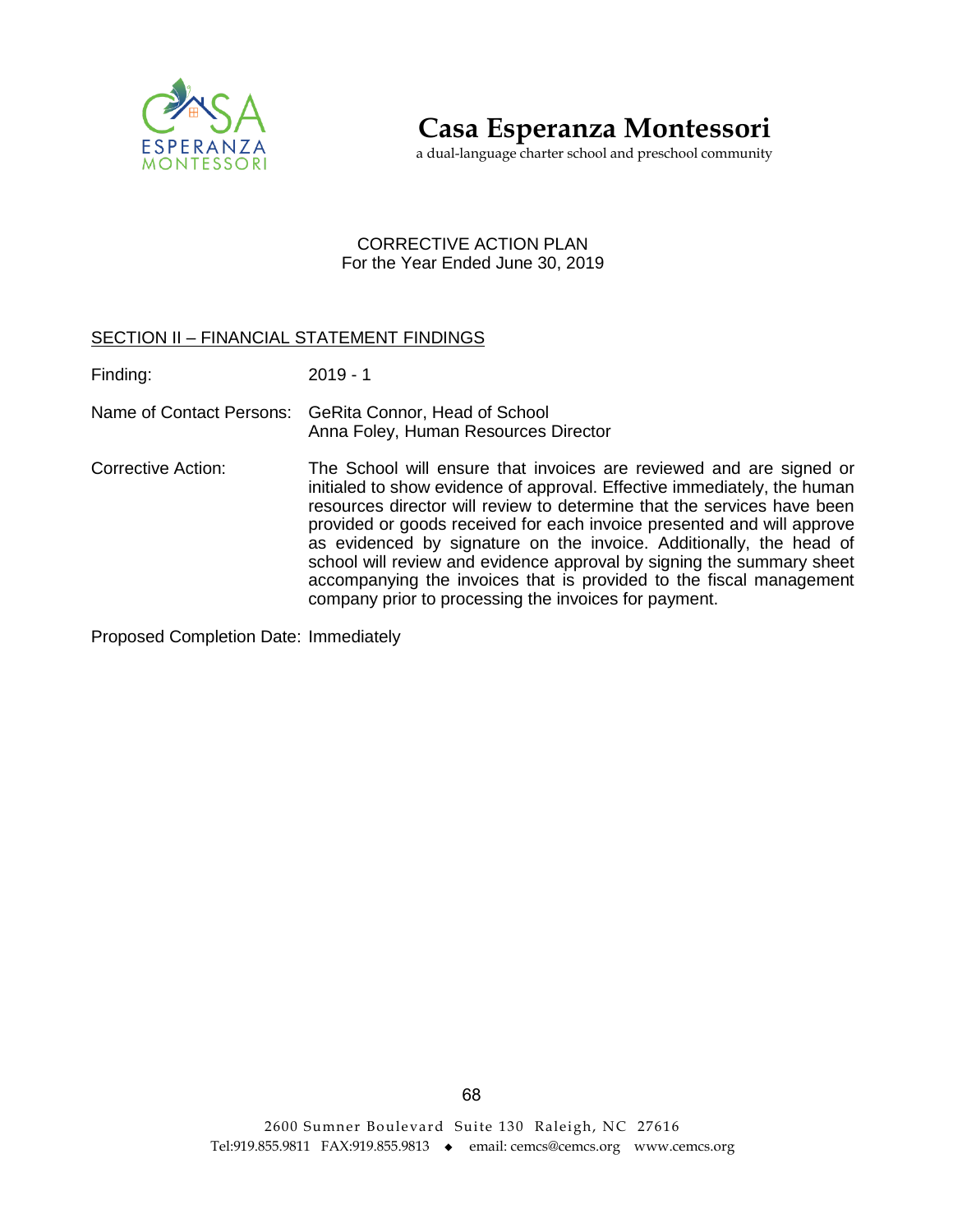SUMMARY SCHEDULE OF PRIOR AUDIT FINDINGS For the Year Ended June 30, 2019

None.